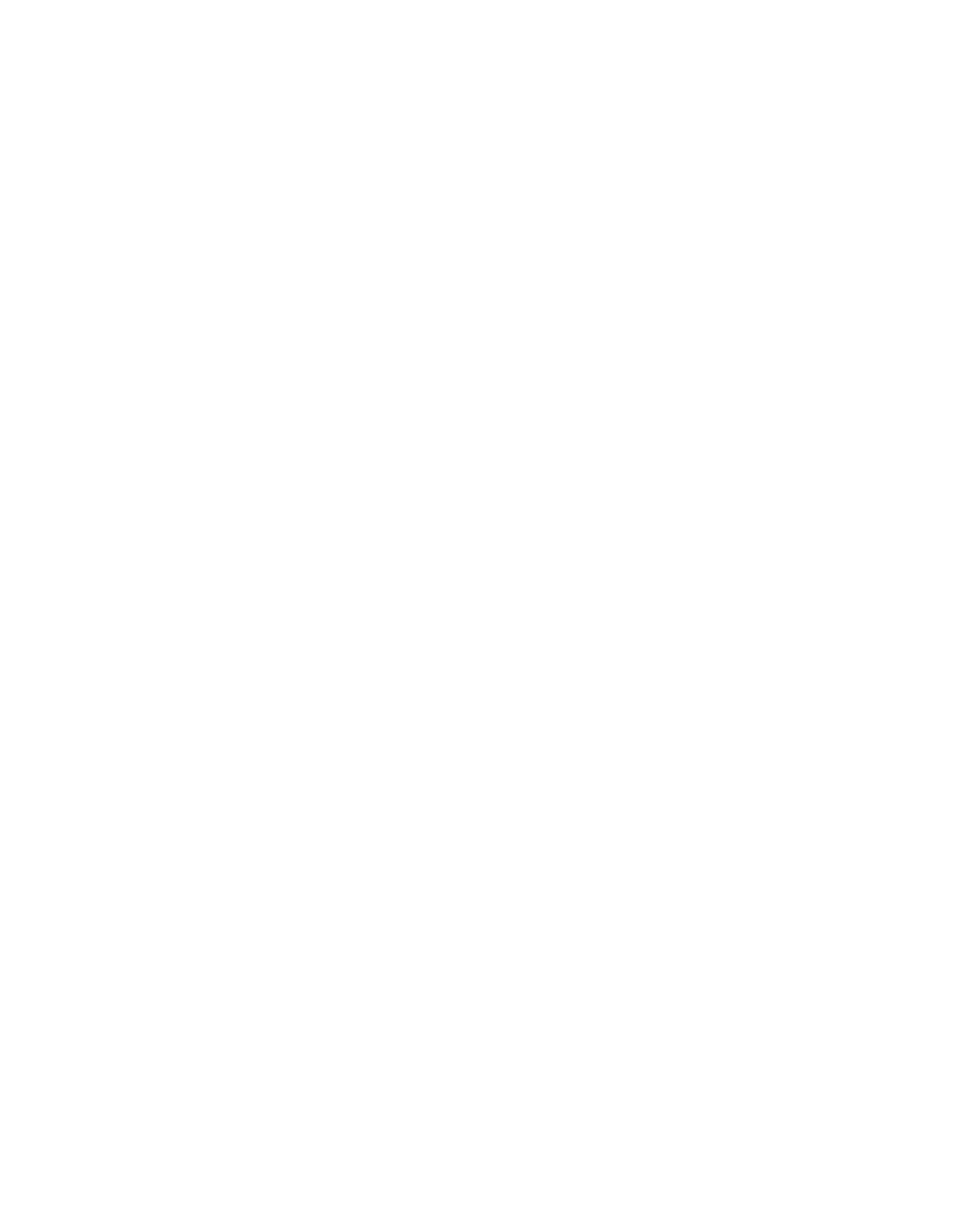# **Center for Applied Research in the Apostolate Georgetown University Washington, DC**

# Parish Life Survey

**Saint Ignatius of Loyola Parish New York, New York**

**November 2021**



**Jonathon L. Wiggins, Ph.D. Maria Andronicou, M.A. Thomas P. Gaunt, SJ, Ph.D.**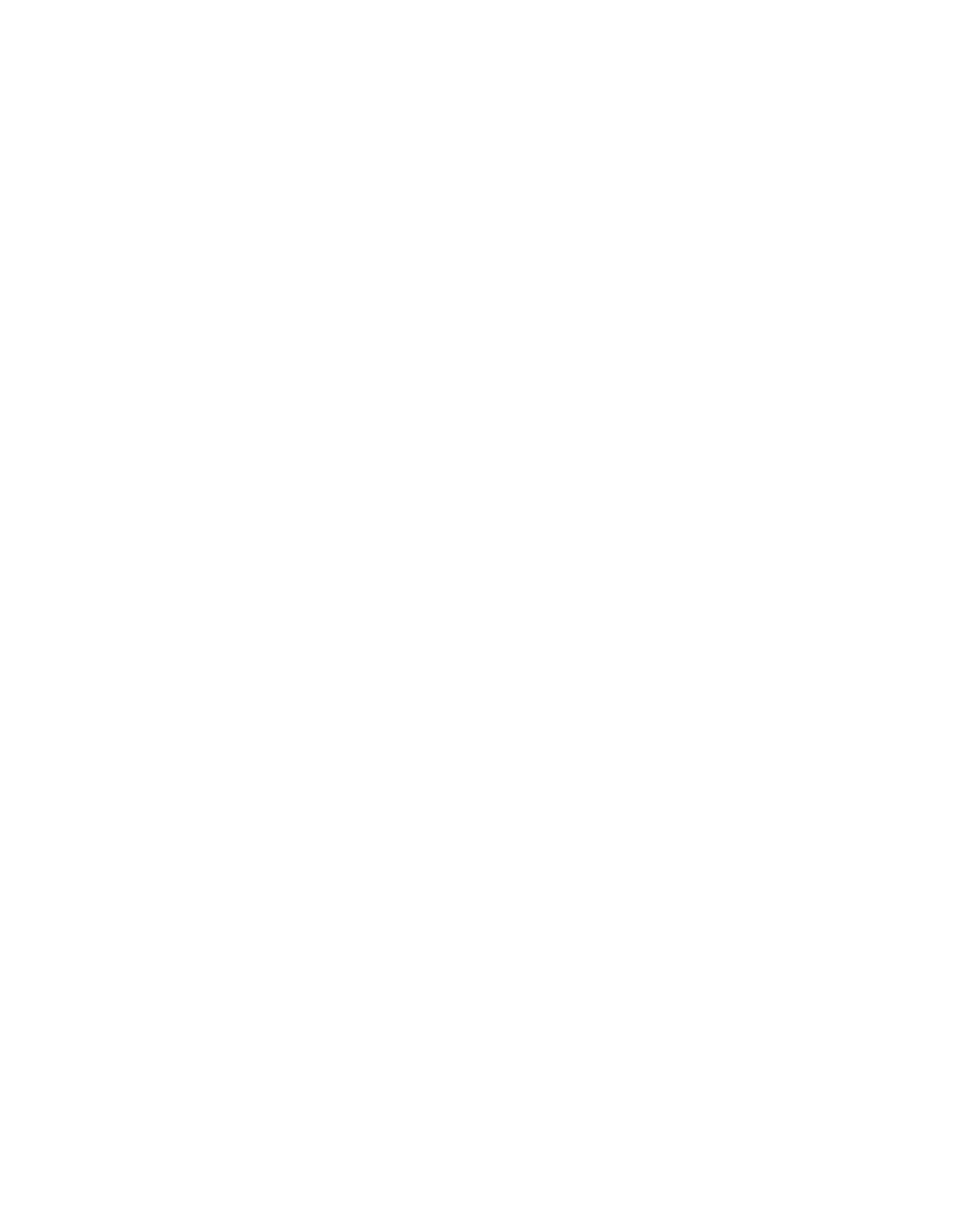## **Table of Contents**

| Please feel encouraged to share any views that could help guide our Planning process |  |
|--------------------------------------------------------------------------------------|--|
| that were not captured here. We are interested in your priorities for the parish and |  |
| any creative ideas you might have to help the parish better meet your and our        |  |
|                                                                                      |  |
| "Other" Responses to: How Would You Prefer That We Bring Our Covid-19                |  |
|                                                                                      |  |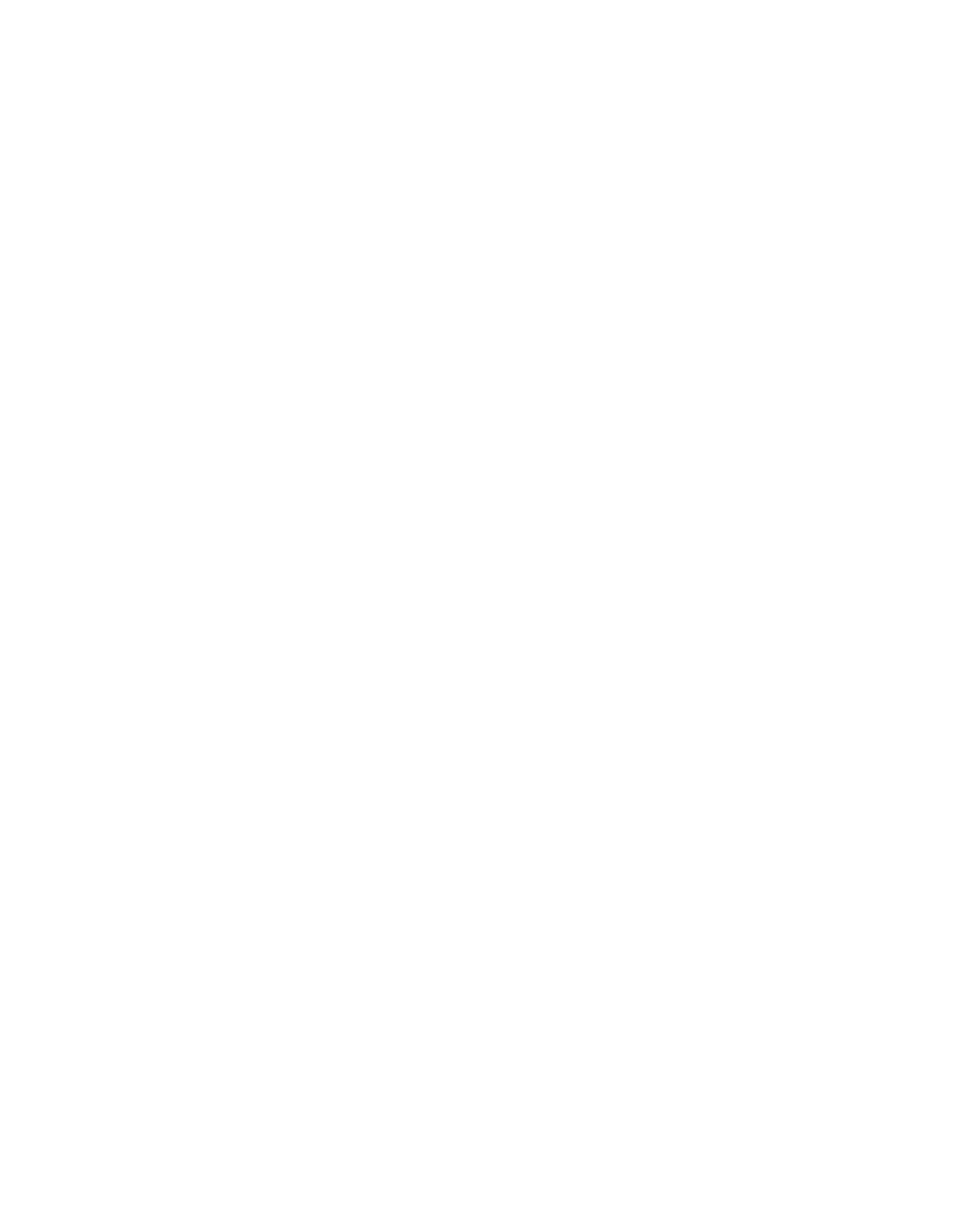

# **Center for Applied Research in the Apostolate**

Parish Life Survey **Saint Ignatius of Loyola Parish New York, New York**

## **Executive Summary**

<span id="page-6-0"></span>The St. Ignatius of Loyola Parish Life Survey was designed by the Center for Applied Research in the Apostolate (CARA) at Georgetown University. Many of the questions were derived from CARA's database of nationally tested questions, with some questions also designed specifically for the parish. The parish distributed the questionnaire online and in the church to those attending its liturgies and participating in its programs from late September to mid-October 2021. In all, there were 750 valid responses, with 589 responding to the online version and 161 responding on paper. Following standard assumptions of statistical inference, a sample size of 750 provides a margin of error of approximately  $\pm$ 3.5 percentage points

Major findings can be summarized as follows:

## **Characteristics of Respondents and Participation in the Parish**

- In calendar year 2021, the average age of valid respondents to the in-pew survey at St. Ignatius Parish is 60. Half are 60 or younger.
- CARA divides parishioners into these three age groups: ages 16 to 35 (6%), ages 36 to 64  $(51\%)$ , and ages 65 and older  $(43\%)$ .
- Respondents were invited to write in their gender and current marital status. Two in three (68%) respondents to the survey are female and 32% are male.
- Fifty-six percent say they are currently married or remarried. Some 31% identify as single (including those in a serious relationship), 6% are divorced or separated, and 7% are widowed. Twenty-four percent report having at least one child or stepchild under age 18 living with them, with an additional 11% living with a child or stepchild over age 18.
- Asked to select the *one* Mass time they usually attend at the parish, respondents were particularly likely to say they usually attend the 11 am Sunday – Solemn Mass (34%), followed by the 11 am Sunday – Family  $(16\%)$ , the 9:30 am Sunday  $(12\%)$ , 5:30 am Saturday  $(10\%)$ , 7:30 pm Sunday  $(10\%)$ , and 8 am Sunday  $(8\%)$  Masses. Finally,  $10\%$  of those who responded to the survey do not regularly attend Mass at the parish.
- Forty-five percent report being involved with at least one ministry or activity at the parish besides Mass. Some 55% are not involved with any.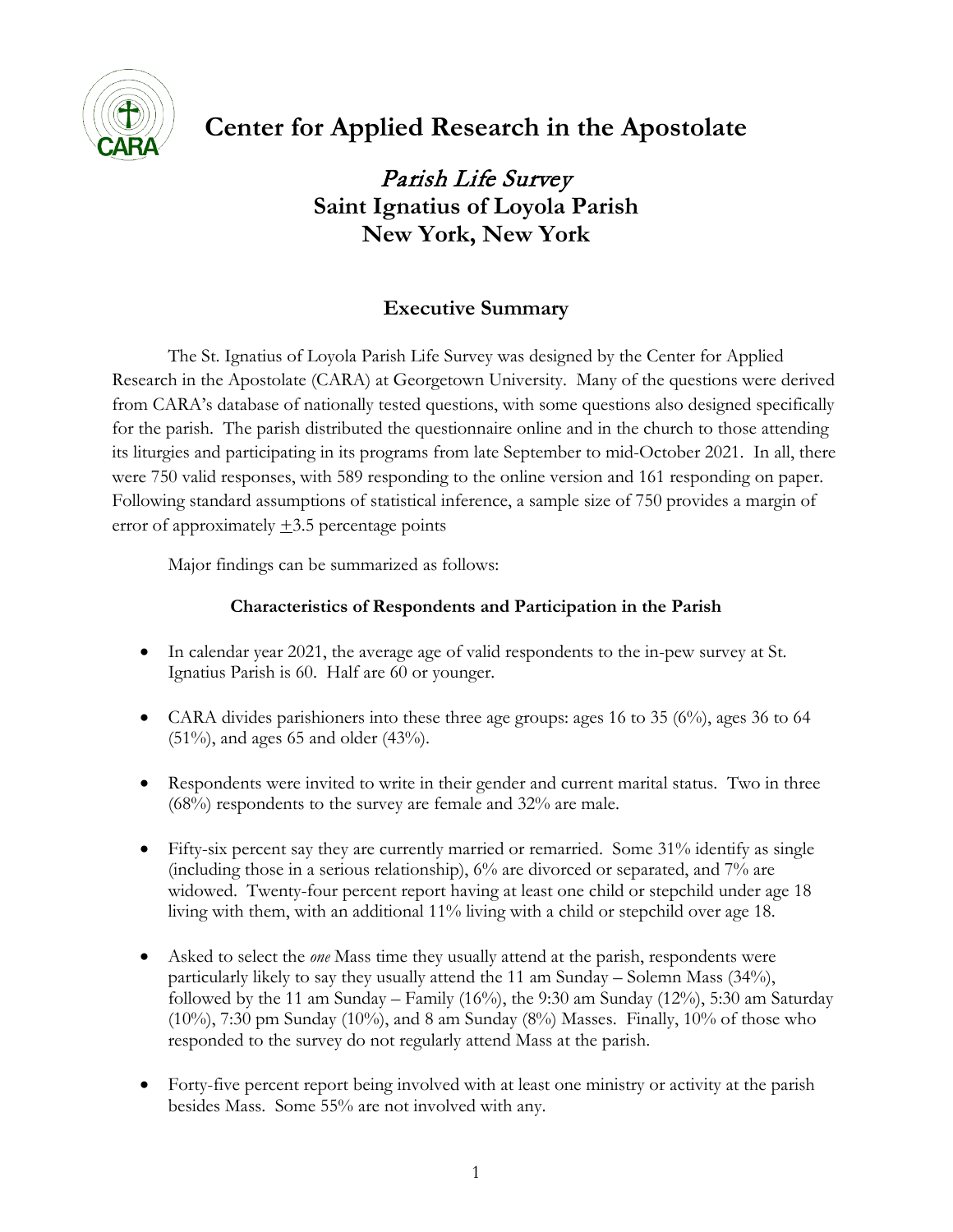#### **Assessment of Parish Life and Needs**

- St. Ignatius respondents are particularly likely to report being attracted to the parish "very much" by the following: its identity as a Jesuit parish (76%), the quality of the liturgy (74%), the quality of the music (73%), its open, welcoming spirit (66%), the sense of belonging they feel there (59%), and its commitment to social justice/peace (55%).
- More than six in ten (63%) "strongly" agree that they are made to feel welcome at the parish, with another 29% agreeing "somewhat" that they do.
- When asked how much priority the parish should place on six ministries and programs, more than half listed these formation-related programs as a "high" priority: children's religious education/formation (70%), youth ministry (62%), opportunities for parishioners to learn more about contemporary issues within the Church (55%), and adult faith formation (54%). In addition, more than half say "high" priority should be given to social activities to build community (53%).
- Half (50%) "strongly" agree with the Mission Statement the parish adopted in 2019, with another 43% "somewhat" agreeing. As almost half did not respond to the question, however, more communication about the statement might be needed.
- About two in five "strongly" agree that the parish accompanies young people in the creation of a hope-filled future (37%), with another 49% "somewhat" agreeing it does.
- Responding parishioners are particularly likely to say the following are "very" effective ways of communicating parish news to them: weekly e-newsletters (64%), printed weekly bulletins (53%), and the announcements read at Mass (47%). In a related finding, when asked to identify what social media platform they use most frequently, the three most frequently identified are Facebook (48%), Instagram (44%), and Twitter (10%).
- When asked how they would prefer that the parish bring its Covid-19 experience closer to God, respondents are particularly likely to identify a Mass of Thanksgiving and Remembrance (49%) and a Morning of Recollection and Discernment (26%) as preferences.

#### **Stewardship and Leadership**

- A third "strongly" agree that they would volunteer more for the parish if they knew its needs (34%), with an additional 49% "somewhat" agreeing they would. Those ages 64 and younger are especially likely to "strongly" agree they would.
- Six in ten  $(61%)$  "strongly" agree that there should be more opportunities for women to use their gifts, skills, service and leadership at the parish. An additional third (32%) "somewhat" agree there should more such opportunities.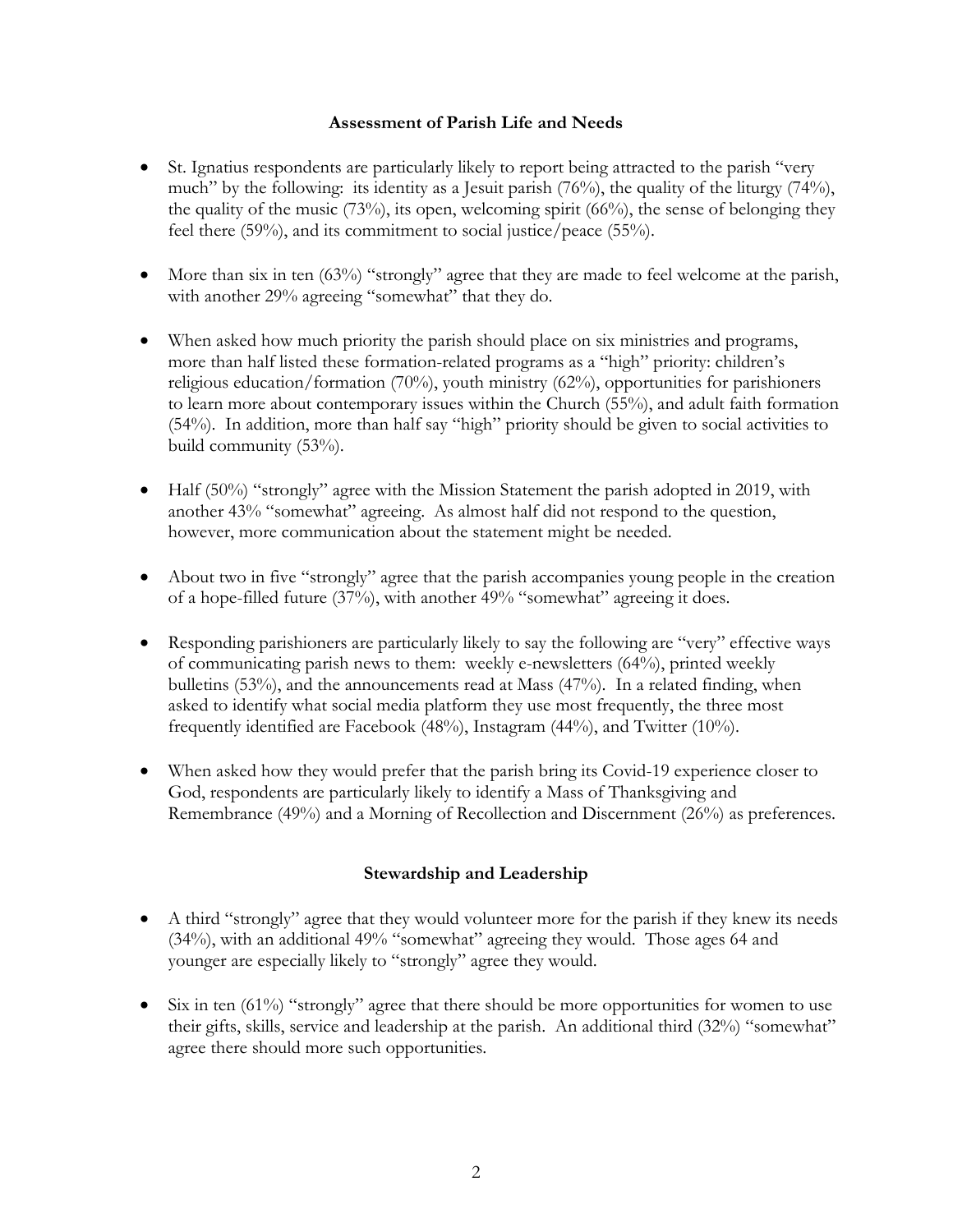- Less than one in five  $(18\%)$  agree "strongly" that they are aware of how the parish spends its money, with an additional 40% "somewhat" agreeing that they are.
- Among those *not* already doing so, 13% "strongly" agree they are interested in the option of giving to the parish every month with an electronic fund transfer. An additional 28% "somewhat" agree they are interested.

### **Worship**

- Asked how satisfied they are with six different areas of weekend Masses, more than half say they are "very" satisfied with all six: cantors or song leaders (84%), music (80%), readers/lectors (70%), homilies (64%), joyfulness of the worship experience (64%), and the sound clarity during Mass (57%).
- More than half (56%) agree "strongly" that options for virtual Mass (weekdays and Sunday Solemn) should continue, with an additional 32% "somewhat" agreeing they should.
- More than two in five (43%) "strongly" agree that there should be more opportunities for Masses for teens. Nearly half (47%) "somewhat" agree there should be.
- Three in ten (29%) say the parish should give "high" priority to opportunities for devotions such as rosaries and Eucharistic Adoration, with another 41% giving such opportunities "medium" priority.
- Among all respondents, just over one in five (22%) "strongly" agree that Family Mass should periodically join Solemn Mass in the upstairs church. That is consistent with percentages "strongly" agreeing who identify the Family Mass (25%) and Solemn Mass (19%) as the Mass they usually attend.

## **Social Justice**

- More than half (54%) "strongly" agree that St. Ignatius Parish encourages parishioners to walk together with those in need, the outcasts of the world, and those whose dignity has been violated.
- Concerning their priorities for social justice efforts, respondents were asked to choose their top two priorities. Those chosen most frequently are working with organizations that advocate on issues aligned with Catholic social teaching (46%), supporting organizations that empower those in need with skills necessary for employment and a stable life (39%), and supporting organizations that provide direct service to those in need (38%).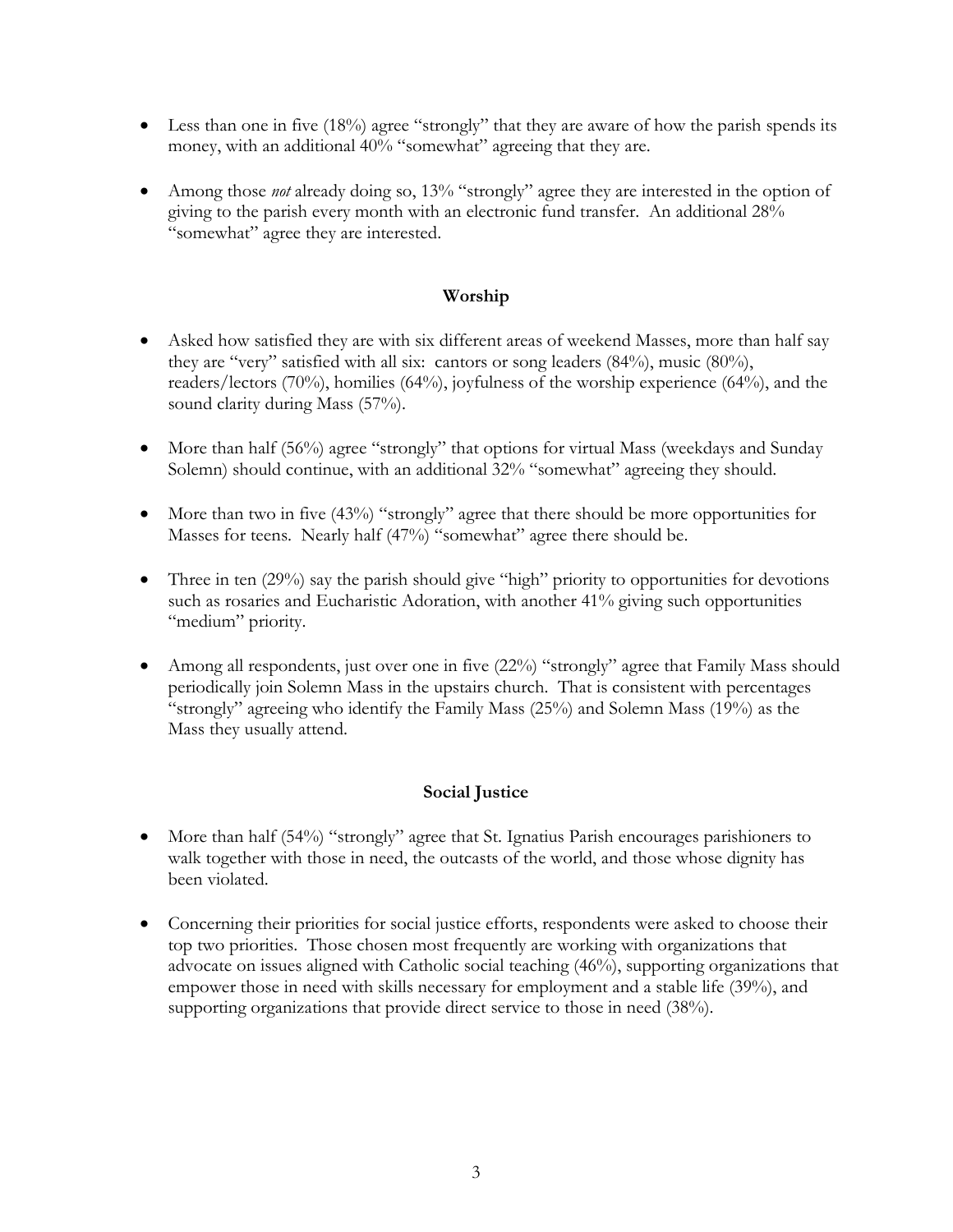## **Center for Applied Research in the Apostolate**

Parish Life Survey **Saint Ignatius of Loyola Parish New York, New York**

## **Introduction**

<span id="page-9-0"></span>The St. Ignatius of Loyola Parish Life Survey was designed by the Center for Applied Research in the Apostolate (CARA) at Georgetown University. Many of the questions were derived from CARA's database of nationally tested questions, with some questions also designed specifically for the parish. The parish distributed the questionnaire online and in the church to those attending its liturgies and participating in its programs from late September to mid-October 2021. In all, there were 750 valid responses, with 589 responding to the online version and 161 responding on paper. Following standard assumptions of statistical inference, a sample size of 750 provides a margin of error of approximately  $\pm$ 3.5 percentage points.<sup>[1](#page-9-2)</sup>

#### **Interpreting This Report**

<span id="page-9-1"></span>Most of the questions in this survey use four-point response scales (i.e., "not at all," "only a little," "somewhat," "very much"; or "strongly disagree," "somewhat disagree," "somewhat agree," "strongly agree"). These scales allow respondents to choose between two relatively "negative" choices (e.g., "not at all" and "only a little,") and two relatively "positive" choices (e.g., "somewhat" and "very much"). In parts of the analysis in this report, these responses are combined to allow for clearer comparisons. However, as sometimes examining the most positive response distinguishes important contrasts in level of support, those responses are presented separately.

In addition, readers may also wish to compare the difference between the two extreme responses, say "poor" and "excellent," to compare the level of intensity with which opposing opinions are held. These comparisons and others may be drawn by referring to the actual percentage responses given in Appendix I. That appendix shows the percentage responses for each item, calculated out of 100%, as well as the percentage of all respondents that did not respond to each question, separately calculated out of 100% for clarity of comparison.

<span id="page-9-2"></span> <sup>1</sup> Strictly speaking, it is necessary to know the total population (in this case, the total number of adult parishioners) to calculate margin of error. CARA's standard assumption for its in-pew parish surveys is that about half of parishioners are represented. For obvious reasons, those who are represented in a given in-pew survey are disproportionately more frequent Mass attenders.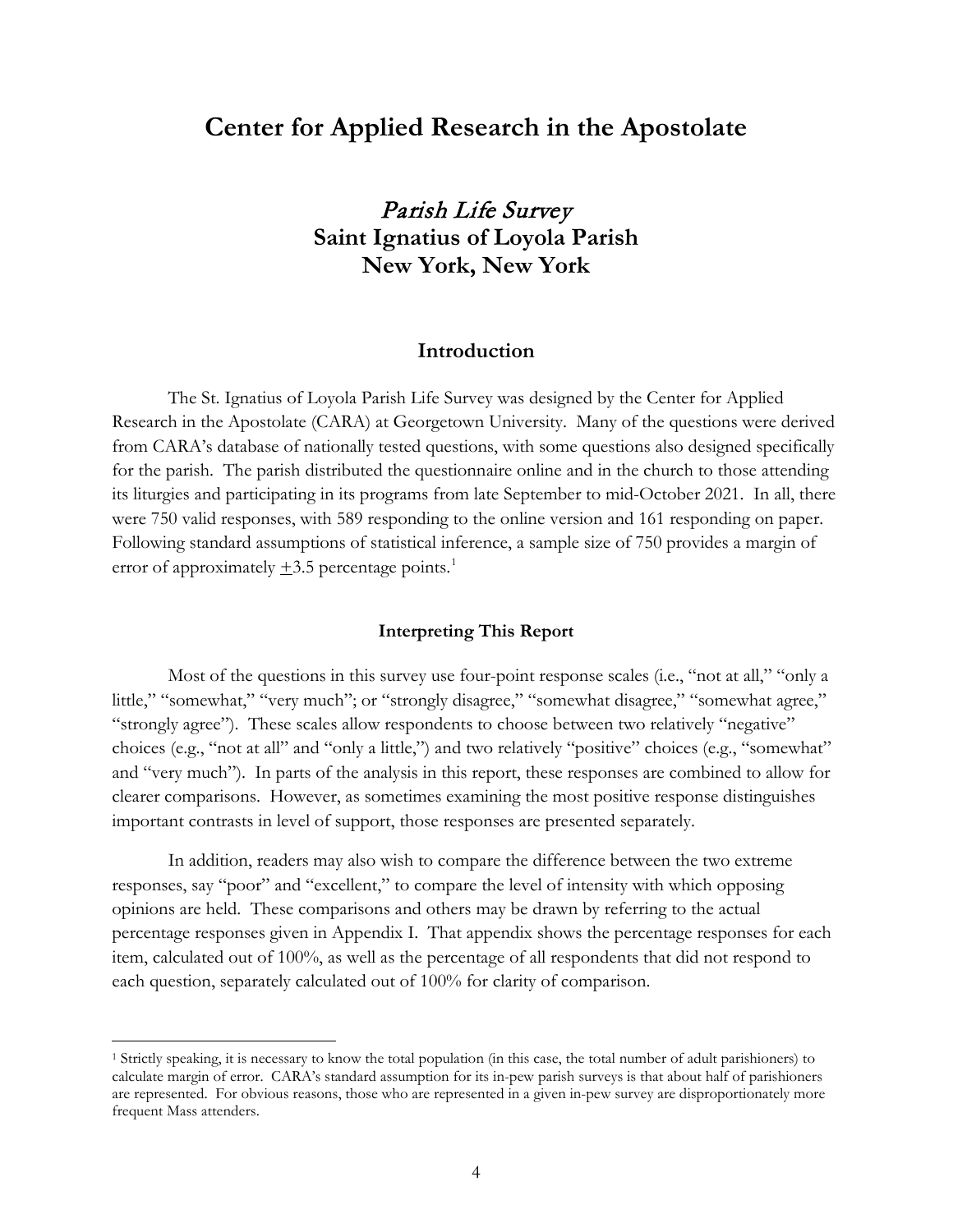In addition to summarizing the responses to most questions for respondents as a whole, the report also compares the responses of those from selected subgroups. The first two sections of the report describe the characteristics of the respondents as well as the subgroups that are used in the analyses that follow. Throughout the report, the tables and charts that compare differences between and among these various subgroups are presented following the responses for parishioners as a whole in each section.

The margin of error for *differences between subgroups*, such as the differences among those of different generations or those with different levels of involvement, depends on the size of the subgroups being compared. Unless otherwise noted, all subgroup differences described in the graphs of this report are statistically significant: that is, they pass standard tests of statistical inference and can be considered to be "real" differences. In some instances, differences between or among subgroups that are not statistically significant are also noted. These differences should be treated as merely suggestive of real differences that may exist between the subgroups under consideration.

CARA regularly conducts parish surveys through its Parish Life Surveys. Parish Life Surveys are a series of dynamic survey instruments for pastoral planning, including survey data collection, analyses of key stakeholders and demographic groups, and user-friendly reports and products. From the aggregate data collected through the Parish Life Survey services over the past 20 years, CARA has a database of characteristics of parish life gathered from more than 1,000 parishes nationwide. While this database is not a random sample of parishes, and therefore not necessarily representative of all parishes nationwide, it is the most comprehensive source of data of its kind and covers a broad range of topics important to vibrant parish life.

In this report, where possible, results from St. Ignatius of Loyola Parish's current Parish Life Survey are compared to the aggregate responses from the Parish Life Survey National Database of Parish Life to put the parish results into a larger national context. Additionally, where available, comparisons are made to findings from a 2012 study of Catholics in-pew at 23 parishes across the country. Finally, comparisons are made to findings from CARA's nationally representative surveys of adult self-identified Catholics conducted since 2012. For all of these comparisons, only differences of 10 percentage points or more are treated as meaningful.

In addition to the quantitative data analyzed in this report, one open-ended question on the survey collected qualitative data. For these data, respondents were prompted with a question and given an open box for written comments, rather than select from a set of response options. As the parish has opted to analyze these comments, no analysis is presented in this report.

The results of this survey fairly represent the characteristics and attitudes of people ages 16 or older who attend Mass at St. Ignatius of Loyola Parish. It cannot be used to make inferences about populations outside of Mass attendees at the parish; it is not representative of those who do not attend Mass or those who are only involved in parish functions excluding Mass.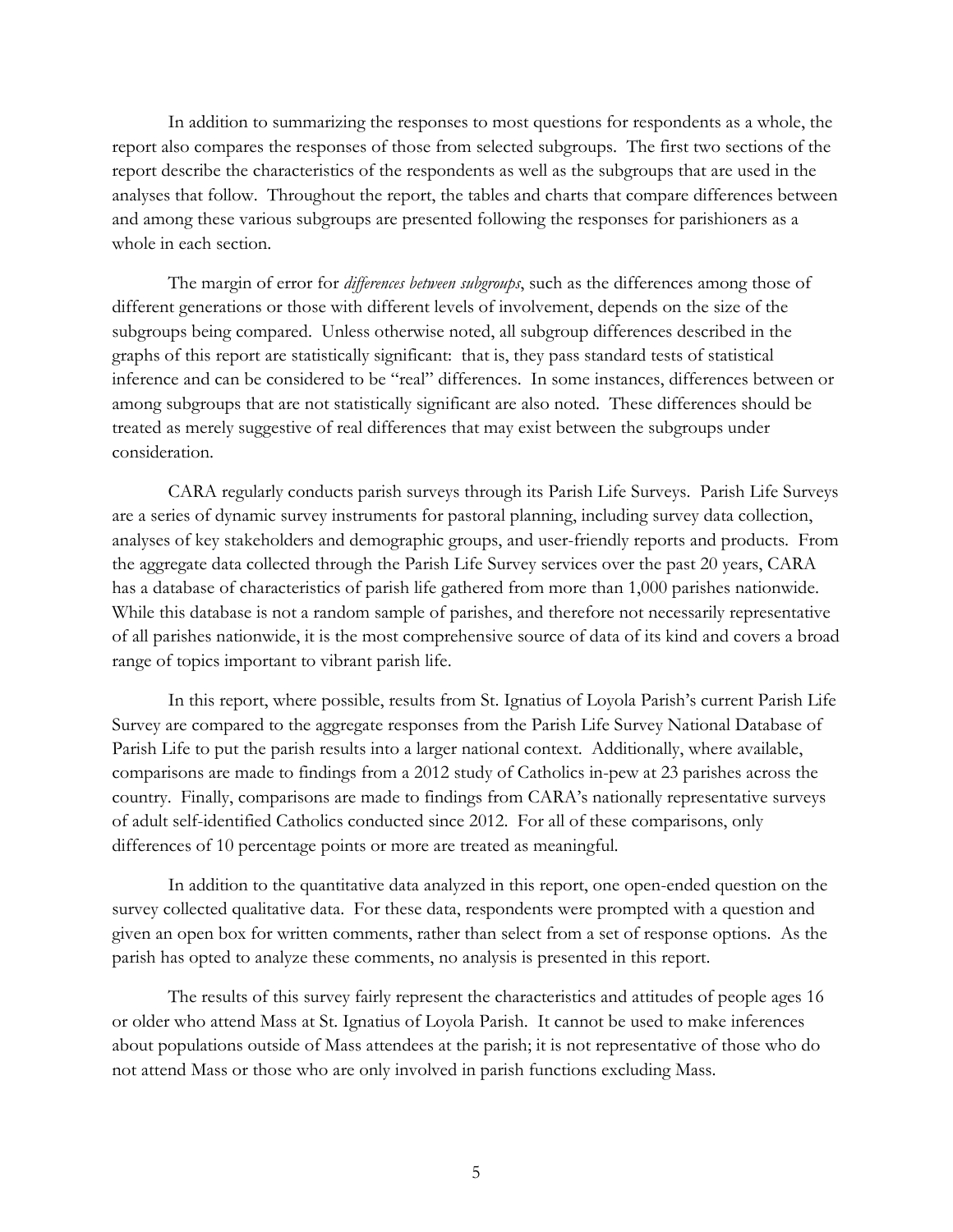## **Method of Response**



<span id="page-11-0"></span>Among the 750 valid responses, 79% responded to the survey online and 21% responded inpew.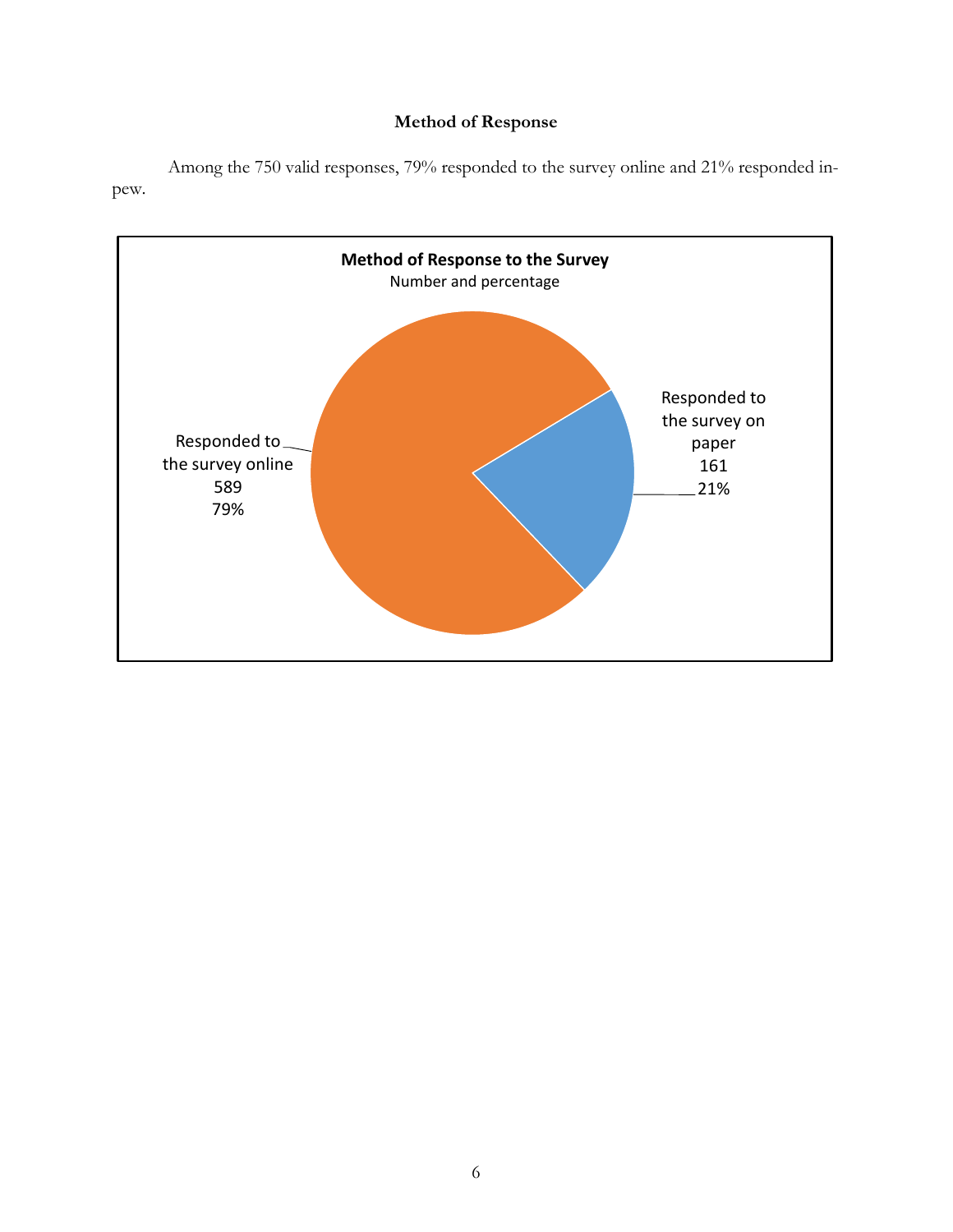## **Section I: Demographic Characteristics of Respondents**

<span id="page-12-0"></span>This section of the report includes demographic and other descriptive data for the 750 valid respondents to this survey. These data may be helpful in considering who responded to the survey, which populations are represented in the data, and characteristics of those attending Mass on a typical weekend at the parish.

## **Age**

<span id="page-12-1"></span>Responding parishioners were asked to write in their year of birth.<sup>[2](#page-12-2)</sup> On average, they report being 60 years old during 2021, with 57 the most commonly reported age (4%). Half are ages 60 and younger.

| <b>Age in 2021</b><br>Number and percentage responding |     |        |  |
|--------------------------------------------------------|-----|--------|--|
|                                                        | #   | ℅      |  |
| 19 or younger                                          | 2   | ${<}1$ |  |
| $20 - 29$                                              | 14  | 2      |  |
| 30-39                                                  | 58  | 9      |  |
| 40-49                                                  | 85  | 14     |  |
| 50-59                                                  | 143 | 23     |  |
| 60-69                                                  | 128 | 20     |  |
| 70-79                                                  | 137 | 22     |  |
| 80-89                                                  | 59  | 9      |  |
| 90 or older                                            | 2   | 1      |  |

<span id="page-12-2"></span> <sup>2</sup> Sixteen percent did not write in a year of birth.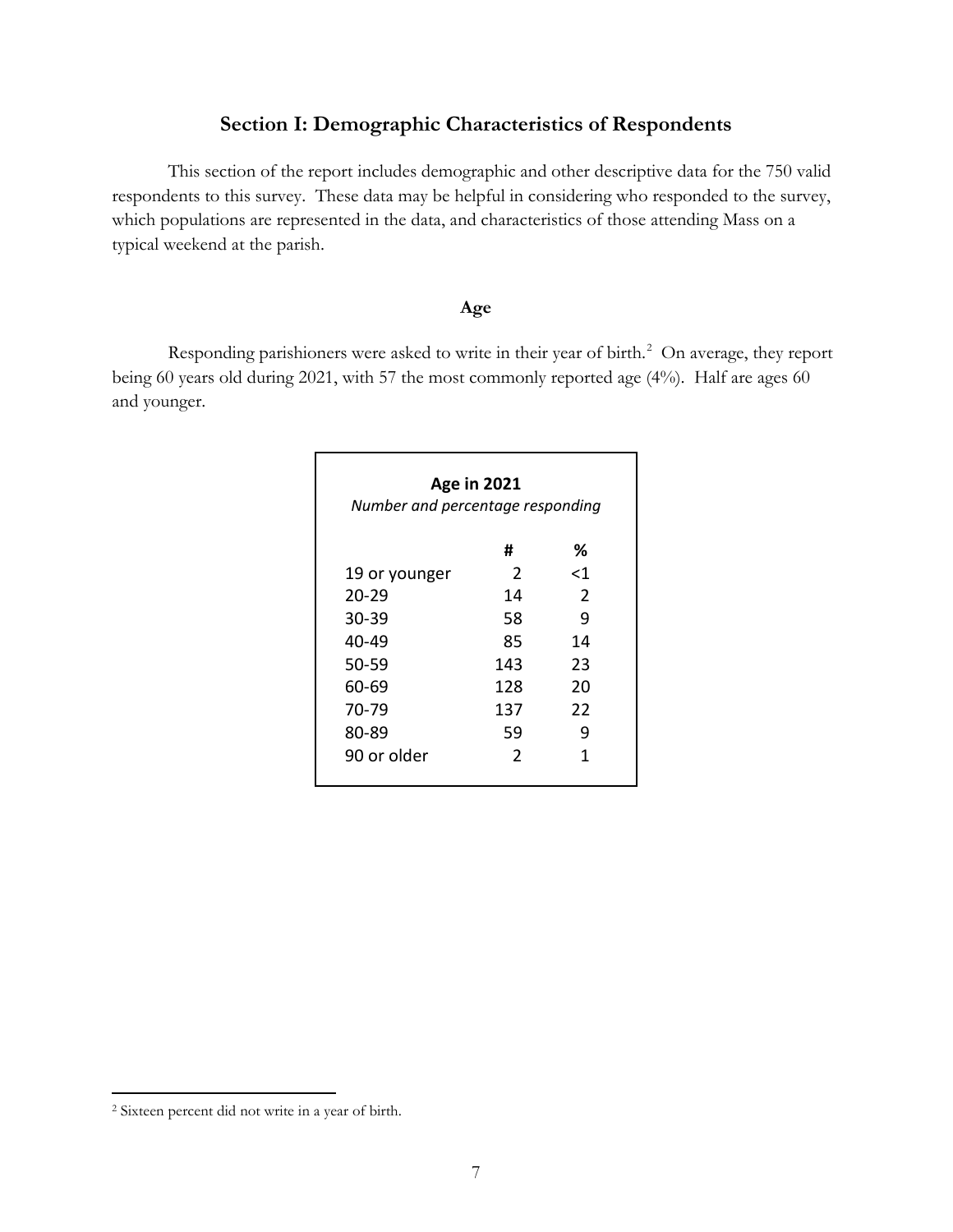#### **Age Groups**

<span id="page-13-0"></span>Important differences between groups in parishes are typically found among those who belong to different age groups. CARA divides Catholics into the three age groups presented in the figure below. The most common age group among St. Ignatius respondents is those ages 36 to 64  $(51\%)$ <sup>[3](#page-13-1)</sup>



These three age groups will be used for comparisons throughout the rest of the report.

<span id="page-13-1"></span> <sup>3</sup> Sixteen percent did not write in a year of birth for this question.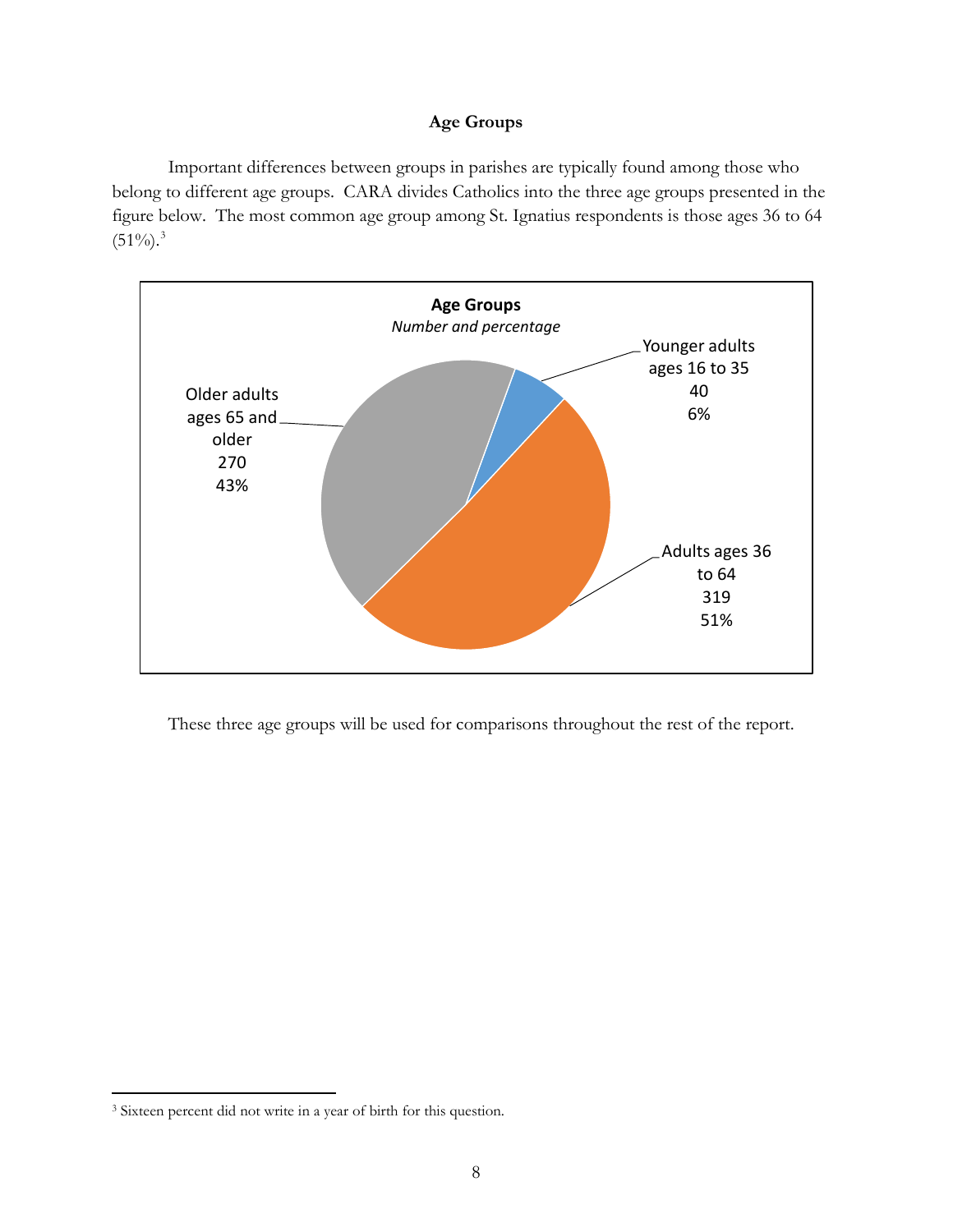#### **Gender and Marital Status**

<span id="page-14-0"></span>Respondents were invited to write in their gender. The great majority wrote in a variant on female/F (68%) and male/M/masculine (32%), with one writing in the qualifier "(Cisgender)." Fifteen percent did not write in a response. The percentages at St. Ignatius are similar to Catholics nationally in pew (64%) but higher than the percentage of self-identified Catholics nationally identifying as female (51%).

|        | St.<br><b>Ignatius</b> | <b>Catholics In Pew</b><br>Nationally* | <b>Catholics</b><br>Nationally** |
|--------|------------------------|----------------------------------------|----------------------------------|
|        | ℅                      | ℅                                      | %                                |
| Female | 68                     | 64                                     | 51                               |
| Male   | 32                     | 36                                     | 49                               |

Respondents were also invited to write in their current marital status, with 16% declining to do so. CARA grouped their responses into the categories below, with married (56%) and single (27%) the most common responses.

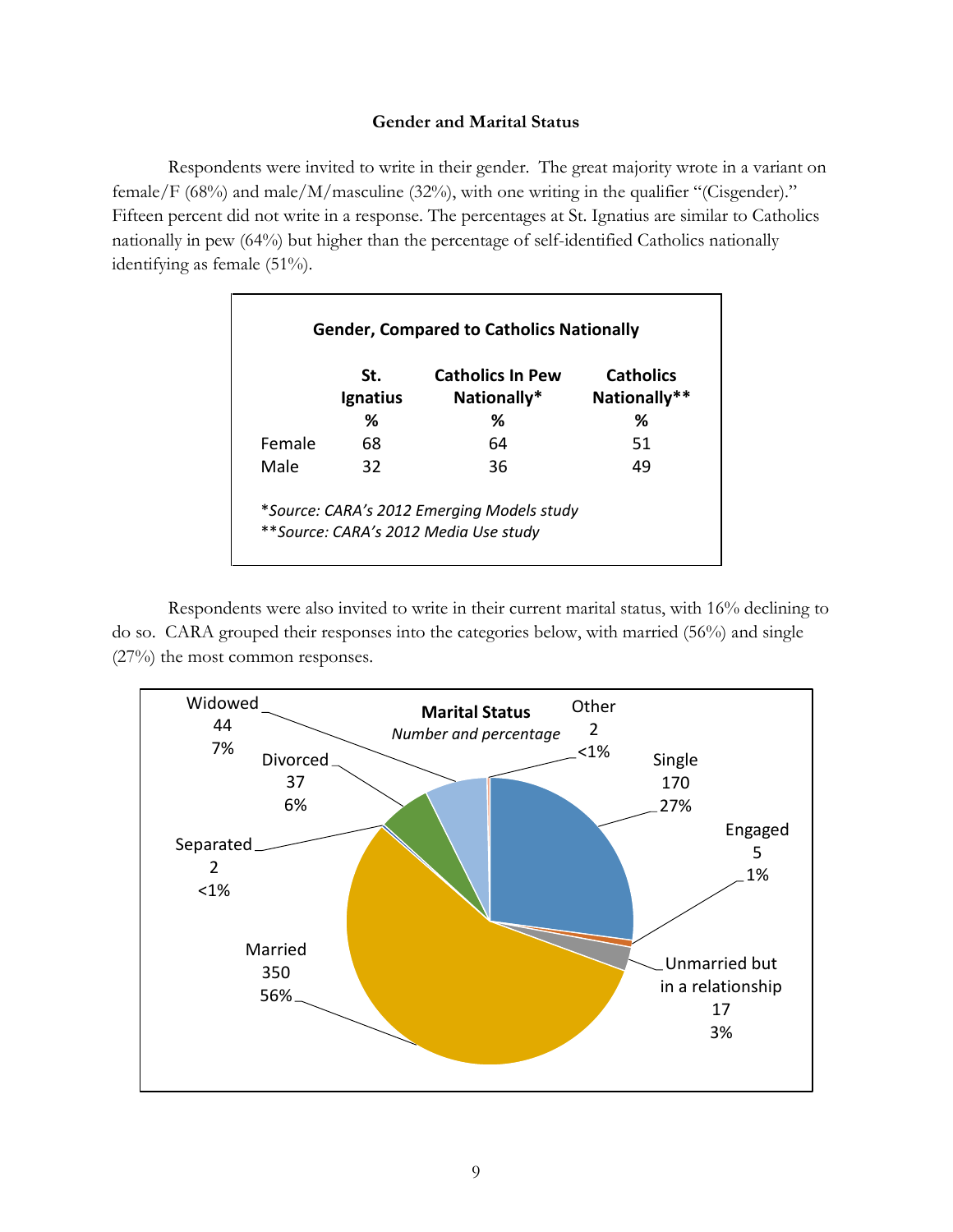The two responses categorized as "other" were "very stable" and "religious sister."

### **Comparison to Catholics Nationally**

As marital status was asked about in a fill-in-the blank format on the St. Ignatius survey, comparison with national data with standard responses is imprecise.<sup>[4](#page-15-0)</sup> The percentage married or remarried (56%) at St. Ignatius Parish is less than the percentage among Catholics in-pew nationally (70%) and the percentage among Catholics nationally (62%).

|                                                                                                                                                                | Percentage responding<br>St. | <b>Marital Status, Compared to Catholics Nationally</b><br><b>Catholics In Pew</b> | <b>Catholics</b> |
|----------------------------------------------------------------------------------------------------------------------------------------------------------------|------------------------------|------------------------------------------------------------------------------------|------------------|
|                                                                                                                                                                | <b>Ignatius</b>              | Nationally*                                                                        | Nationally**     |
| <b>Marital Status</b>                                                                                                                                          | ℅                            | ℅                                                                                  | ℅                |
| Single or never married***                                                                                                                                     | 31                           | 15                                                                                 | 24               |
| Married or remarried                                                                                                                                           | 56                           | 70                                                                                 | 62               |
| Divorced or separated                                                                                                                                          | 6                            | 8                                                                                  | 9                |
| Widowed                                                                                                                                                        | 7                            | 7                                                                                  | 5                |
| *Source: CARA's 2012 Emerging Models study                                                                                                                     |                              |                                                                                    |                  |
| **Source: CARA's 2012 Media Use study                                                                                                                          |                              |                                                                                    |                  |
| ***The Catholics Nationally study includes those responding "living with a partner,"                                                                           |                              |                                                                                    |                  |
| who are included in the "never married" category here. Those categorized as single,<br>engaged, unmarried but in a relationship are included for St. Ignatius. |                              |                                                                                    |                  |

- Thirty-one percent have never married (or were identified as currently single), compared to about one in seven in-pew Catholics nationally (15%) and a quarter of adult Catholics nationally (24%).
- Some 6% are divorced or separated, compared to almost one in ten Catholics in pew and nationally  $(8\% \text{ or } 9\%).$
- Seven percent of St. Ignatius respondents have been widowed, compared to about one in 20 (5% to 7%) of those in pew and nationally.

<span id="page-15-0"></span> <sup>4</sup> As discussed in the Introduction, only differences of 10 percentage points or more are treated as meaningful.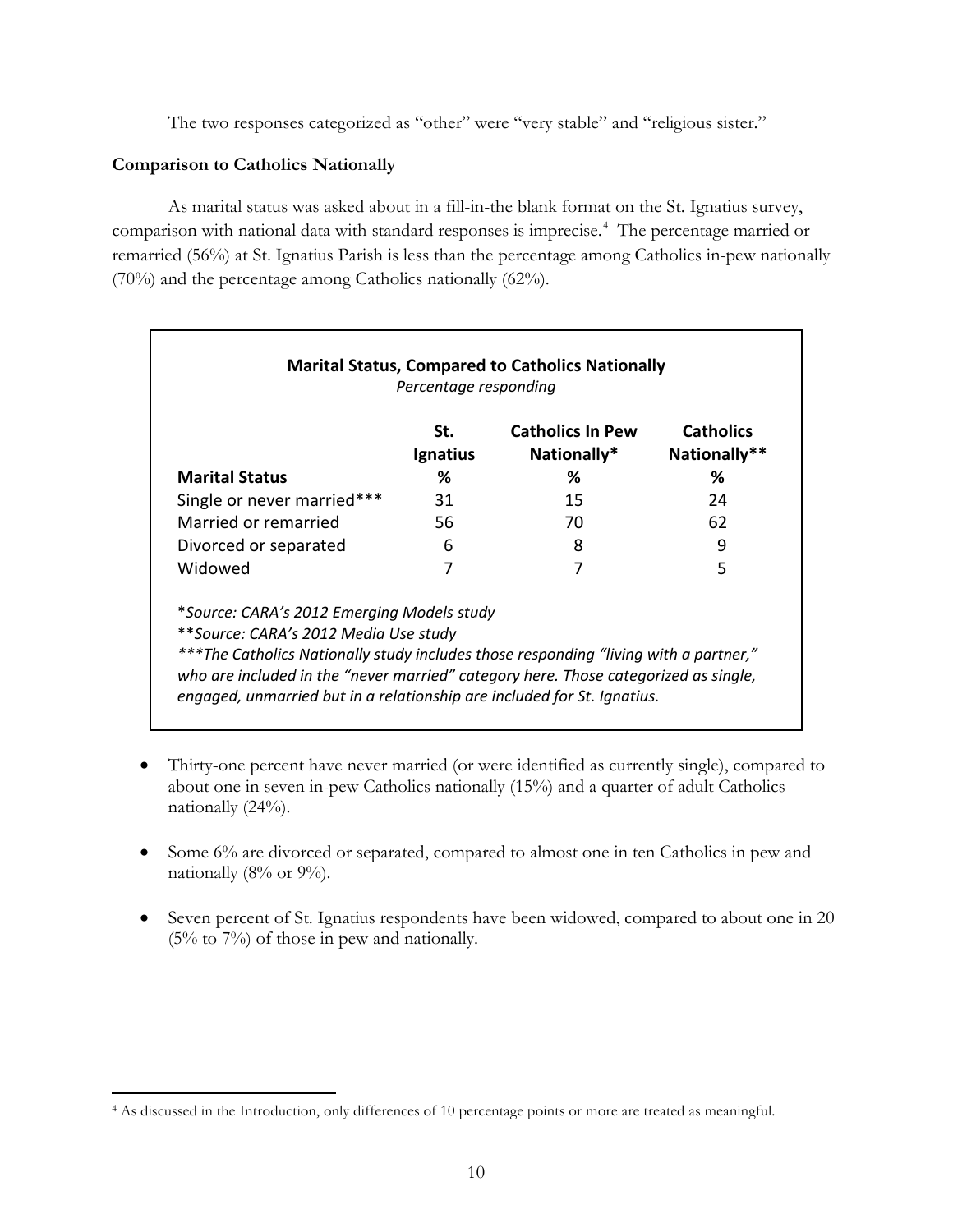## **Differences by Age Groups**

Female respondents are similar among the age groups. Marital status also differs some by age group, with those ages 16 to 35 most likely to be single (60%)' those ages 36 to 64 most likely to be married or remarried (64%), and those ages 65 and older most likely to be widowed (14%).

| <b>Gender and Marital Status, by Age Groups</b><br>Percentage responding |                       |                       |                           |
|--------------------------------------------------------------------------|-----------------------|-----------------------|---------------------------|
|                                                                          | Ages 16<br>to 35<br>% | Ages 36<br>to 64<br>% | Ages 65<br>and Older<br>% |
| Gender                                                                   |                       |                       |                           |
| Female                                                                   | 70                    | 66                    | 68                        |
| Male                                                                     | 30                    | 34                    | 32                        |
| Marital Status                                                           |                       |                       |                           |
| Single or never married                                                  | 60                    | 28                    | 29                        |
| Married or remarried                                                     | 40                    | 64                    | 50                        |
| Divorced or separated                                                    | O                     | 6                     | 7                         |
| Widowed                                                                  | ŋ                     | $\mathfrak z$         | 14                        |

### **Differences by Gender**

Male respondents are relatively more likely to be married than female respondents.

| <b>Marital Status, by Gender</b><br>Percentage responding |               |               |
|-----------------------------------------------------------|---------------|---------------|
|                                                           | <b>Female</b> | Male          |
|                                                           | ℅             | ℅             |
| Single or never married                                   | 33            | 27            |
| Married or remarried                                      | 51            | 67            |
| Divorced or separated                                     |               | 5             |
| Widowed                                                   |               | $\mathcal{P}$ |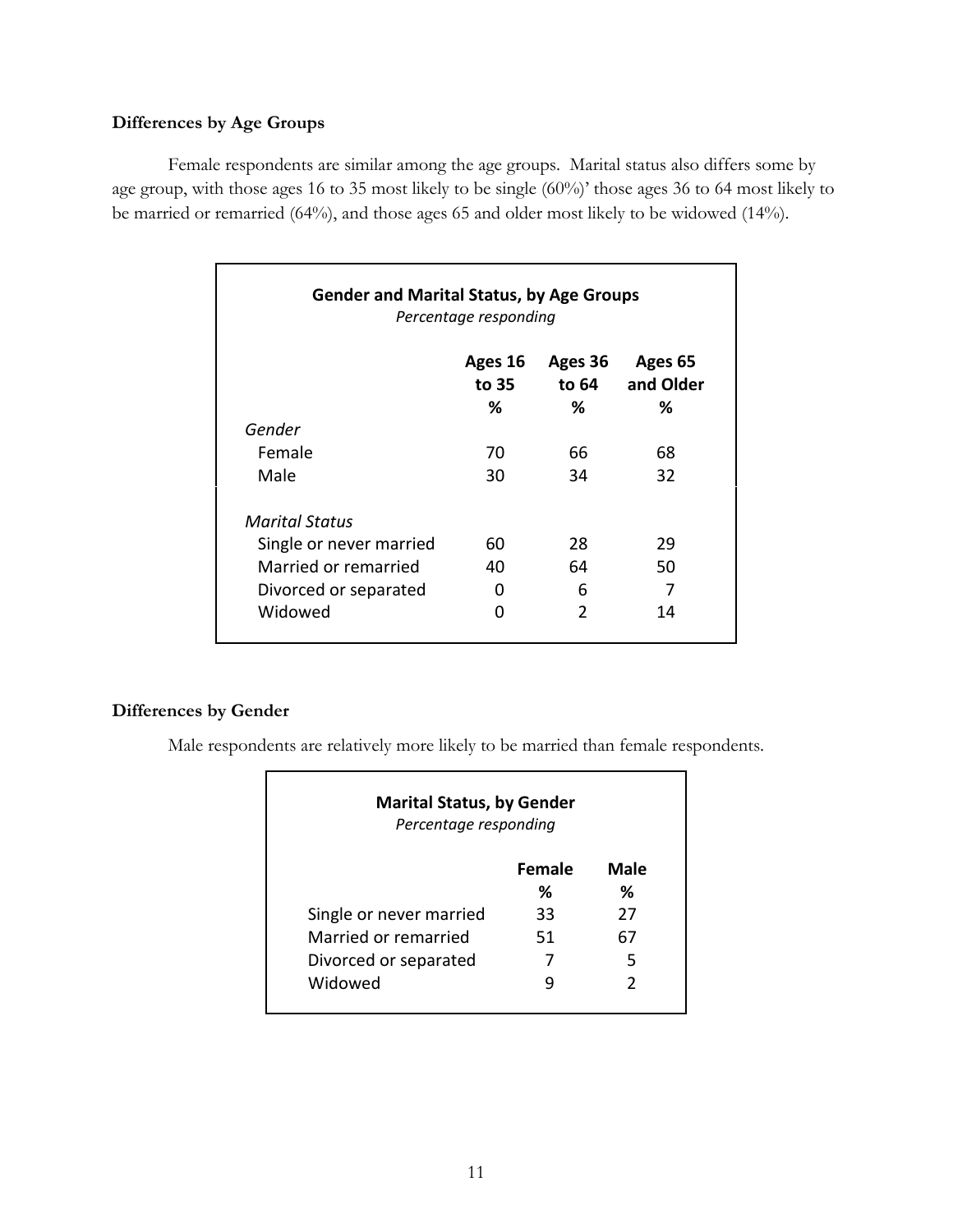#### **Children in the Household**

<span id="page-17-0"></span>Respondents report having from zero to six of their children or stepchildren living with them. Some 30% of respondents have at least one child of any age (including stepchildren) living with them. Twenty-four percent have at least one child under age 18 living with them.

| Children or Stepchildren Living in Household<br>Percentage responding |    |  |  |
|-----------------------------------------------------------------------|----|--|--|
|                                                                       | ℅  |  |  |
| No children                                                           | 70 |  |  |
| One child                                                             | 12 |  |  |
| Two children                                                          | 12 |  |  |
| Three or more children                                                | 6  |  |  |
| Ages 12 or younger                                                    | 16 |  |  |
| Ages 13 to 17                                                         | 10 |  |  |
| Ages 18 or older                                                      | 11 |  |  |

In at least some households two parents may have responded to these questions. Respondents report 201 children or stepchildren ages 12 and younger living with them, 104 children or stepchildren ages 13 to 17 living with them, and 117 children or stepchildren ages 18 and older living with them.

Where relevant throughout the rest of the report, comparisons are made among those who have children under 18 living with them and others:

- Has a child or stepchild under age 18 living with them (176 respondents or 24%)
- Does not have a child or stepchild under age 18 living with them (574 respondents or 76%)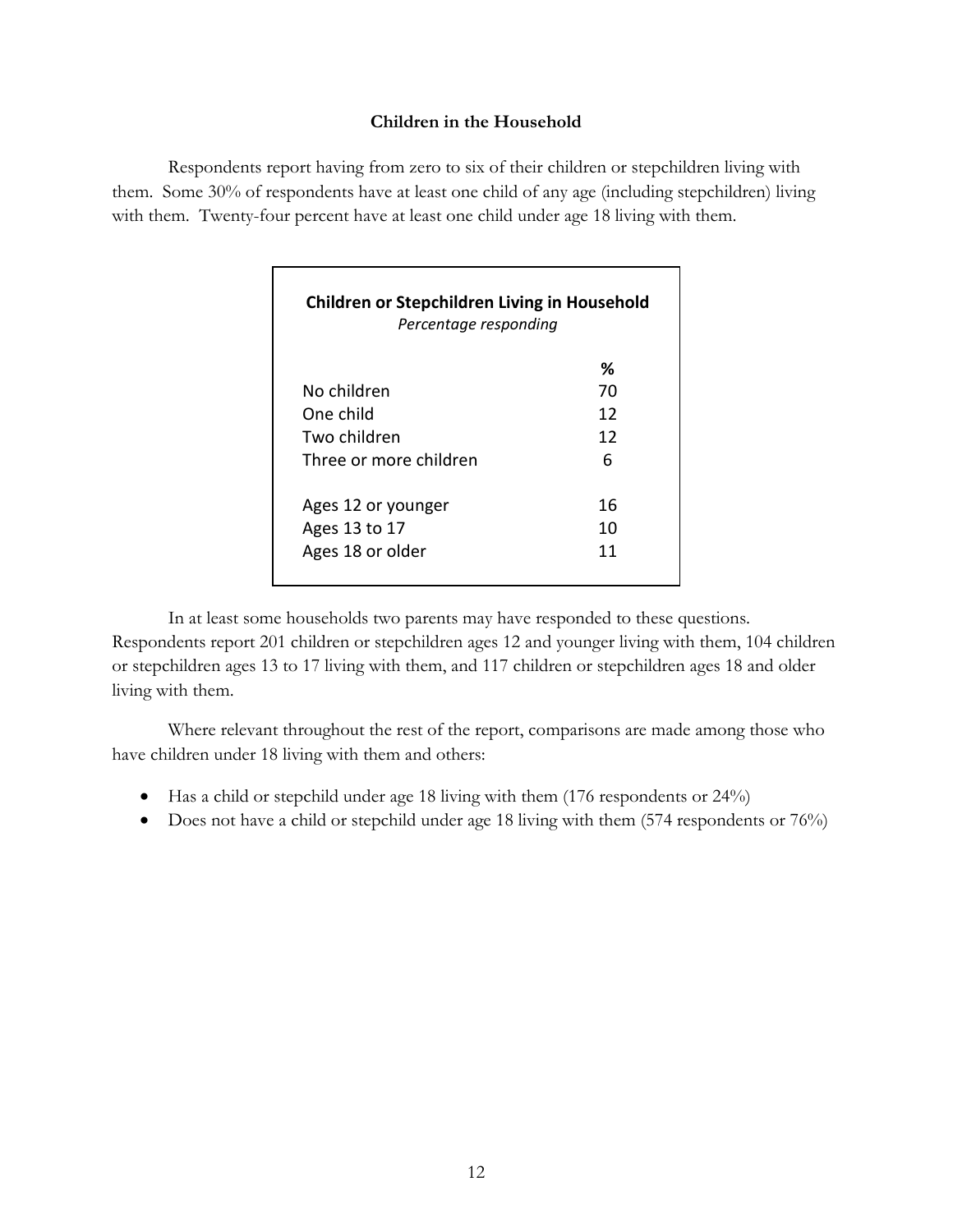#### **Most Frequently Used Social Media Platforms**

<span id="page-18-0"></span>Survey respondents were asked to write in the social media platform they use most frequently. Fifty-four percent (402 respondents) did not write in a response to the question. Others wrote in more than one response. Among the 345 who did respond, Facebook (48%), Instagram (44%), and Twitter (10%) are the most common responses.

|            | #   | ℅  |
|------------|-----|----|
| Facebook   | 164 | 48 |
| Instagram  | 150 | 44 |
| Twitter    | 34  | 10 |
| LinkedIn   | 14  | 4  |
| Email      | 11  | 3  |
| YouTube    | q   | 3  |
| None       | 22  | 6  |
| All others | 11  | 3  |

Among those grouped as "other" above, the most common responses are the Internet and Snapchat.

#### **Differences by Age Groups**

Those belonging to the three age groups differ in their choice of social media platforms.

- Those ages 35 and younger are most likely to report using Instagram (77%), Facebook  $(13\%)$ , Twitter  $(7\%)$ , and none  $(7\%)$ .
- Adults ages 36 to 64 are most likely to report using these platforms: Instagram (50%), Facebook (48%), Twitter (18%), and none (3%).
- Respondents ages 65 and older are most likely to report using Facebook (58%), Instagram (18%), none (12%), email (7%), and Twitter (4%).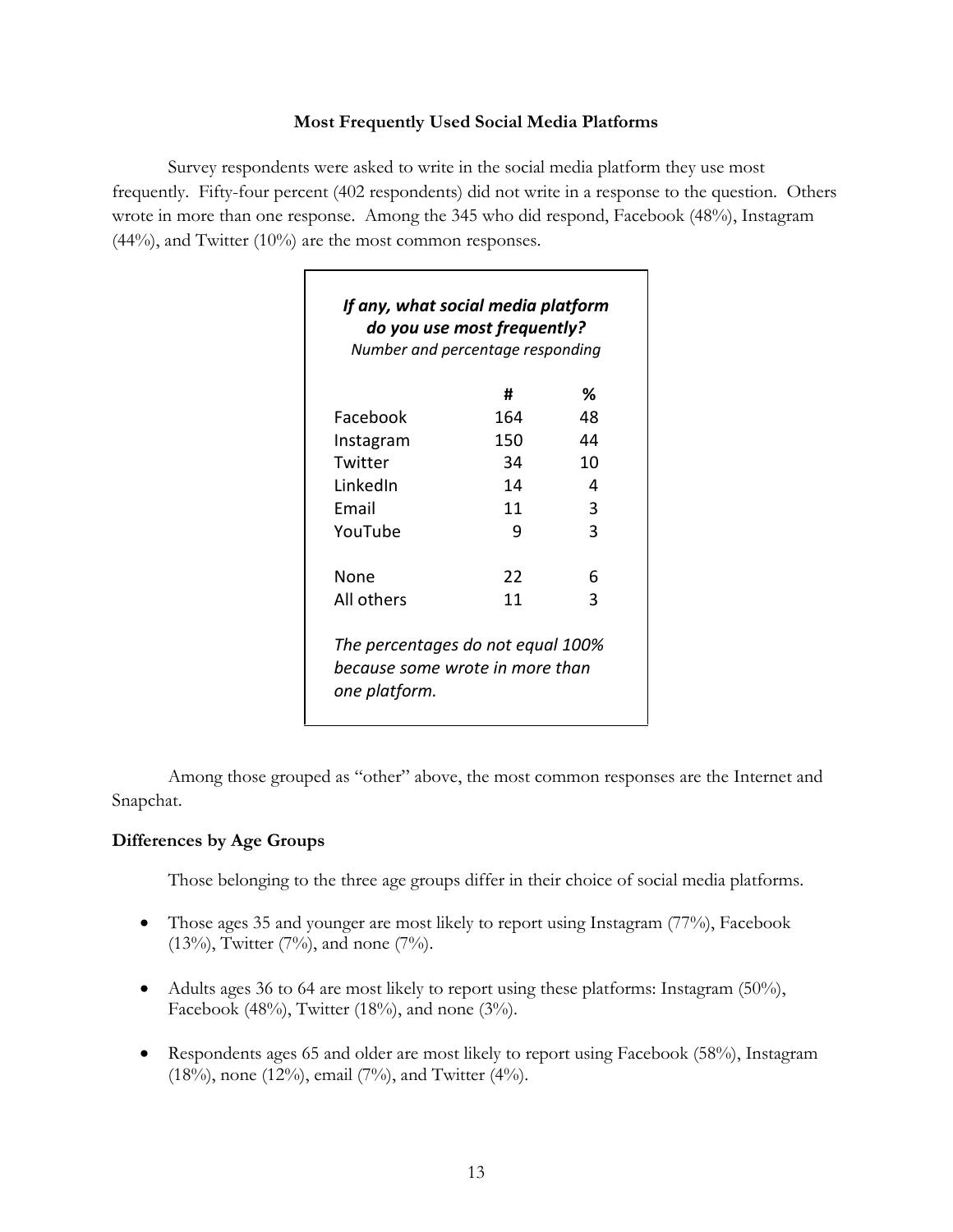## **Section II: Religious Characteristics of Respondents**

<span id="page-19-0"></span>This part of the report describes several characteristics of the 750 valid respondents to the survey that relate to their religious attributes and parish-related behaviors.

#### **Mass Usually Attended**

<span id="page-19-1"></span>Respondents were asked to select the *one* Mass time they usually attend at the parish. Respondents were particularly likely to say they usually attend the 11 am Sunday – Solemn Mass (34%), followed by the 11 am Sunday – Family Mass (16%). About one in ten each say they usually attend the 9:30 am Sunday (12%), 5:30 am Saturday (10%), 7:30 pm Sunday (10%), and 8 am Sunday (8%) Masses. Finally, 10% do not regularly attend Mass at the parish.



Where relevant throughout the rest of the report, comparisons are made among those who identified the various Masses as their usual Mass.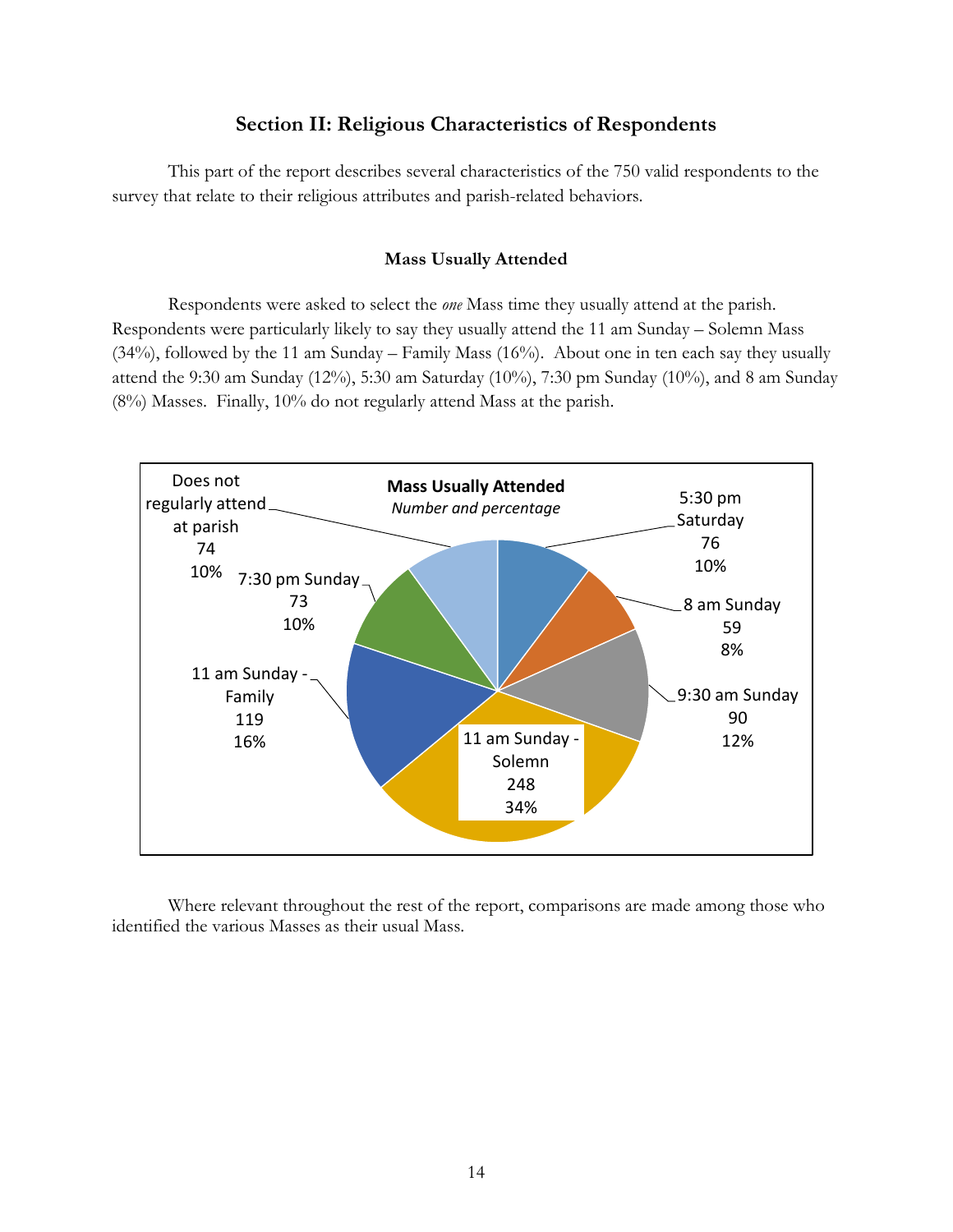## **Differences by Age Groups**

When asked to identify the one Mass they usually attend, the 11 am Sunday – Solemn Mass is the most frequent response for all three age groups (28% to 36%).

| <b>Mass Usually Attended, by Age Groups</b><br>Percentage responding |                  |                  |                      |
|----------------------------------------------------------------------|------------------|------------------|----------------------|
|                                                                      | Ages 16<br>to 35 | Ages 36<br>to 64 | Ages 65<br>and Older |
|                                                                      | %                | %                | %                    |
| 5:30 pm Saturday                                                     | 8                | 10               | 10                   |
| 8 am Sunday                                                          | 0                | 6                | 8                    |
| 9:30 am Sunday                                                       | 15               | 11               | 12                   |
| 11 am Sunday - Solemn                                                | 32               | 28               | 36                   |
| 11 am Sunday - Family                                                | 18               | 25               | 16                   |
| 7:30 pm Sunday                                                       | 20               | 12               | 10                   |
| I do not regularly attend<br>Mass at the parish                      | 8                | q                | 8                    |

- Those ages 35 and younger are most likely to identify the 11 am Sunday Solemn (32%), 7:30 pm Sunday (20%), 11 am Sunday – Family (18%), and 9:30 am Sunday (15%) Masses as the ones they usually attend.
- Respondents ages 36 to 64 are most likely to identify these as the Masses they usually attend: 11 am Sunday – Solemn (28%), 11 am Sunday – Family (25%), and 7:30 pm Sunday (12%).
- Those ages 65 and older are most likely to identify the 11 am Sunday Solemn (36%), 11 am Sunday – Family (16%), and 9:30 am Sunday (12%) Masses as those they attend usually.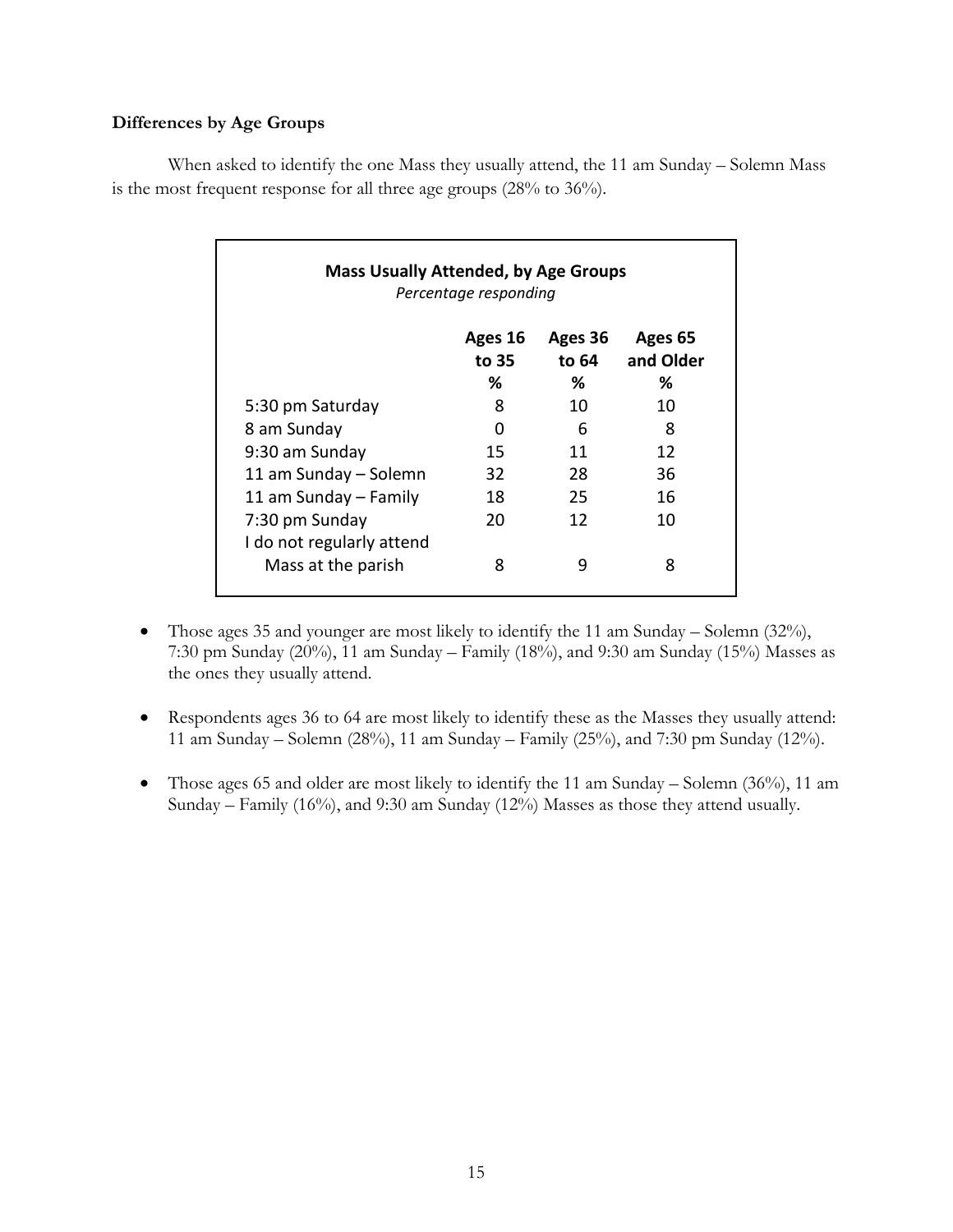#### **Ministry and Activity Participation**



<span id="page-21-0"></span>Forty-five percent report being involved with at least one ministry or activity at the parish. Some 55% are not involved with any.

In the remainder of this report comparison is made between two groups of respondents according to their involvement in parish activities:

- Those not involved in any parish ministries or activities (356 respondents or 55%)
- Those involved in at least one parish ministry or activity (289 respondents or 45%)

## **Differences by Gender**

Female respondents (48%) are more likely than male ones (38%) to be involved with at least one ministry or activity at the parish.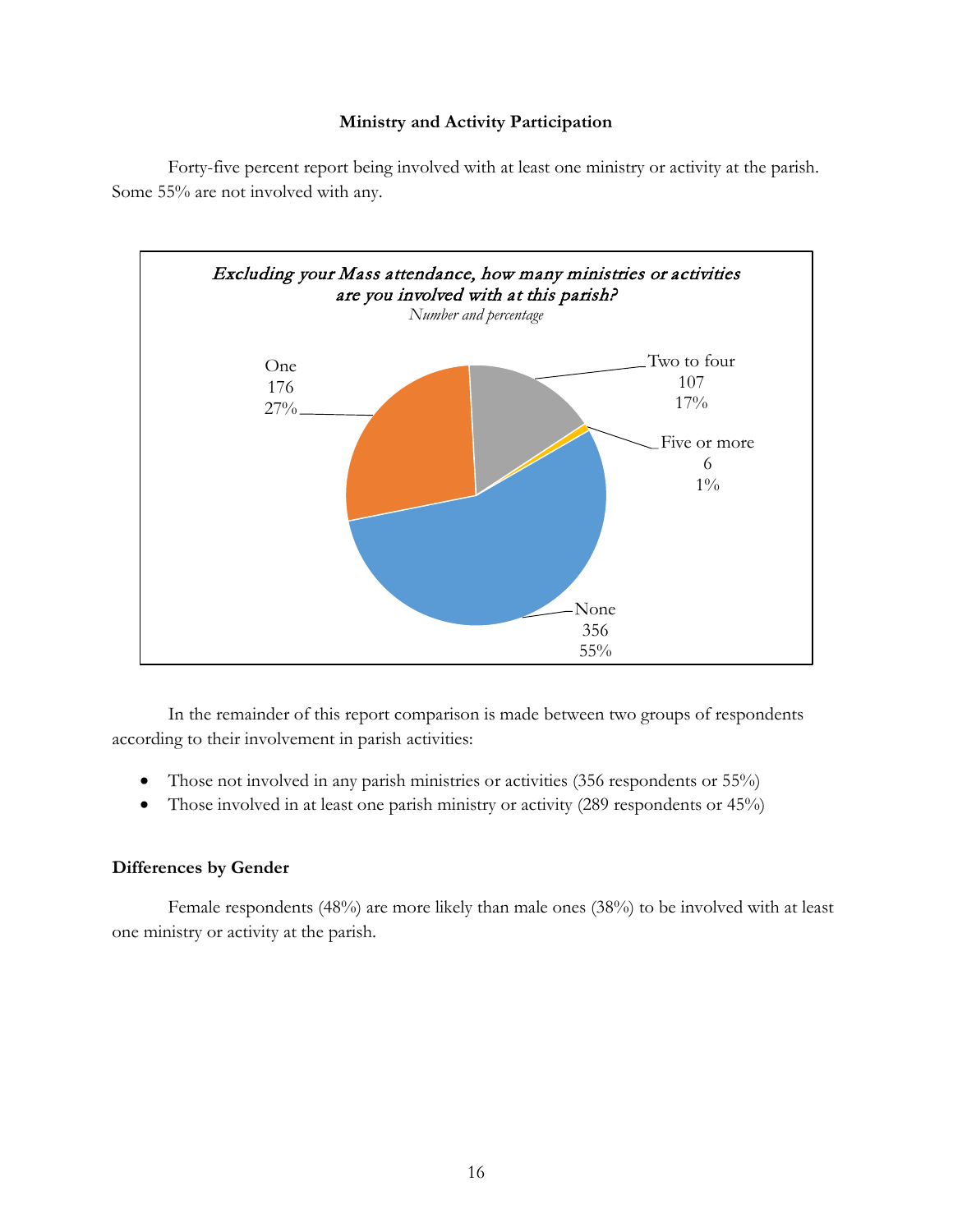## **Comparison to Parishes Nationally**

St. Ignatius respondents (45%) are slightly less likely to report being involved with at least one ministry or activity at the parish as those parishes CARA has worked with in the past (50%).

|                                 | St. Ignatius                                         | <b>Parishes</b><br>Nationally* |
|---------------------------------|------------------------------------------------------|--------------------------------|
|                                 | ℅                                                    | ℅                              |
| None                            | 55                                                   | 50                             |
| One                             | 27                                                   | 23                             |
| Two to four                     | 17                                                   | 22                             |
| Five or more                    | 1                                                    | 3                              |
| <b>CARA Parish Life Surveys</b> | *Source: Cumulative average from parishes conducting |                                |

- Eighteen percent of St. Ignatius respondents are involved in two or more ministries or activities, compared to 25% of those at parishes nationally.
- Fifty-five percent at St. Ignatius are not involved with any parish ministries or activities, compared to half of those at parishes nationally.

## **Differences by Age Groups**

Those ages 35 and younger (72%) are most likely to report not being involved in any ministries or activities at the parish besides Mass. About two in ten of those who are ages 36 to 64 (18%) or ages 65 and older (21%) are involved with two or more.

| <b>Number of Ministries and Activities</b><br><b>Involved with, by Age Groups</b><br>Percentage responding |                  |                  |                      |  |
|------------------------------------------------------------------------------------------------------------|------------------|------------------|----------------------|--|
|                                                                                                            | Ages 16<br>to 35 | Ages 36<br>to 64 | Ages 65<br>and Older |  |
|                                                                                                            | ℅                | %                | ℅                    |  |
| None                                                                                                       | 72               | 54               | 54                   |  |
| One                                                                                                        | 25               | 28               | 25                   |  |
| Two to four                                                                                                | 3                | 18               | 19                   |  |
| Five or more                                                                                               |                  |                  | 2                    |  |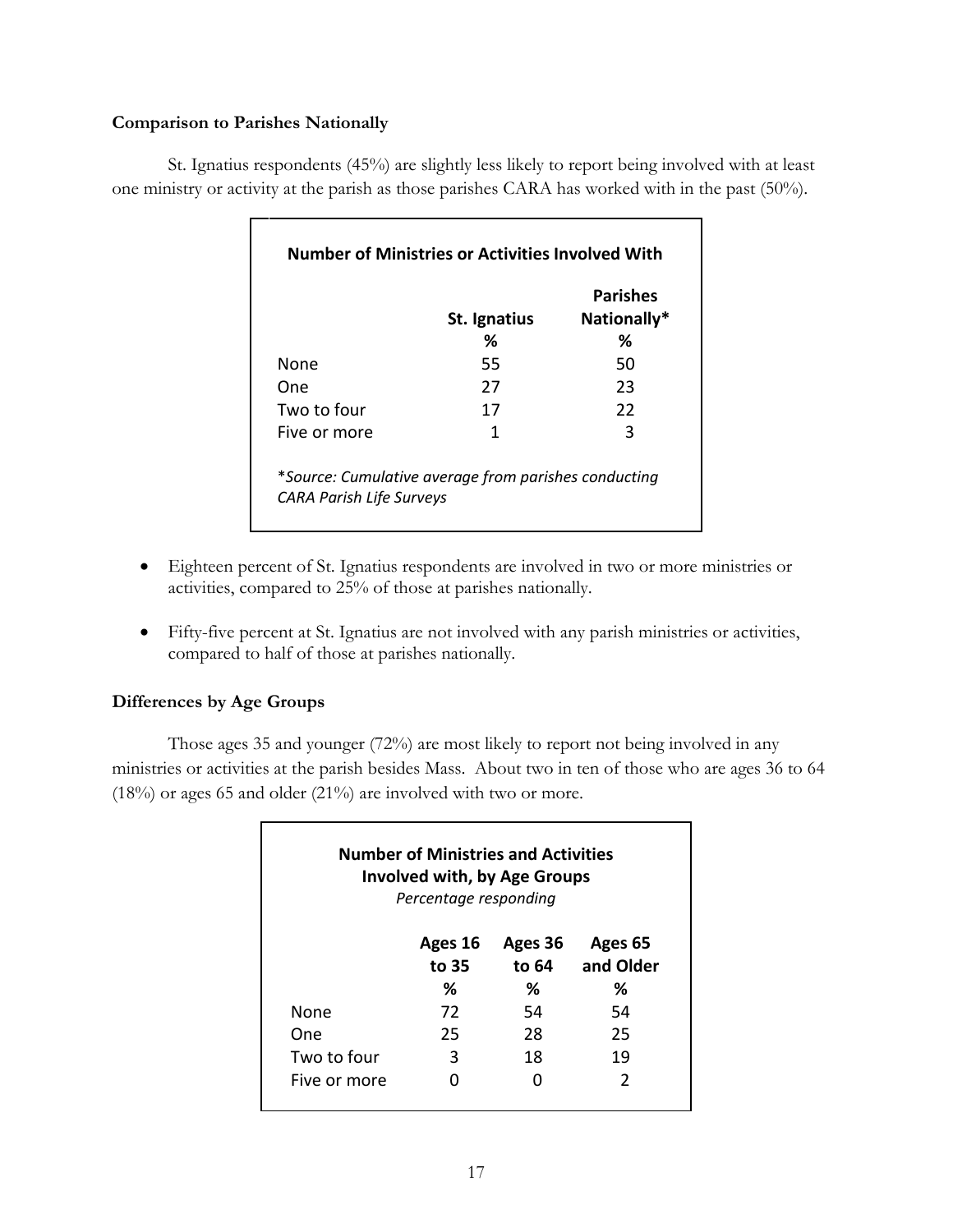## **Section III: Assessment of Parish Life and Needs**

<span id="page-23-0"></span>Overall, the results of the St. Ignatius Parish Life Survey are very positive. Ten particular areas were addressed in the survey instrument. These areas are featured in this section of the report, though readers are advised to consult the response frequencies in Appendix I of this document for response rates and other pertinent information about these data. The areas of parish life addressed are:

- Attitudes about Parish Life
- Satisfaction with Areas of Weekend Masses
- Attitudes about Parish Worship
- Effectiveness of Ways of Communicating Parish News
- Elements that Attract to the Parish
- Priority for Ministries and Programs
- Attitudes about Stewardship
- Top Priorities for Social Justice Efforts
- Preferences for Bringing their Covid-19 Experience Closer to God
- Suggestions to Help Guide the Planning Process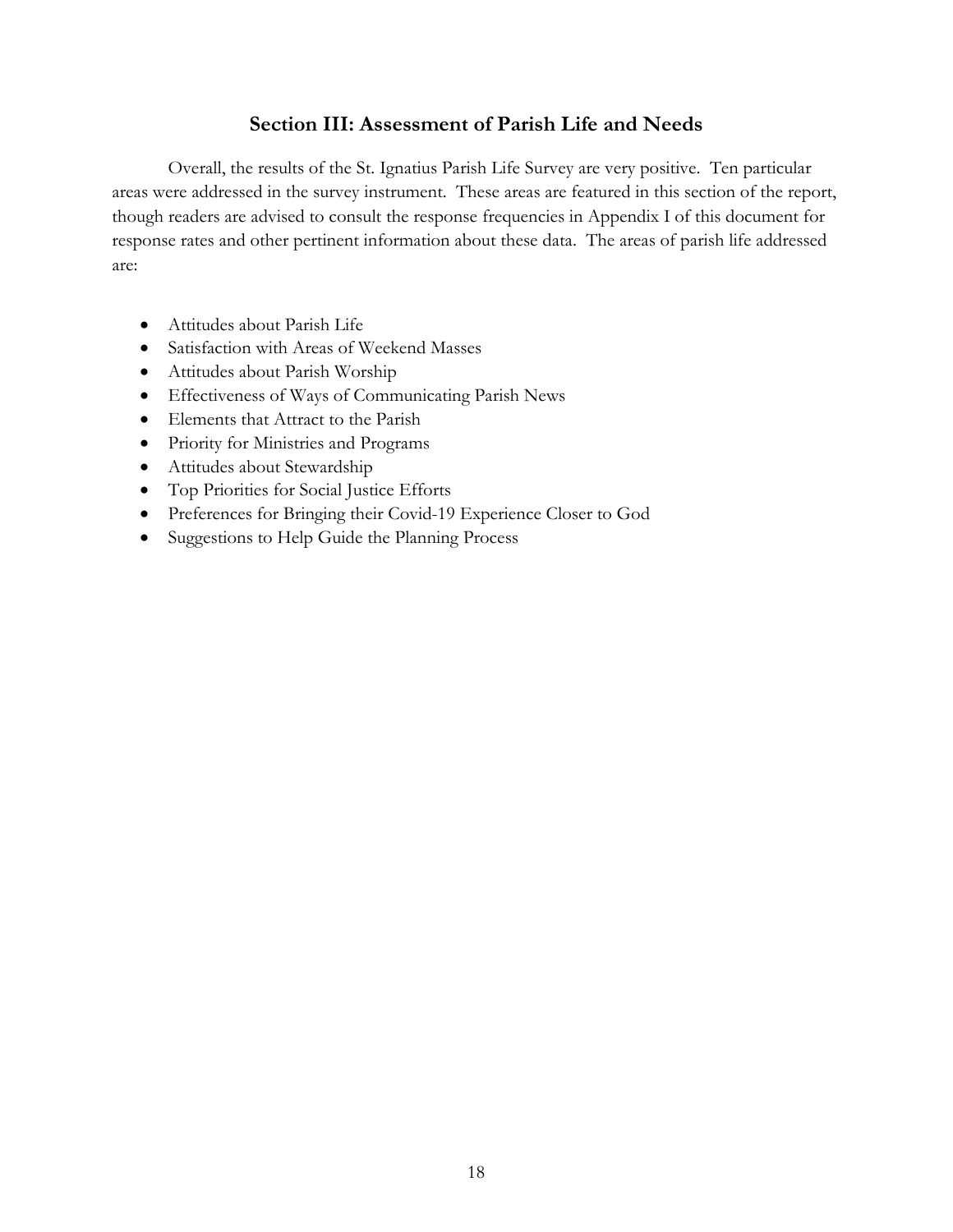#### **Attitudes about Parish Life**

<span id="page-24-0"></span>*Respondents were asked how much they agree with different statements about parish life. They were offered these four options to respond: "strongly" disagree, "somewhat" disagree, "somewhat" agree, and "strongly" agree. The first column of numbers in the table below shows the combined percentage responding "somewhat" or "strongly" agree. The final column displays the percentage "strongly" agreeing with a statement.[5](#page-24-1)*

More than four in five respondents agree ("somewhat" and "strongly" combined) with each of the statements in the table below. They are especially likely to agree with the statements concerning ecological issues, women's roles in the parish, feeling welcomed, and serving those in need.<sup>[6](#page-24-2)</sup>

| Please respond to the following about parish life<br>Percentage responding                         |                                                                |                                    |  |  |
|----------------------------------------------------------------------------------------------------|----------------------------------------------------------------|------------------------------------|--|--|
|                                                                                                    | "Somewhat"<br>or "Strongly"<br><b>Agree</b><br><b>Combined</b> | "Strongly"<br><b>Agree</b><br>Only |  |  |
| Catholics have an obligation to care for the                                                       | %                                                              | %                                  |  |  |
| natural environment                                                                                | 94                                                             | 70                                 |  |  |
| This parish shows reverence to God in the<br>wonder of creation                                    | 94                                                             | 66                                 |  |  |
| There should be more opportunities for women<br>to use their gifts, skills, service and leadership |                                                                |                                    |  |  |
| at the parish                                                                                      | 93                                                             | 61                                 |  |  |
| I am made to feel welcome at this parish                                                           | 92                                                             | 63                                 |  |  |
| This parish encourages us to walk together with<br>those in need, the outcasts of the world, and   |                                                                |                                    |  |  |
| those whose dignity has been violated<br>This parish accompanies young people in the               | 91                                                             | 54                                 |  |  |
| creation of a hope-filled future                                                                   | 86                                                             | 37                                 |  |  |
| There should be opportunities for parishioners to                                                  |                                                                |                                    |  |  |
| share reflections in parish communications                                                         | 82                                                             | 32                                 |  |  |
| Our parish needs a plan for how to conserve<br>natural resources                                   | 81                                                             | 43                                 |  |  |

<span id="page-24-1"></span> <sup>5</sup> Comparisons to national findings are not possible as these questions have not been asked at least ten other parishes in the past.

<span id="page-24-2"></span><sup>6</sup> With one exception, non-response rates for this section range from 10% to 17%. The one exception is the 32% nonresponse rate for this statement: "This parish accompanies young people in the creation of a hope-filled future."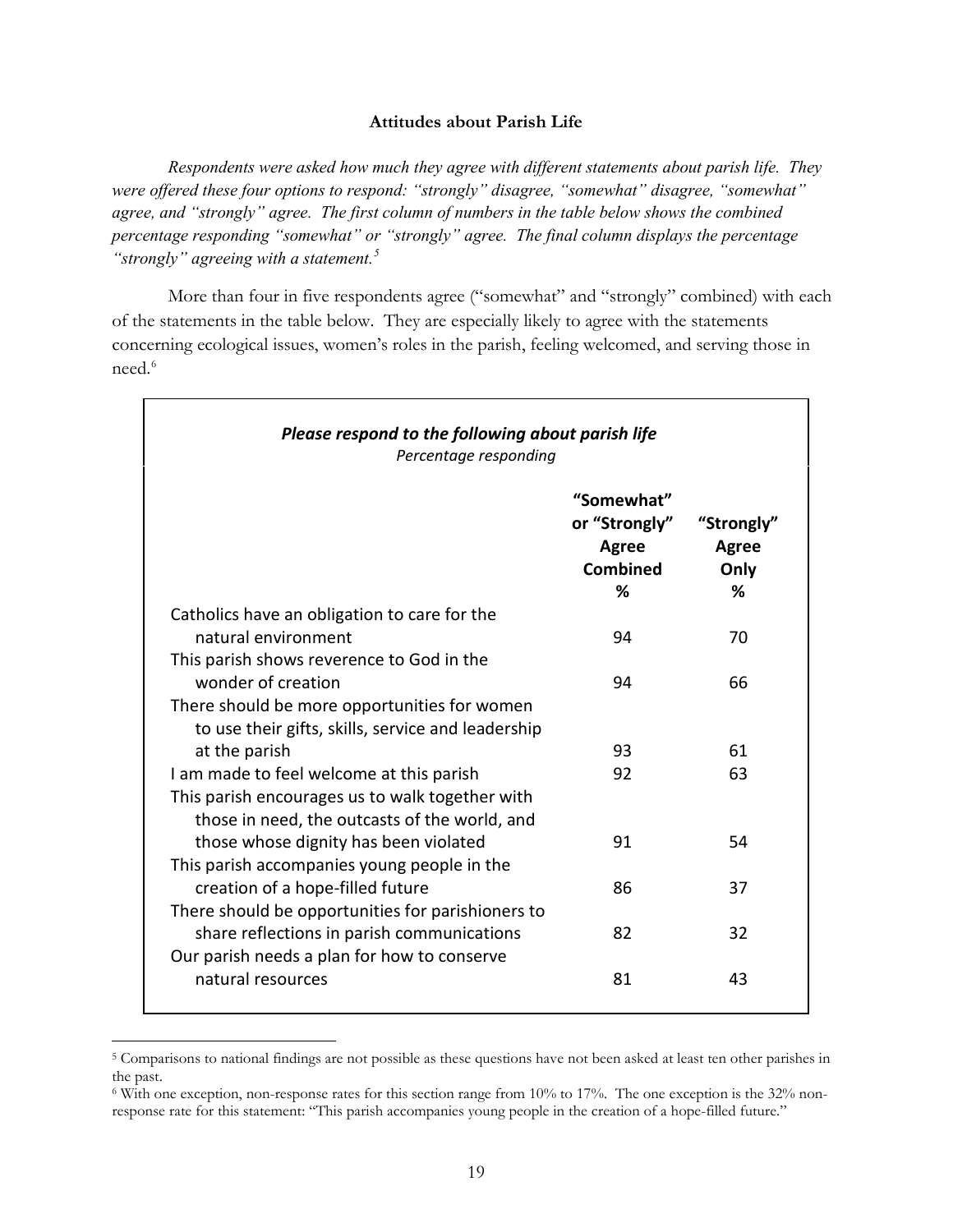Concerning the statements related to ecology, about two in three "agree" strongly that Catholics have an obligation to care for the natural environment (70%) and that the parish shows reverence to God in the wonder of creation (66%). Just over four in ten agree as strongly that the parish needs a plan for how to conserve natural resources (43%).

- About six in ten agree "strongly" that they are made to feel welcome at the parish (63%) and that there should be more opportunities for women to use their gifts, skills, service and leadership at the parish (61%).
- More than half (54%) "strongly" agree that the parish encourages parishioners to walk together with those in need, the outcasts of the world, and those whose dignity has been violated.
- Some 37% agree "strongly" that the parish accompanies young people in the creation of a hope-filled future.
- A third "strongly" agree that there should be opportunities for parishioners to share reflections in parish communications (32%).

#### **Differences by Gender**

Concerning the statement: "There should be more opportunities for women to use their gifts, skills, service and leadership at the parish," the response differences between men and women are *not* statistically significant.

#### **Differences by Presence of Children under 18 in the Household**

There are *no* significant differences between those who do (35%) and do not have children or stepchildren living with them (39%) in the proportion who "strongly" agree that the parish accompanies young people in the creation of a hope-filled future.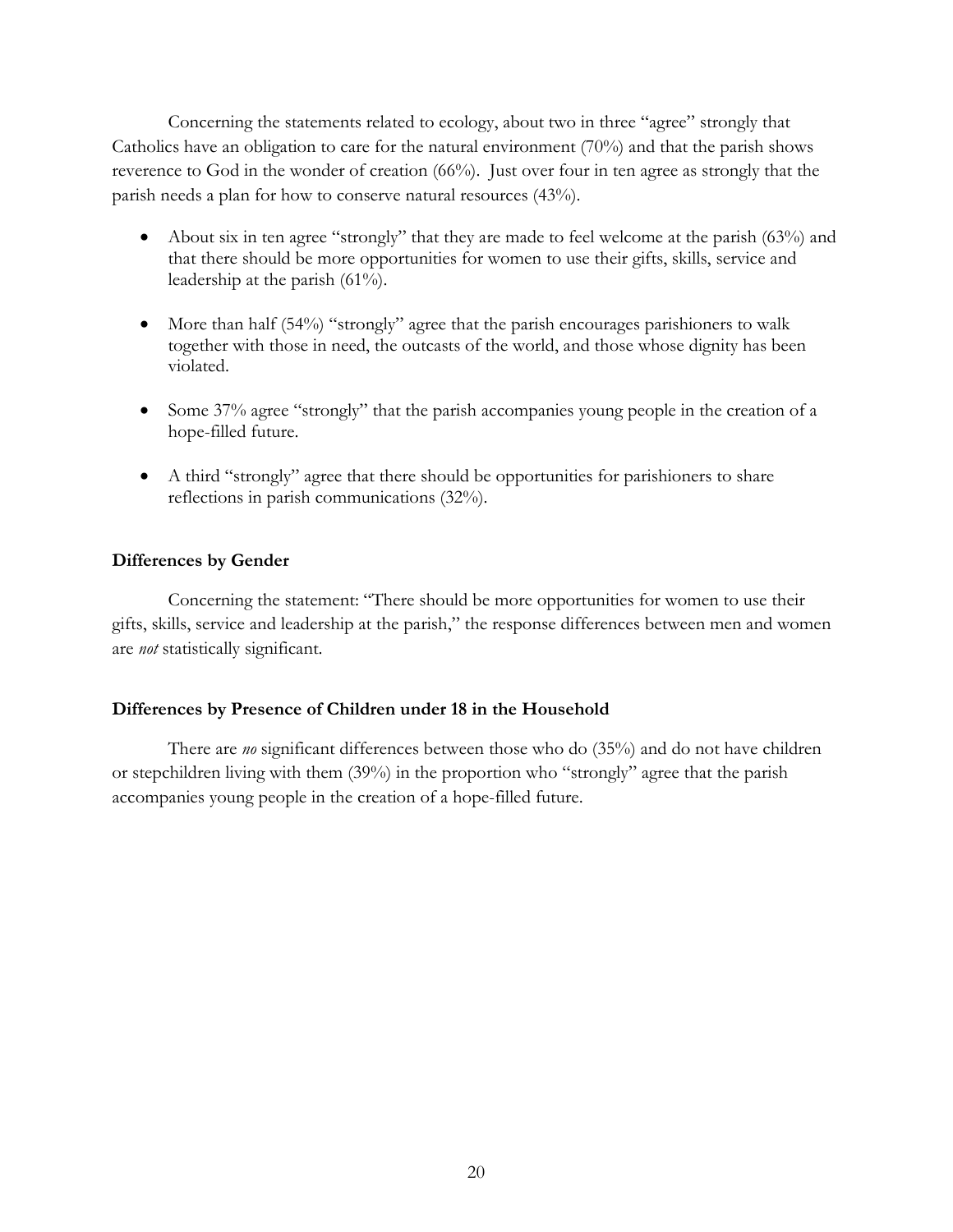#### **Differences by Age Groups**

Those ages 65 and older are most likely to "strongly" agree that Catholics have an obligation to care for the natural environment.



In addition, the older the age group, the more likely its members are to "strongly" agree that there should be opportunities for parishioners to share reflections in parish communications.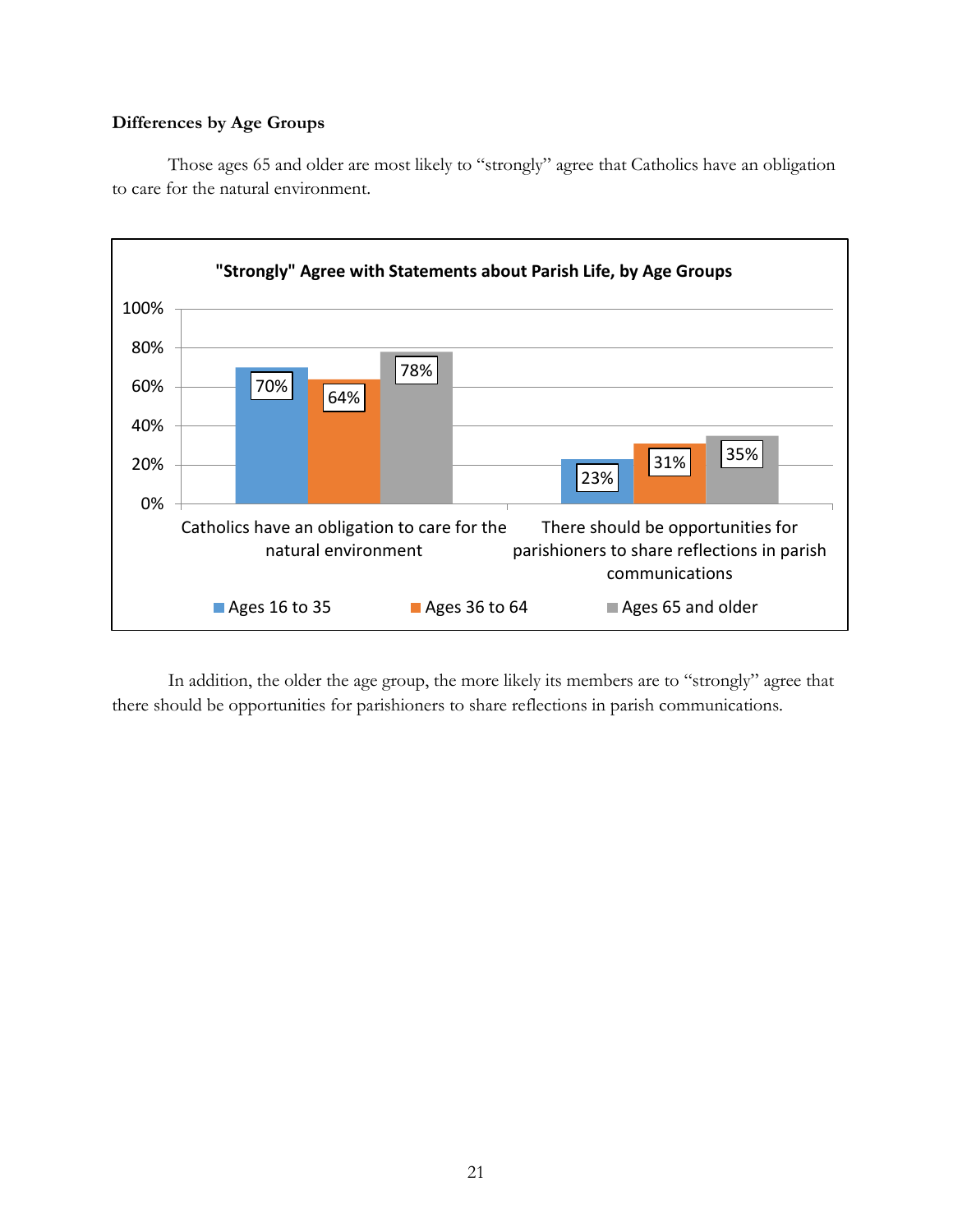## **Differences by Level of Involvement**

Those who are involved with one or more ministries or activities are more likely than those not involved with any to "strongly" agree that there should be more opportunities for parishioners to share their reflections in parish communications.

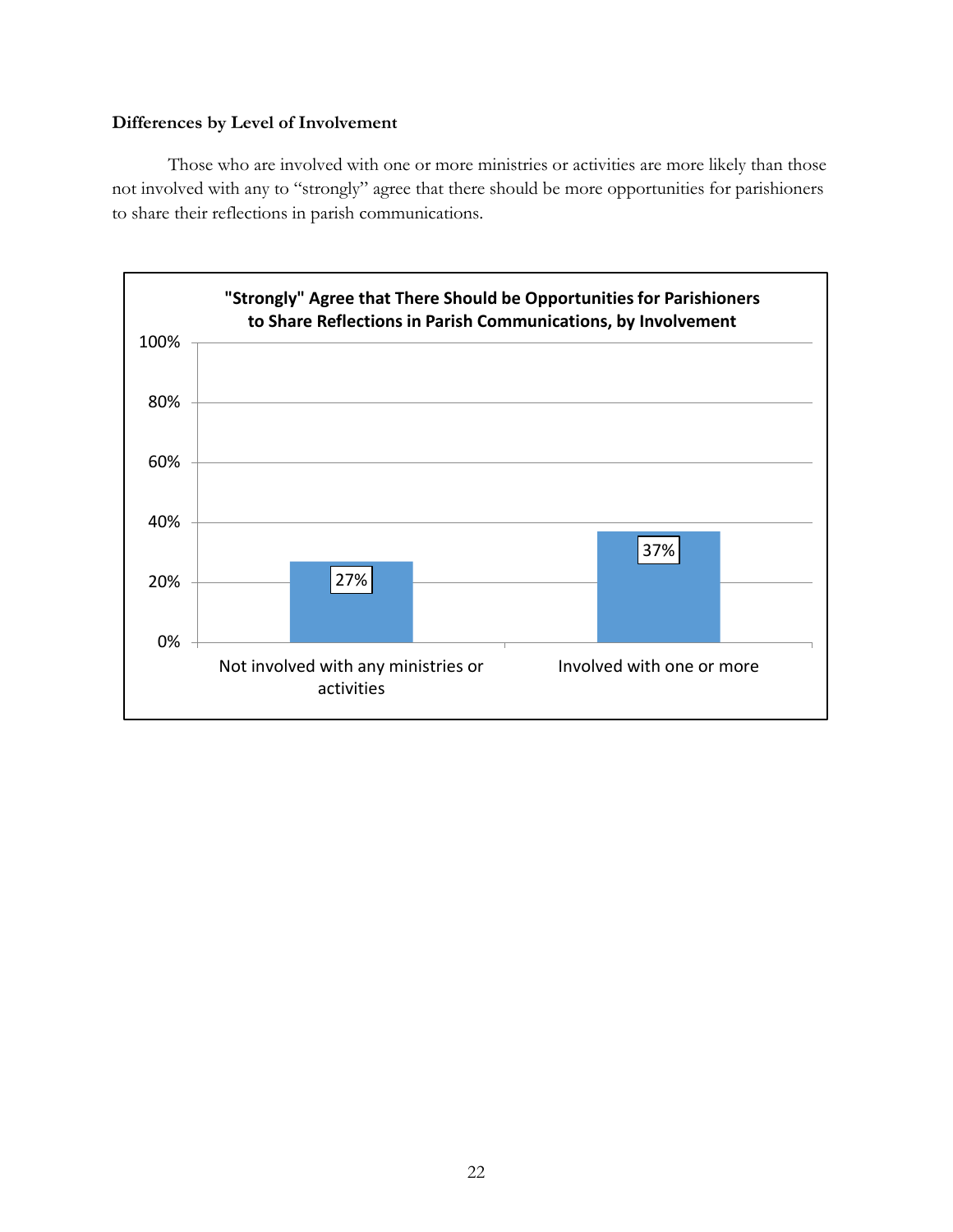#### **Differences by Mass Usually Attended**

Those usually attending the Saturday 5:30 pm are most likely to "strongly" agree that it is important they are made to feel welcome at this parish. There is more diversity of strong agreement about whether there should be opportunities for parishioners to share reflections in parish communications, with those who regularly attend the 8 am Sunday (45%), 5:30 pm Saturday (40%), and 7:30 pm Sunday (38%) Masses most likely to "strongly" that there should be such opportunities.

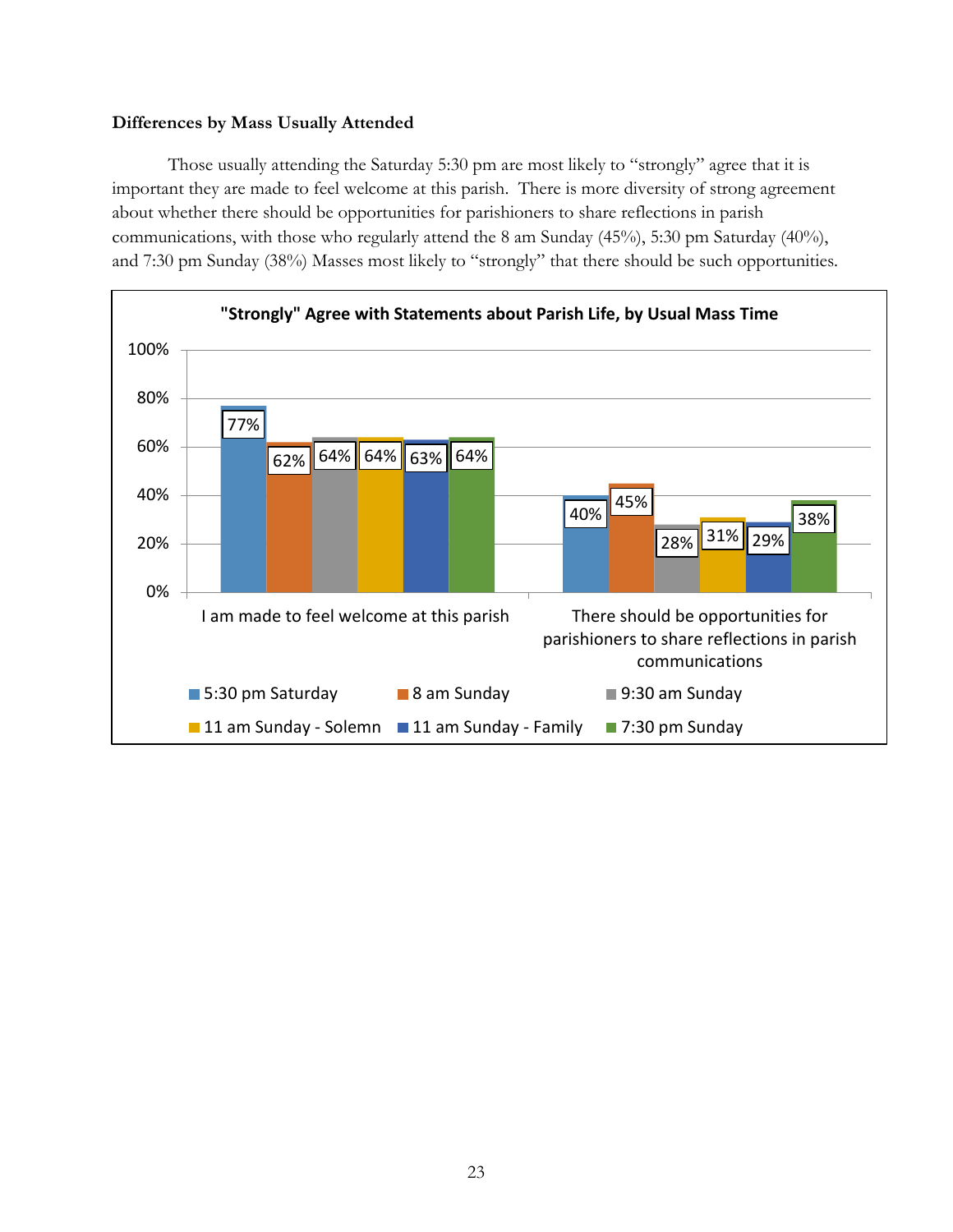Those usually attending the 8 am Sunday Mass (48%) are relatively *less* likely than regular attenders of the other Masses to "strongly" agree that there should be more opportunities for women to use their gifts, skills, services and leadership at the parish.

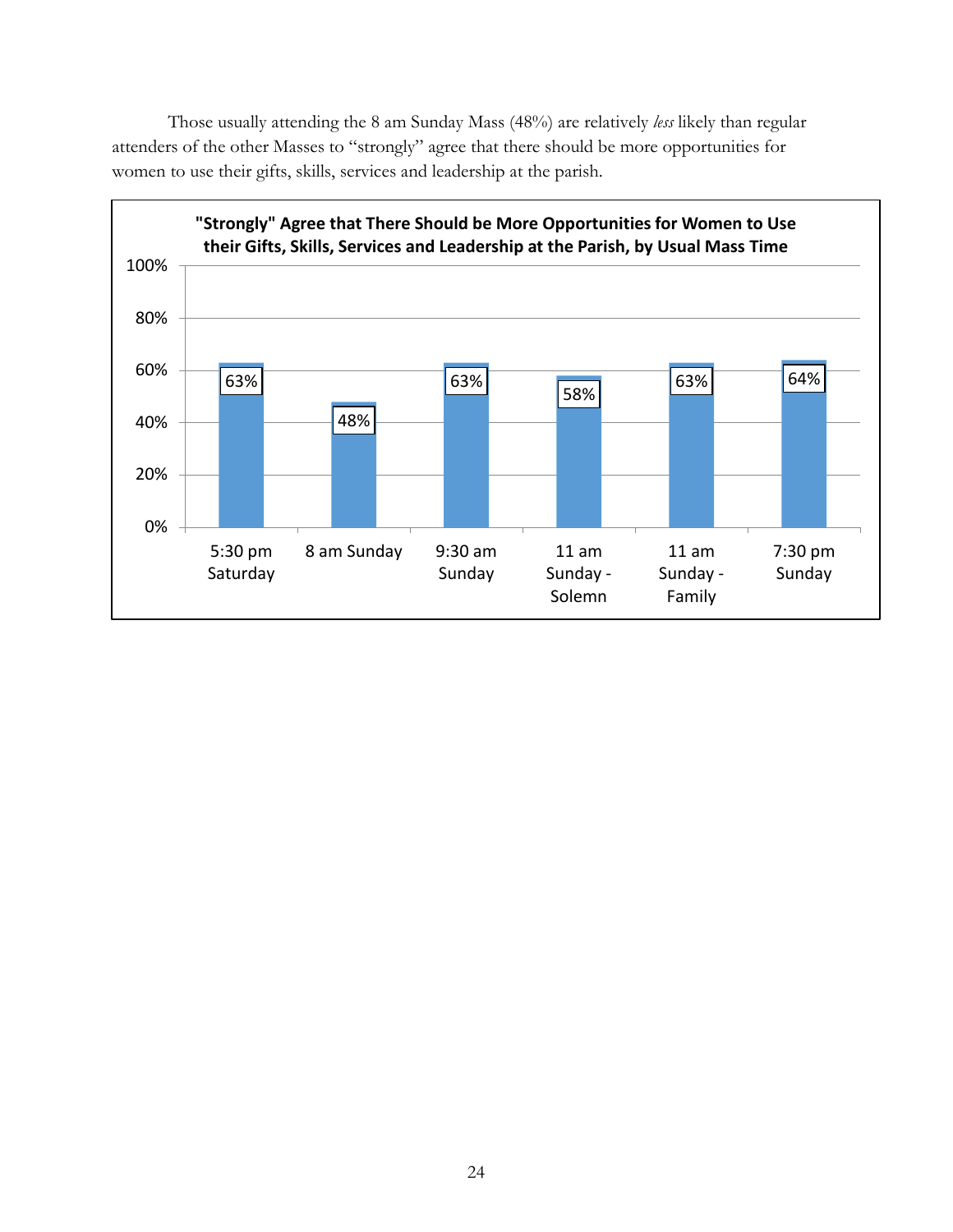#### **Satisfaction with Areas of Weekend Masses**

<span id="page-30-0"></span>*Following the initial question on the survey where respondents were asked what Mass they usually attend at the parish, they were asked how satisfied they are with six areas of weekend Masses, focusing their responses on the Mass they most regularly attend. Respondents were asked to evaluate each area whether they are "not at all" satisfied, "only a little" satisfied, "somewhat" satisfied, and "very" satisfied. The table below summarizes the positive side of the findings, with the first column of numbers showing the percentage that gave a combined "somewhat" or "very" satisfied rating to each area. The final column shows the percentage giving that area a "very" satisfied rating.[7](#page-30-1)[8](#page-30-2)* 

Between 86% and 98% say they are satisfied ("somewhat" and "very" combined) with each of the areas of weekend Masses displayed in the table below. Areas related to the music are most likely to receive a positive evaluation, with the sound clarity least likely.

| for the Mass you most regularly attend?<br>Percentage responding |                                                          |                                    |
|------------------------------------------------------------------|----------------------------------------------------------|------------------------------------|
|                                                                  | "Somewhat"<br>and "Very"<br><b>Satisfied</b><br>Combined | "Very"<br><b>Satisfied</b><br>Only |
|                                                                  | %                                                        | ℅                                  |
| Cantors or song leaders                                          | 98                                                       | 84                                 |
| Music                                                            | 96                                                       | 80                                 |
| Readers/lectors                                                  | 96                                                       | 70                                 |
| <b>Homilies</b>                                                  | 92                                                       | 64                                 |
| Joyfulness of the worship experience                             | 91                                                       | 64                                 |
| Sound clarity during Mass                                        | 86                                                       | 57                                 |

Respondents are most likely to identify the areas of weekend Masses related to music as those they are "very" satisfied with: cantors or song leaders (84%) and music (80%).

- The readers/lectors (70%), homilies (64%), and joyfulness of the worship experience (64%) receive an evaluation of "very" satisfied by about two in three respondents.
- Some 57% report being "very" satisfied with the sound clarity during Mass.

<span id="page-30-1"></span> <sup>7</sup> As was discussed in the Introduction, the complete record of each response, including the percentages not responding to each question, are presented in Appendix I. Presenting just the positive side allows for readers to see both what the strongest items in each section are (in the top rows of the table) as well as those in need of improvement (in the bottom rows).

<span id="page-30-2"></span><sup>8</sup> Comparisons to the national data is not possible here as the usual set of questions uses different responses: "poor," "fair," "good," or "excellent."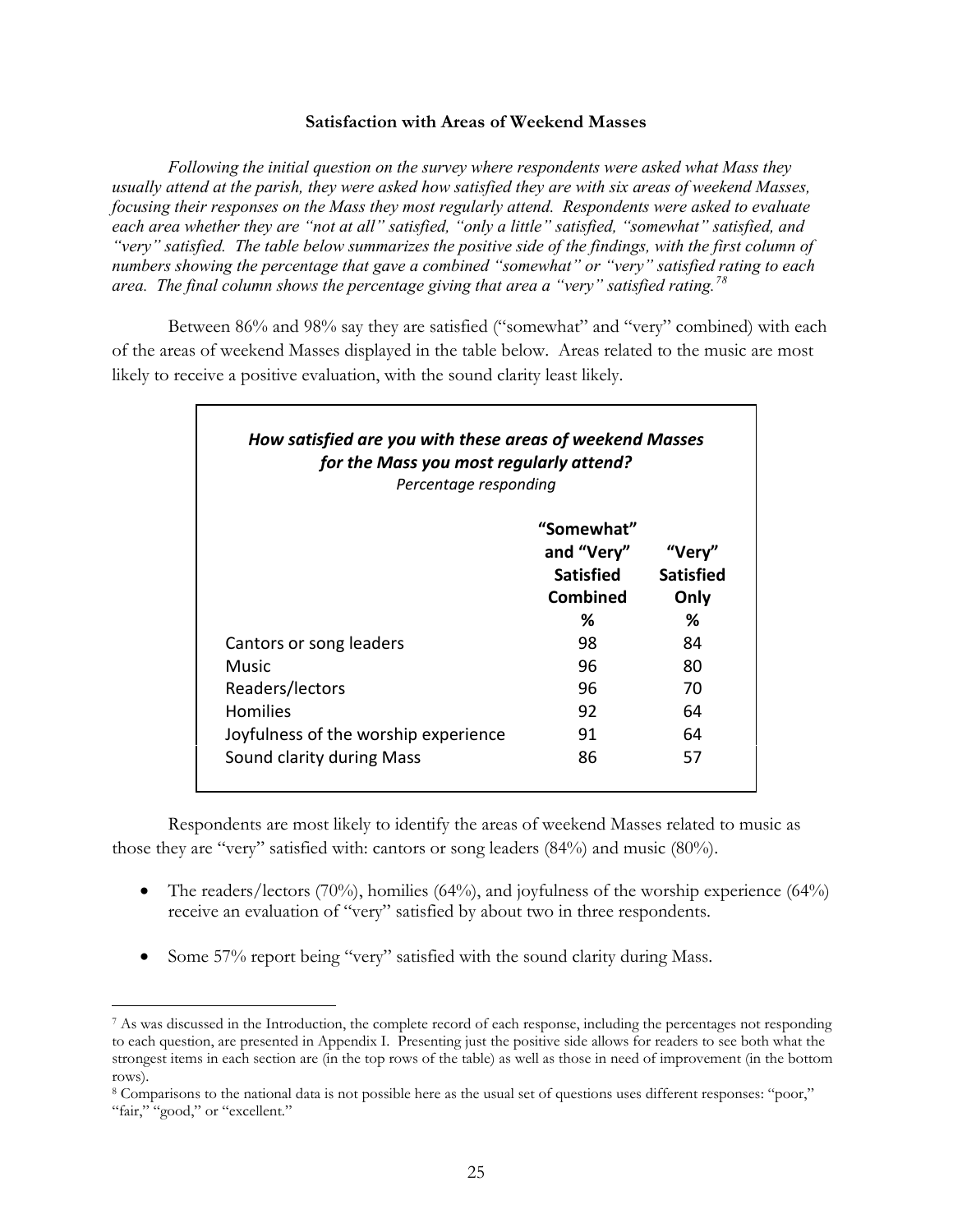#### **Differences by Mass Usually Attended**

Those who attend the 11 am Sunday Family Mass and the 5:30 Sunday evening Mass are most likely to be "very" satisfied in the areas of sound clarity, readers/lectors, music, and cantors/song leaders.



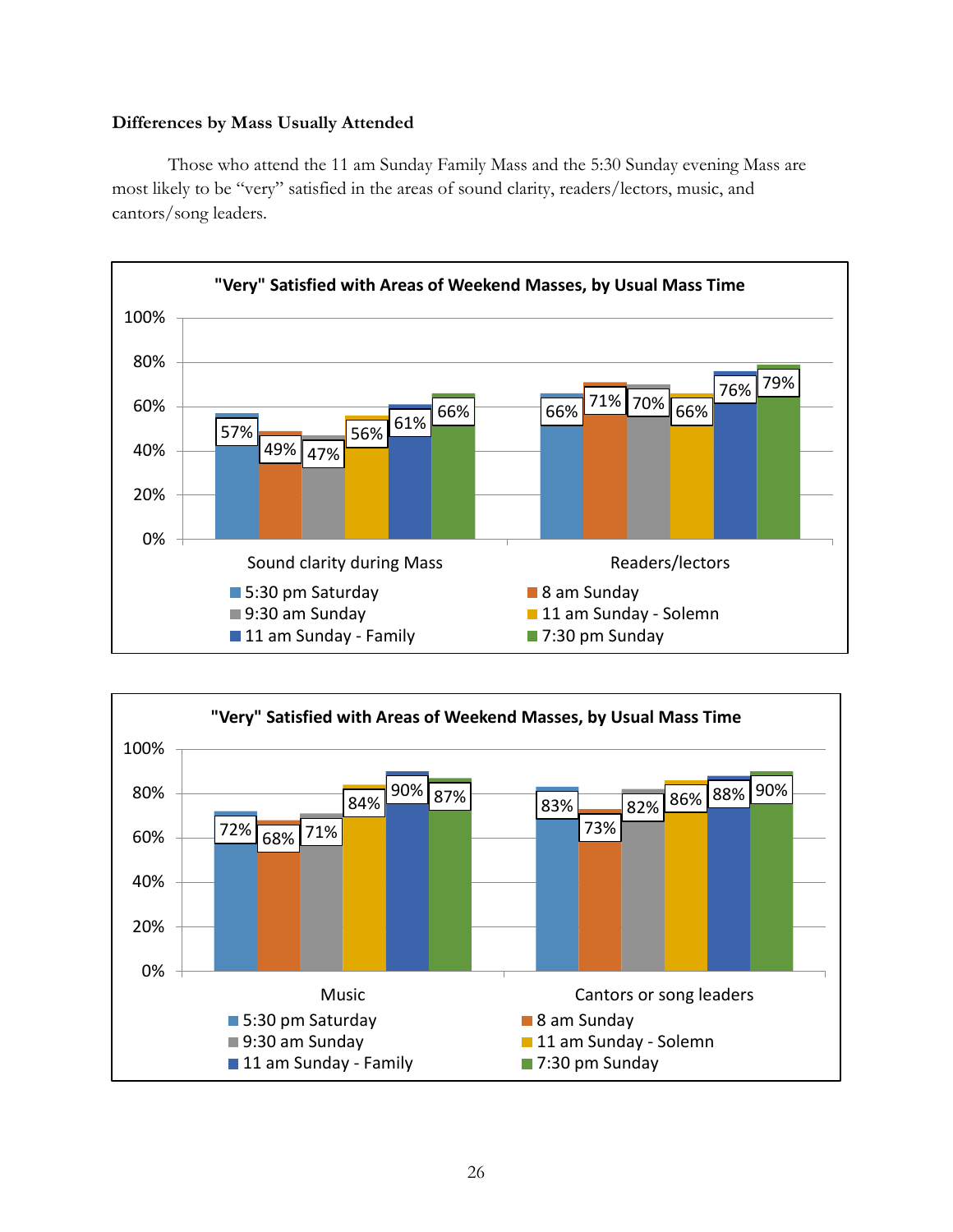

Those who attend the 8 am and 5:30 pm Sunday Masses are most likely to be "very" satisfied with the homilies.

Those who attend the Sunday 11 am Family Mass are most likely to say they are "very" satisfied with the joyfulness of the worship experience.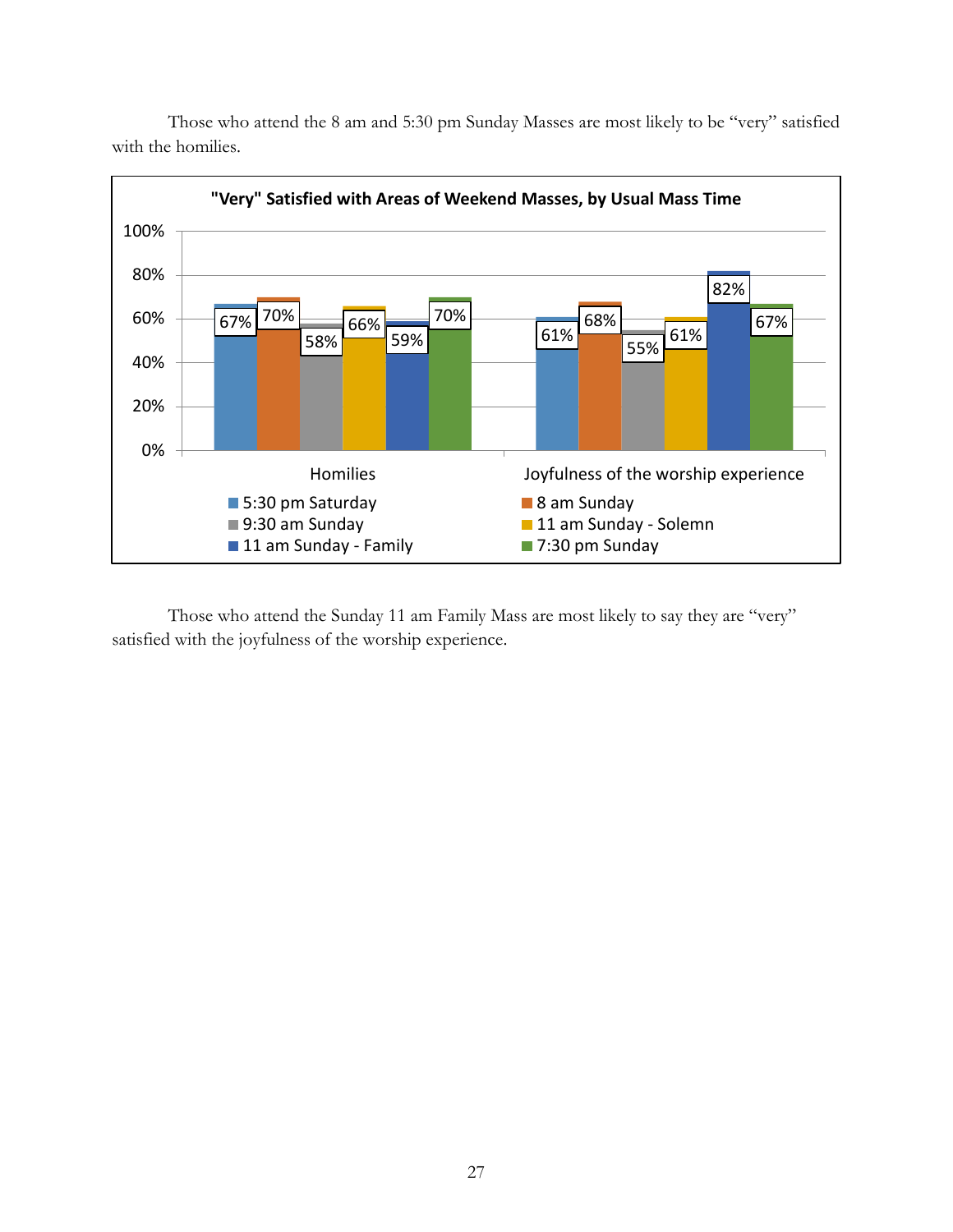#### **Attitudes about Parish Worship**

<span id="page-33-0"></span>*Respondents were asked how much they agree with different statements about parish worship. They were offered these four options to respond: "strongly" disagree, "somewhat" disagree, "somewhat" agree, and "strongly" agree. The first column of numbers in the table below shows the combined percentage responding "somewhat" or "strongly" agree. The final column displays the percentage "strongly" agreeing with a statement.[9](#page-33-1)*

About nine in ten agree ("somewhat" or "strongly" combined) that they agree with the Mission Statement the parish adopted in 2019 (93%), that there should be more opportunities for Masses for teens (89%), and that options for virtual Mass (weekdays and Sunday solemn) should continue (88%). Just over half agree that Family Mass should periodically join Solemn Mass in the upstairs church (54%).

| Please respond to the following about parish worship<br>Percentage responding |                                                               |                                  |
|-------------------------------------------------------------------------------|---------------------------------------------------------------|----------------------------------|
|                                                                               | "Somewhat"<br>and "Strongly"<br>Agree<br><b>Combined</b><br>℅ | "Strongly"<br>Agree<br>Only<br>℅ |
| I agree with the Mission Statement the                                        |                                                               |                                  |
| parish adopted in 2019                                                        | 93                                                            | 50                               |
| There should be more opportunities for                                        |                                                               |                                  |
| Masses for teens                                                              | 89                                                            | 43                               |
| Options for virtual Mass (weekdays and                                        |                                                               |                                  |
| Sunday Solemn) should continue                                                | 88                                                            | 56                               |
| Family Mass should periodically join                                          |                                                               |                                  |
| Solemn Mass in the upstairs church                                            | 54                                                            | 22                               |

Half or more agree "strongly" that options for virtual Mass (weekdays and Sunday Solemn) should continue (56%) and that they agree with the Mission Statement the parish adopted in 2019  $(50\%)$ .

• About two in five "strongly" agree that there should be more opportunities for Masses for teens (43%).

<span id="page-33-1"></span> <sup>9</sup> Non-response rates range from a low of 14% (options for virtual Mass question) to a high of 46% (agreement with the Mission Statement).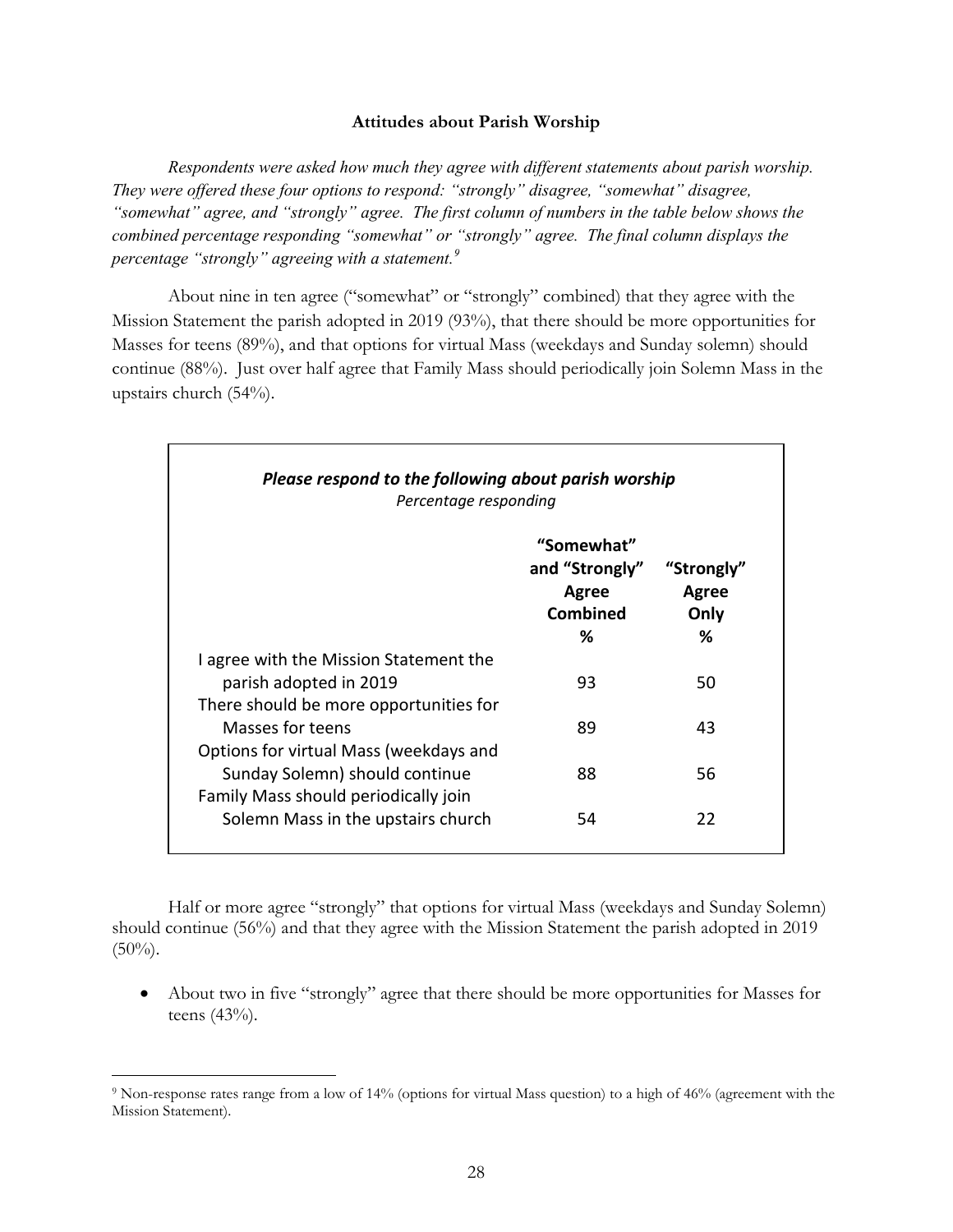• Just over one in five agrees "strongly" that Family Mass should periodically join Solemn Mass in the upstairs church (22%).

## **Differences by Age Groups**

The younger the age group, the more likely its members are to "strongly" agree that Family Mass should periodically join Solemn Mass in the upstairs church.



- Those ages 65 and older are most likely to "strongly" agree with the Mission Statements the parish adopted in 2019.
- Half of adults ages 36 to 64 "strongly" agree that there should be more opportunities for Masses for teens (49%). That age group is the one most likely to have a teen living with them.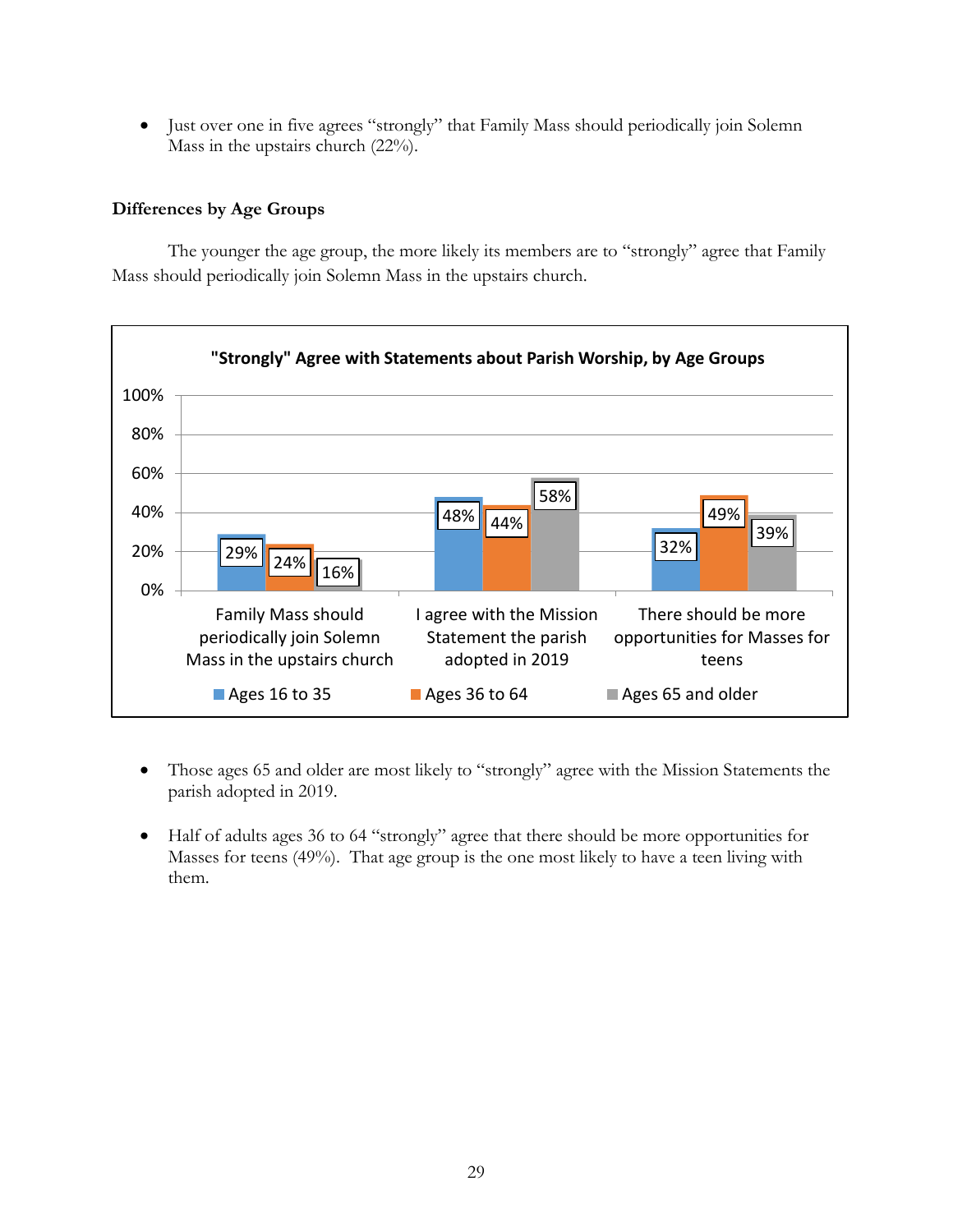## **Differences by Level of Involvement**

Those who are involved with one or more ministries or activities at the parish are more likely than those not involved with any to "strongly" agree that there should be more opportunities for Masses for teens.

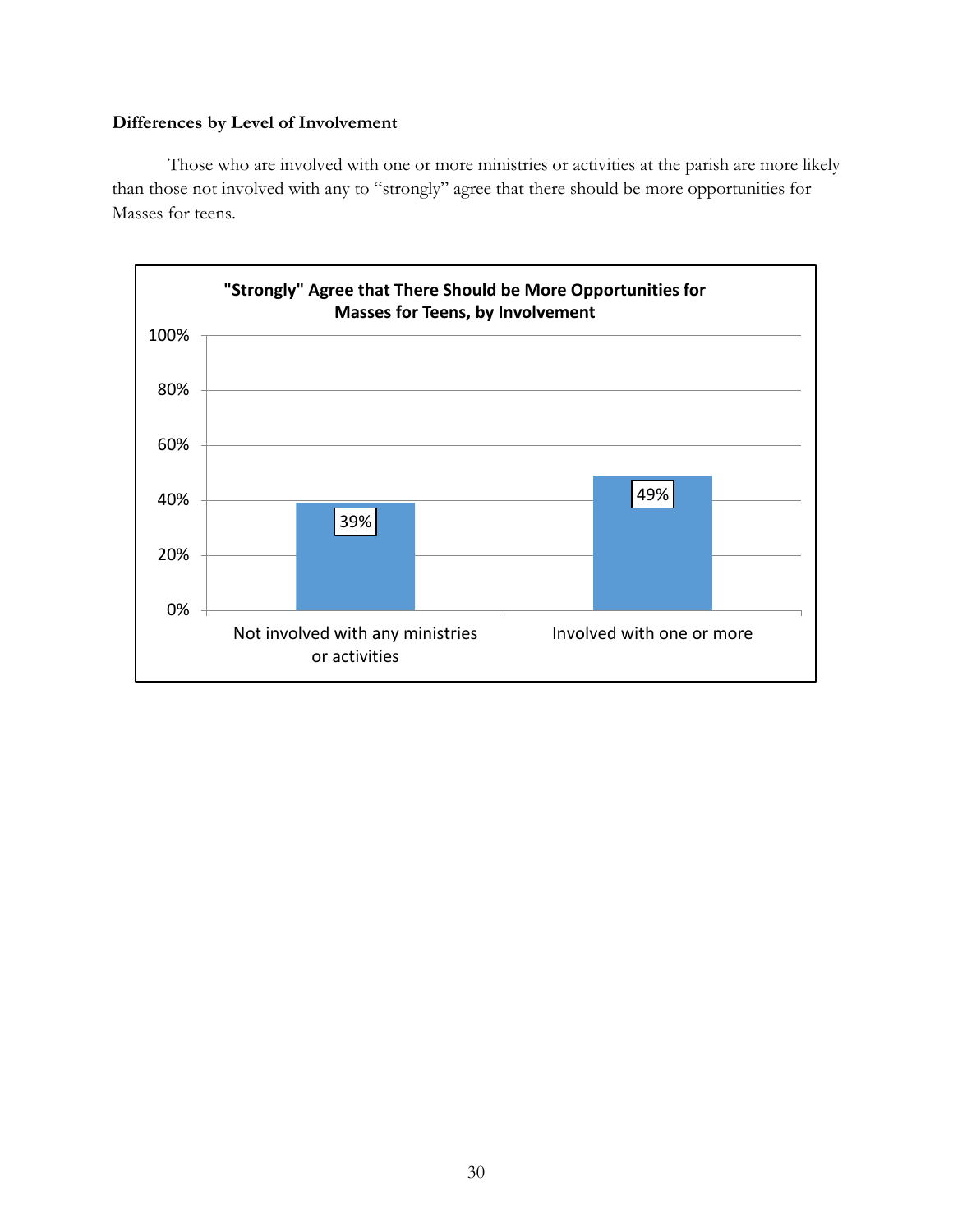## **Differences by Mass Usually Attended**

A quarter of those who usually attend the 11 am Sunday Family Mass (25%) "strongly" agree that Family Mass should periodically join Solemn Mass in the upstairs church, with one-fifth of those who usually attend the 11 am Sunday Solemn Mass (19%) agreeing as strongly.

![](_page_36_Figure_2.jpeg)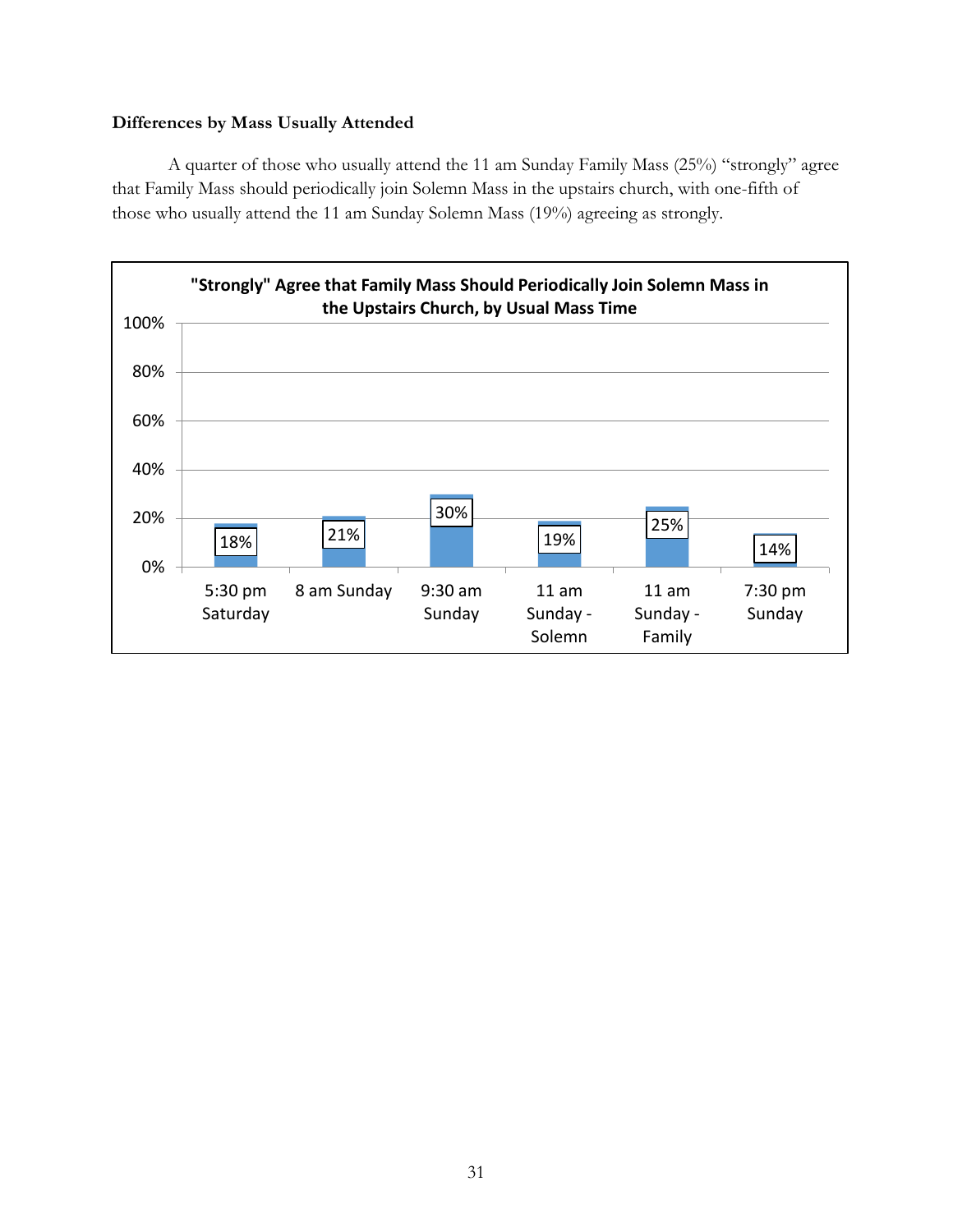#### **Differences by Presence of Children in the Household**

Half of those who have children or stepchildren under age 18 living with them "strongly" agree that there should be more opportunities for Masses for teens at the parish. A third agree "strongly" that Family Mass should periodically join Solemn Mass in the upstairs church.

![](_page_37_Figure_2.jpeg)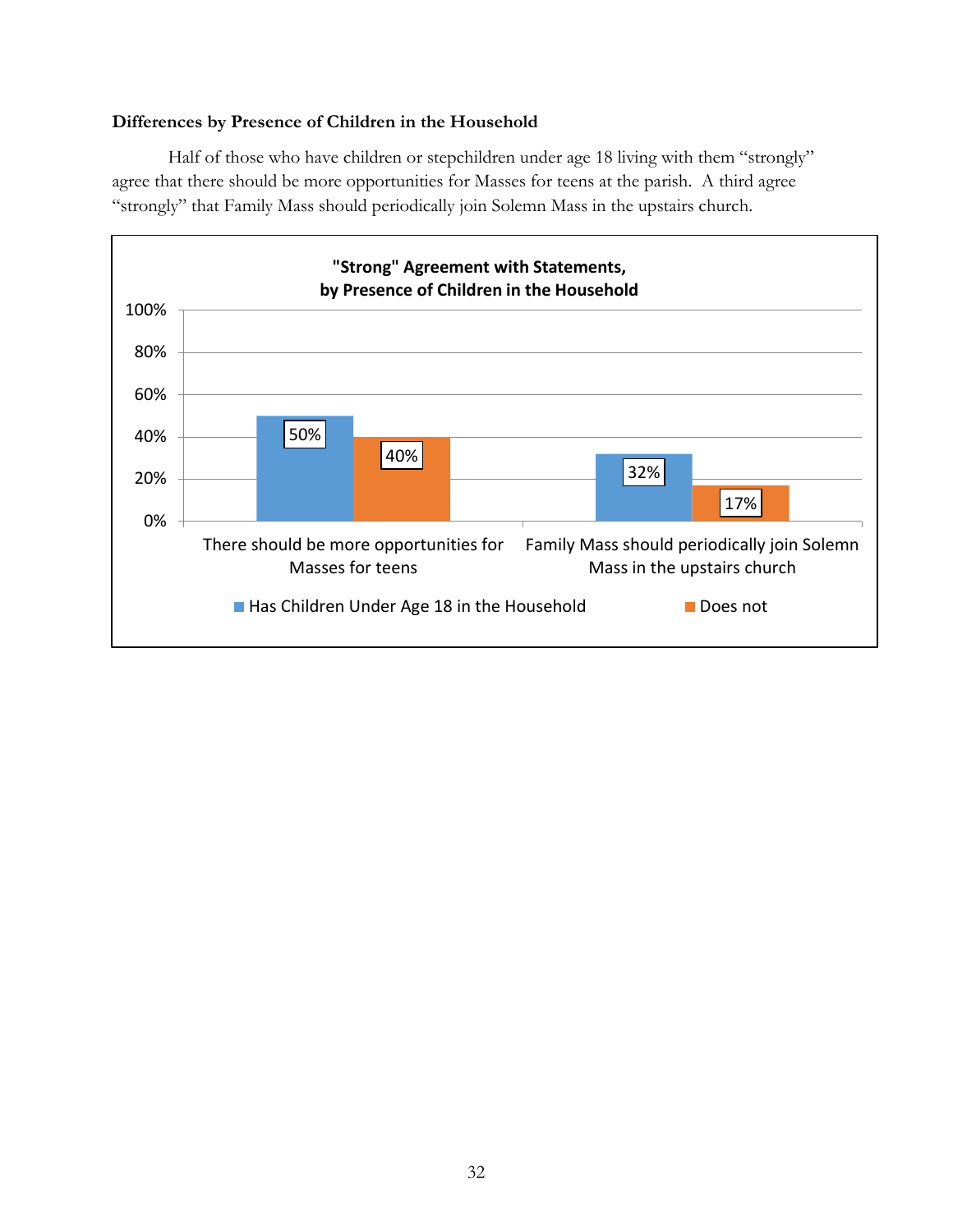#### **Effectiveness of Ways of Communicating**

<span id="page-38-0"></span>*As already described earlier, respondents were asked what social media platform they use most frequently. As presented in the table below, they were also asked to evaluate how effective different ways of communicating parish news to them are. They were asked to evaluate each way as "not at all" effective, "a little" effective, "somewhat" effective, and "very" effective. The first column of numbers in the table below summarizes the positive side of the scale, showing the percentage that rated each way of communicating as "somewhat" or "very" effective" combined. The final column displays the average percentage nationally, for comparison purposes.[10](#page-38-1)*

#### **"Somewhat" and "Very" Effective Combined**

While at least half say that each of the ways of communicating parish news is effective ("somewhat" and "very" effective combined), more than three in four say the first four ways listed in the table below are effective.

|                            | St. Ignatius | <b>Parishes</b><br>Nationally* |
|----------------------------|--------------|--------------------------------|
|                            | %            | ℅                              |
| Weekly e-newsletter        | 90           |                                |
| Printed weekly bulletins** | 84           | 95                             |
| Announcements read at Mass | 81           | 90                             |
| Parish website             | 78           | 62                             |
| Social media               | 51           |                                |

#### **Comparison to Parishes Nationally[11](#page-38-2)**

Respondents at St. Ignatius Parish are 16 percentage points more likely than those at parishes nationally to report that the parish website (78% compared to 62%) is a "somewhat" or "very" effective way for the parish to communicate news to them.

<span id="page-38-1"></span><sup>&</sup>lt;sup>10</sup> Most non-response rates range from  $8\%$  to  $12\%$ , except for social media (21%).

<span id="page-38-2"></span><sup>&</sup>lt;sup>11</sup> As discussed in the Introduction, only differences of 10 percentage points or more are treated as meaningful.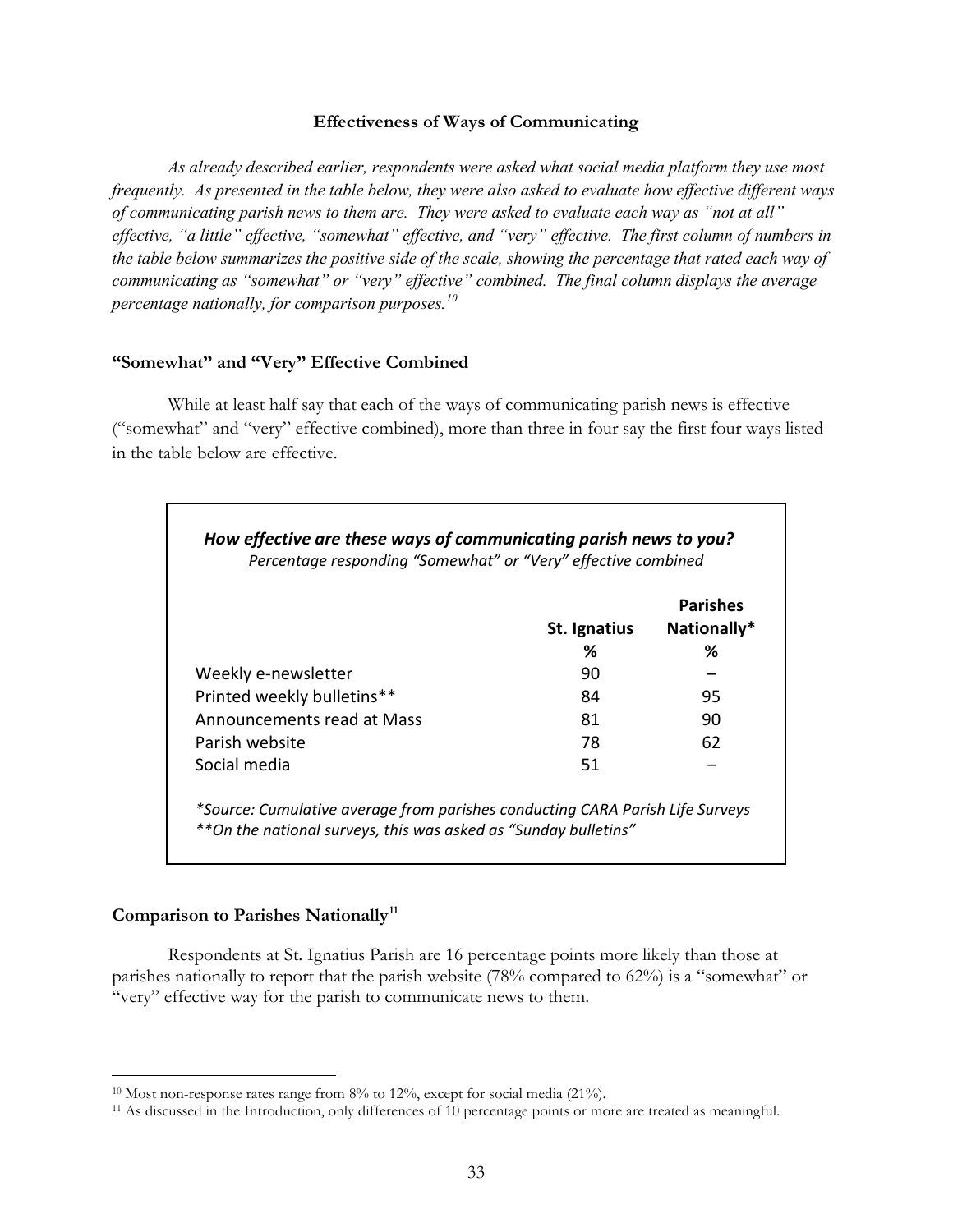On the other hand, those at St. Ignatius Parish are 11 percentage points *less* likely than those at parishes nationally to report that printed weekly bulletins (84% compared to 95%) is a "somewhat" or "very" effective way for the parish to communicate news to them.

#### **"Very" Effective Ways of Communicating**

The top three ways of communicating parish news to respondents that are seen as "very" effective are the weekly e-newsletter (64%), the printed weekly bulletins (53%), and the announcements read at Mass (47%). Fewer say the parish website (38%) or social media (21%) are "very" effective.

|                            |              | <b>Parishes</b> |
|----------------------------|--------------|-----------------|
|                            | St. Ignatius | Nationally*     |
|                            | ℅            | ℅               |
| Weekly e-newsletter        | 64           |                 |
| Printed weekly bulletins** | 53           | 70              |
| Announcements read at Mass | 47           | 57              |
| Parish website             | 38           | 30              |
| Social media               | 21           |                 |

#### **Comparison to Parishes Nationally**

St. Ignatius respondents are 10 to 17 percentage points *less* likely than those at parishes nationally to say the following are "very" effective ways of communicating parish news to them:

- Printed weekly bulletins (53% compared to 70%)
- Announcements read at Mass (47% compared to 57%)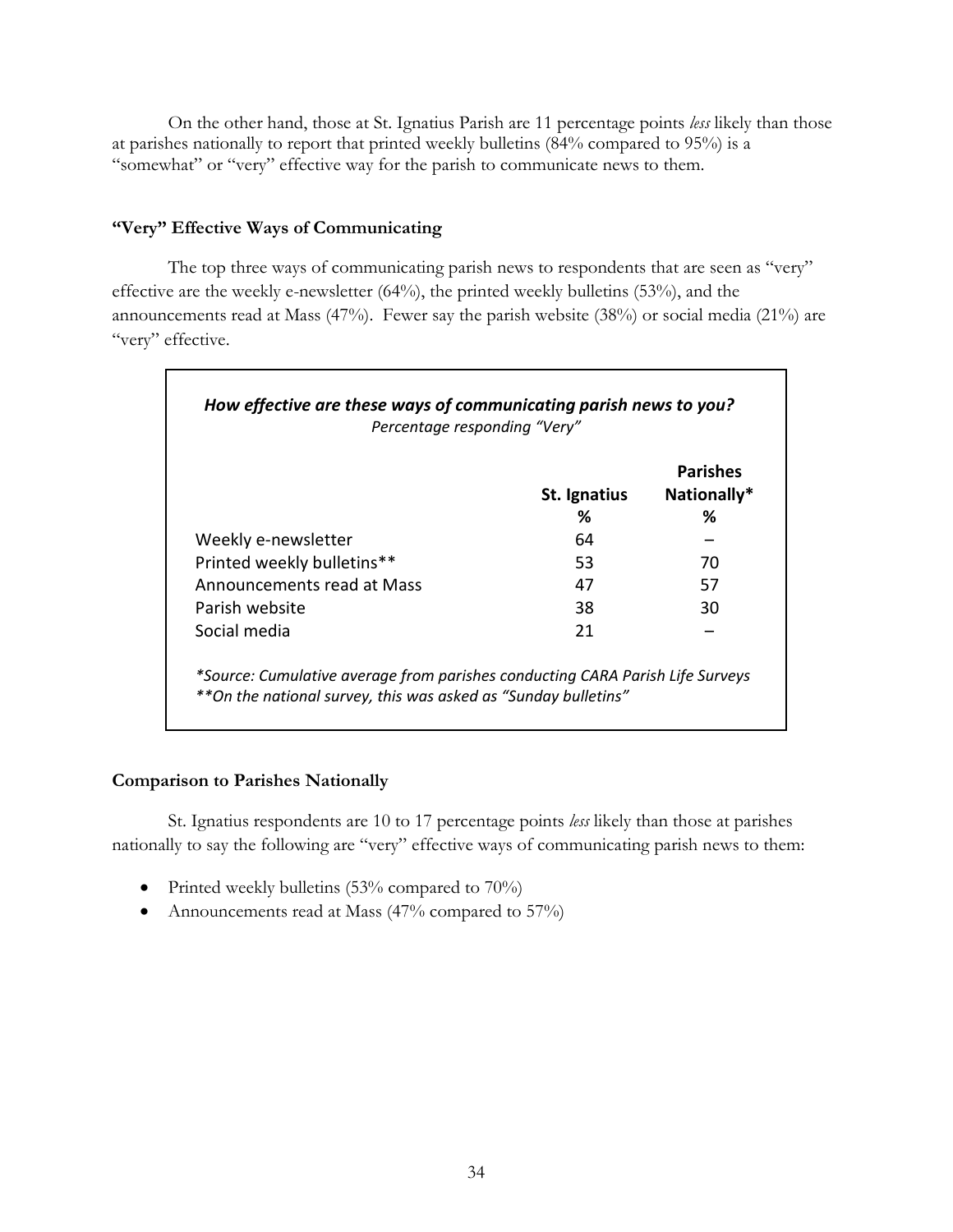## **Differences by Age Groups**

Those ages 65 and older are most likely to say that printed weekly bulletins are "very" effective ways of communicating parish news to them.

![](_page_40_Figure_2.jpeg)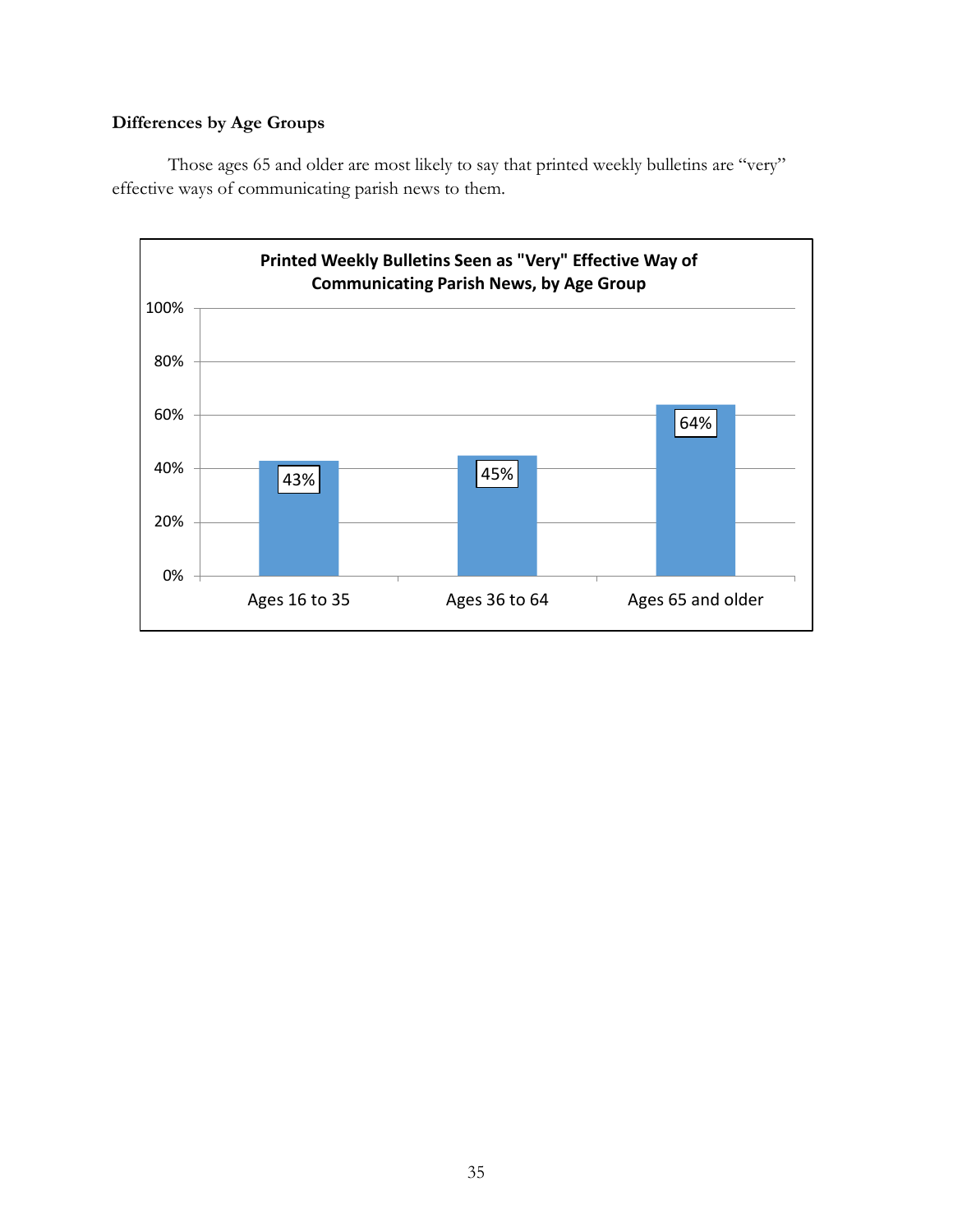#### **Differences by Mass Usually Attended**

Those who attend the Sunday 7:30 pm Mass are among the most likely to find the announcements read at Mass and printed weekly bulletins a "very" effective way of communicating parish news.

![](_page_41_Figure_2.jpeg)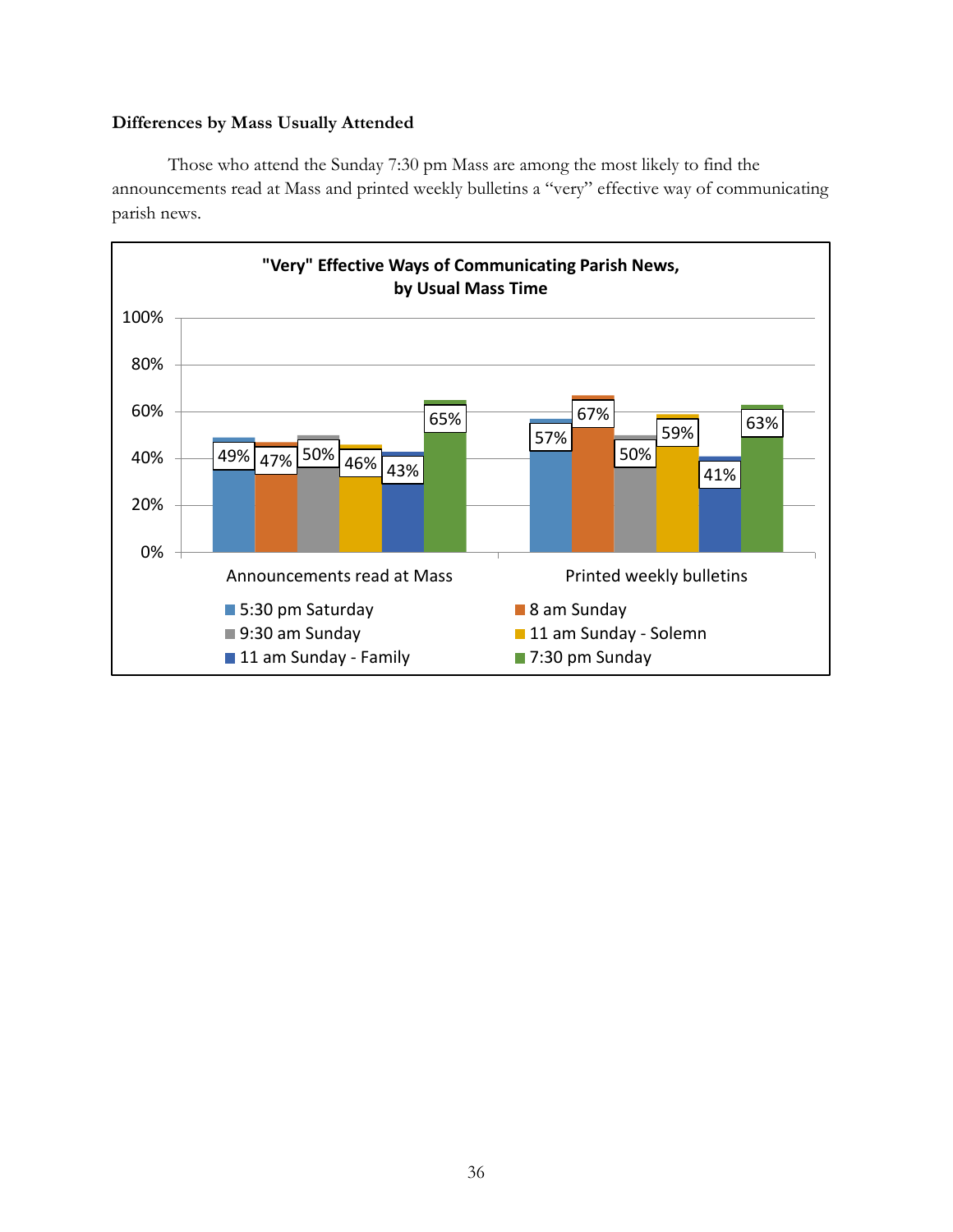Those who usually attend the 5:30 pm Saturday evening Mass are most likely to find the parish website a "very" effective way of communicating parish news. Usual attenders of the 11 am Family Mass are most likely to find social media "very" effective.

![](_page_42_Figure_1.jpeg)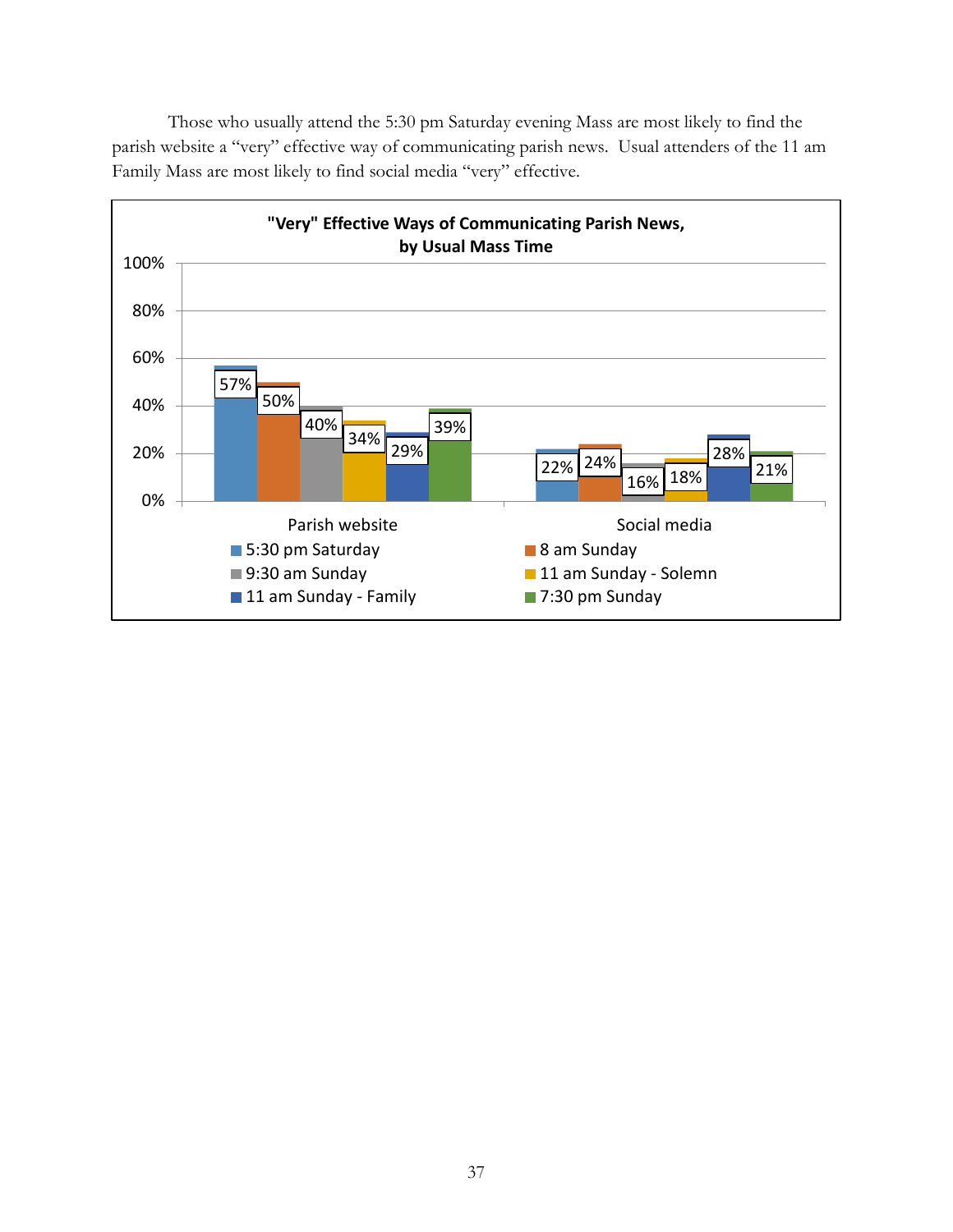#### **Elements that Attract to the Parish**

<span id="page-43-0"></span>*Respondents were asked to indicate how much different elements of parish life attract them to St. Ignatius of Loyola Parish, being offered the responses of: attracts them "not at all," attracts them "a little," attracts them "somewhat," and attracts them "very much." The first column of numbers in the table below shows the combined percentage saying an element attracts them "somewhat" or "very much." The final column shows the national averages, for comparison purposes.[12](#page-43-1)*

#### **Elements That Attract "Somewhat" or "Very Much" Combined**

Those attending the parish report being especially attracted by the quality of the liturgy (95%), the quality of the music (94%), its identity as a Jesuit parish (92%), and its open, welcoming spirit (90%). At least nine in ten say these elements attract them "somewhat" or "very much."

|                                        | St.      | <b>Parishes</b> |
|----------------------------------------|----------|-----------------|
|                                        | Ignatius | Nationally*     |
|                                        | %        | %               |
| The quality of the liturgy             | 95       | 89              |
| The quality of the music               | 94       | 74              |
| Its identity as a Jesuit parish        | 92       |                 |
| Its open, welcoming spirit             | 90       | 86              |
| The sense of belonging you feel here   | 86       | 86              |
| Its commitment to social justice/peace | 79       | 71              |
| Its faith formation for adults         | 72       | 66              |
| Its religious education/formation for  |          |                 |
| children and youth                     | 63       | 74              |

- At least eight in ten indicate that the following attract them to the parish at least "somewhat": the sense of belonging they feel there (86%) and its commitment to social justice/peace (79%).
- Concerning formation at the parish, less than three in four indicate that the parish's faith formation for adults (72%) and its religious education/formation for children and youth (63%) attract them at least "somewhat."

<span id="page-43-1"></span> <sup>12</sup> While most non-response rates were from 6% to 11%, there were higher non-response rates for its religious education/formation for children and youth (30%) and its faith formation for adults (22%).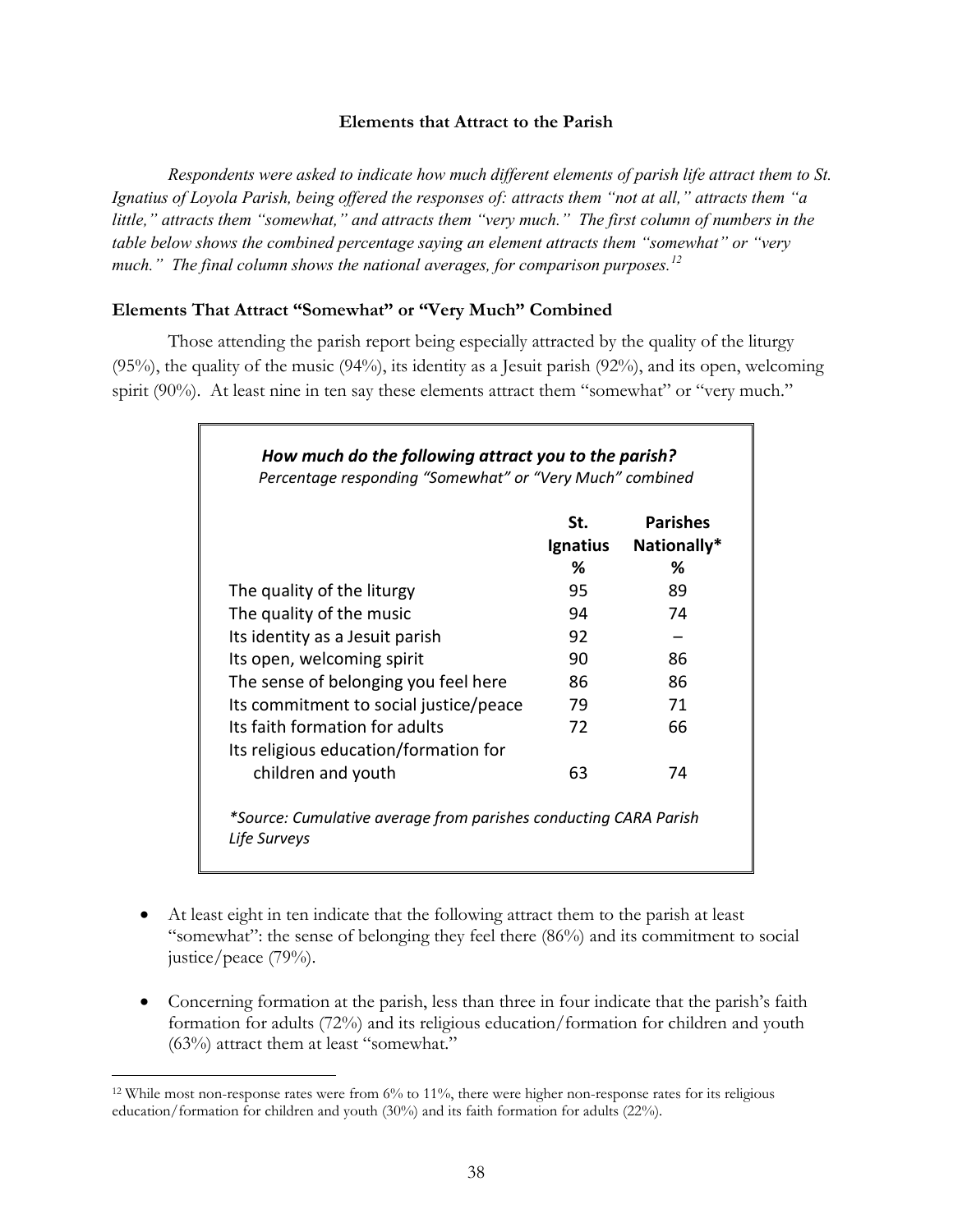#### **Comparison to Parishes Nationally**

St. Ignatius respondents are 20 percentage points more likely than those at parishes nationally to report that the quality of the music "somewhat" or "very much" attracts them to the parish (94% compared to 74%).

Respondents at St. Ignatius Parish are 11 percentage points *less* likely than those at parishes nationally, on the other hand, to report that the parish's religious education/formation for children and youth "somewhat" or "very much" attracts them to the parish (63% compared to 74%).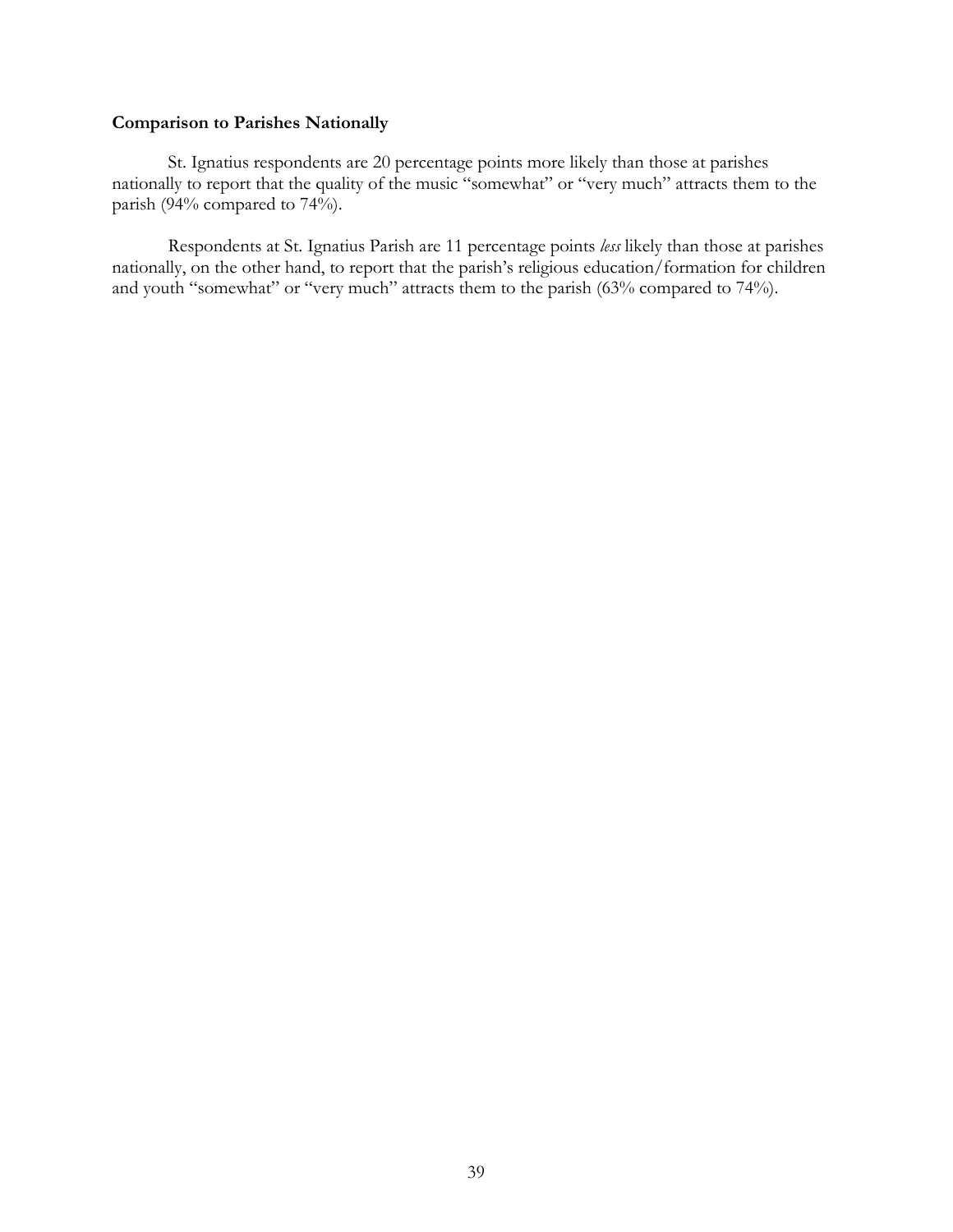### **Elements That Attract "Very Much"**

With the exception of the two areas of formation in the table below, more than half (55% to 76%) report being "very much" attracted by each element.

|                                        | St.<br>Ignatius | <b>Parishes</b><br>Nationally* |
|----------------------------------------|-----------------|--------------------------------|
|                                        | ℅               | %                              |
| Its identity as a Jesuit parish        | 76              |                                |
| The quality of the liturgy             | 74              | 55                             |
| The quality of the music               | 73              | 40                             |
| Its open, welcoming spirit             | 66              | 57                             |
| The sense of belonging you feel here   | 59              | 62                             |
| Its commitment to social justice/peace | 55              | 32                             |
| Its religious education/formation for  |                 |                                |
| children and youth                     | 38              | 40                             |
| Its faith formation for adults         | 38              | 28                             |

About three in four say they are "very much" attracted to the parish by the following: its identity as a Jesuit parish (76%), the quality of the liturgy (74%), and the quality of the music (73%).

- More than half indicate being attracted to the parish "very much" by the parish's open, welcoming spirit (66%), the sense of belonging they feel there (59%), and its commitment to social justice/peace (55%).
- The parish's religious education/formation for children and youth (38%) and its faith formation for adults (38%) attracts nearly two in five to the parish "very much."

## **Comparison to Parishes Nationally**

St. Ignatius respondents are 10 to 33 percentage points more likely than those at parishes nationally to say the following "very much" attracts them to the parish:

- The quality of the music  $(73\%$  compared to  $40\%)$
- Its commitment to social justice/peace (55% compared to 32%)
- The quality of the liturgy  $(74\%$  compared to 55%)
- Its faith formation for adults (38% compared to 28%)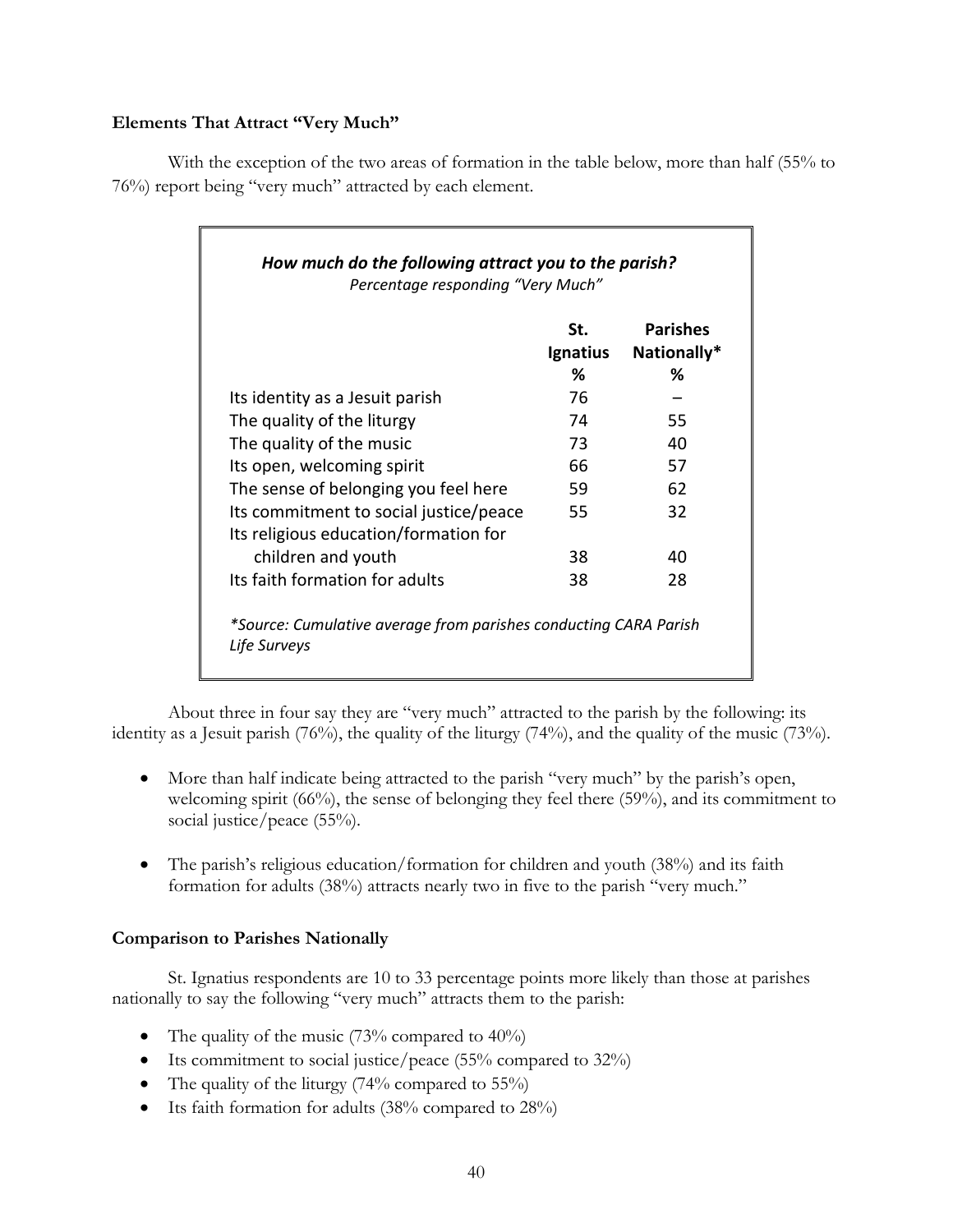## **Differences by Age Groups**

Those ages 36 to 64 are most likely to "very much" feel attracted to the parish by its religious education and formation for children and youth. In addition, those ages 36 and older are relatively more likely to say the parish's faith formation for adults attracts them "very much."

![](_page_46_Figure_2.jpeg)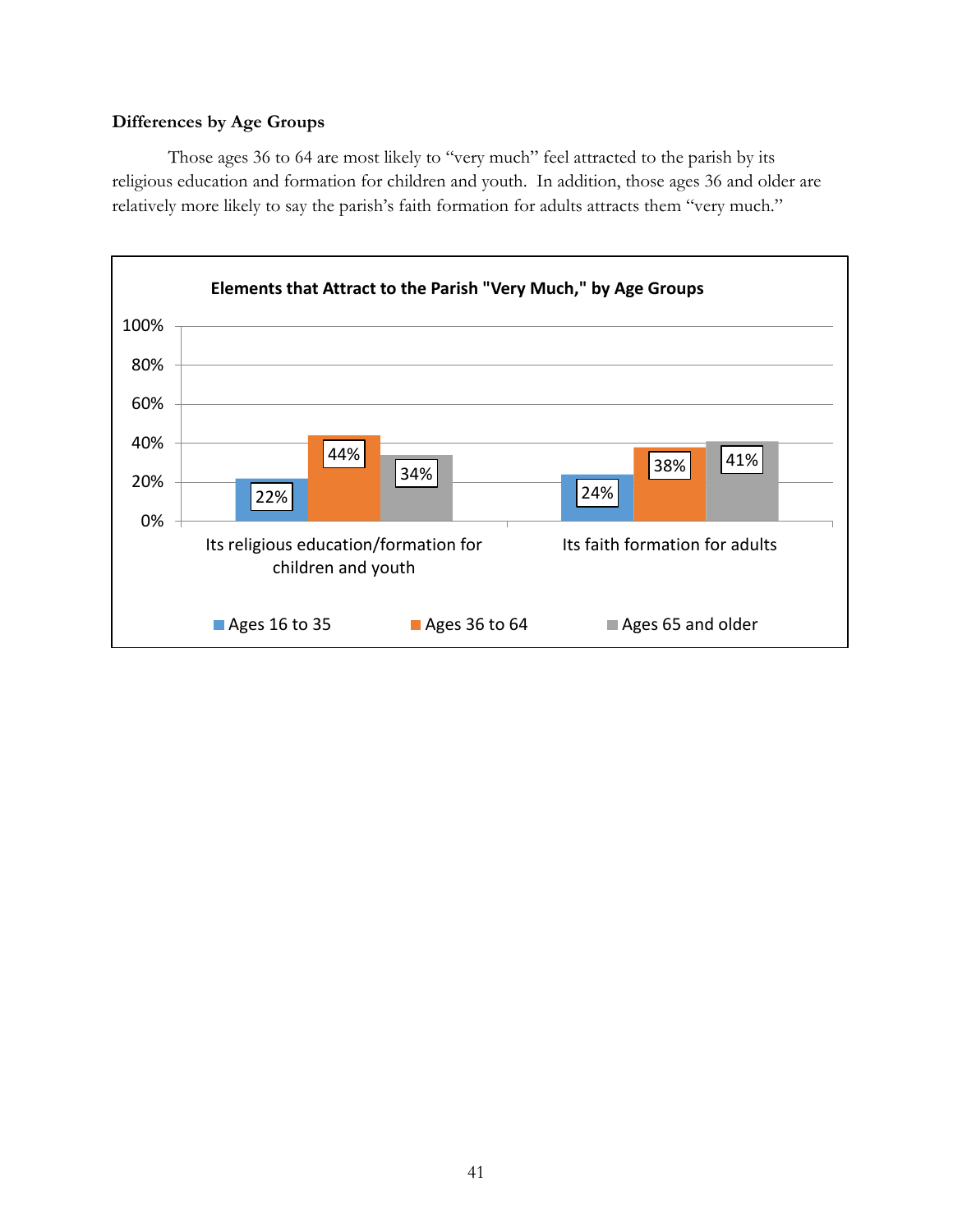## **Differences by Level of Involvement**

More than four in ten of those who are involved in one or more ministries or activities find the faith formation for adults at the parish attracts them "very much."

![](_page_47_Figure_2.jpeg)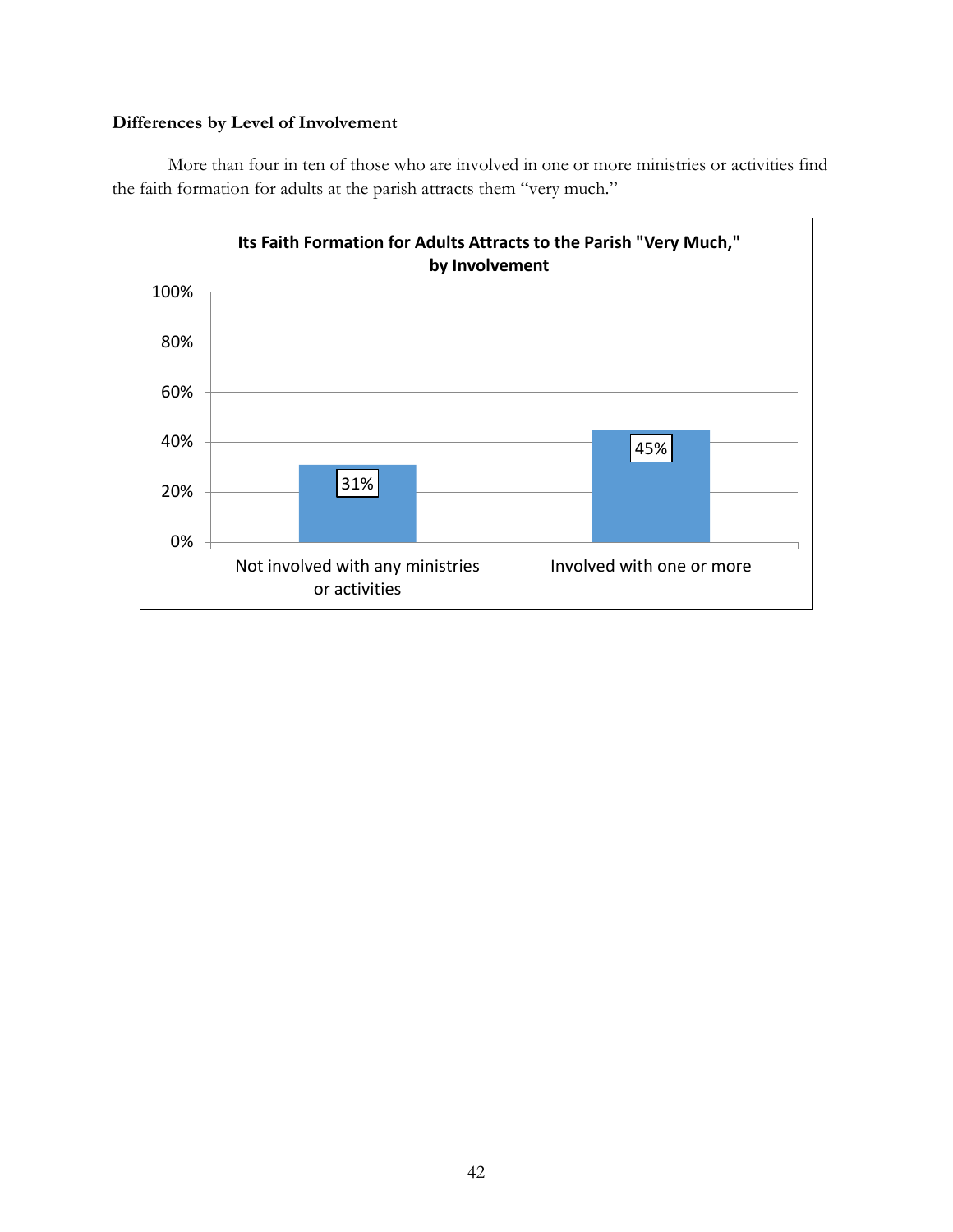#### **Differences by Mass Usually Attended**

![](_page_48_Figure_1.jpeg)

Usual attenders of the 9:30 am Sunday Mass are *least* likely to report being attracted to the parish "very much" by its open, welcoming spirit or the sense of belonging they feel there.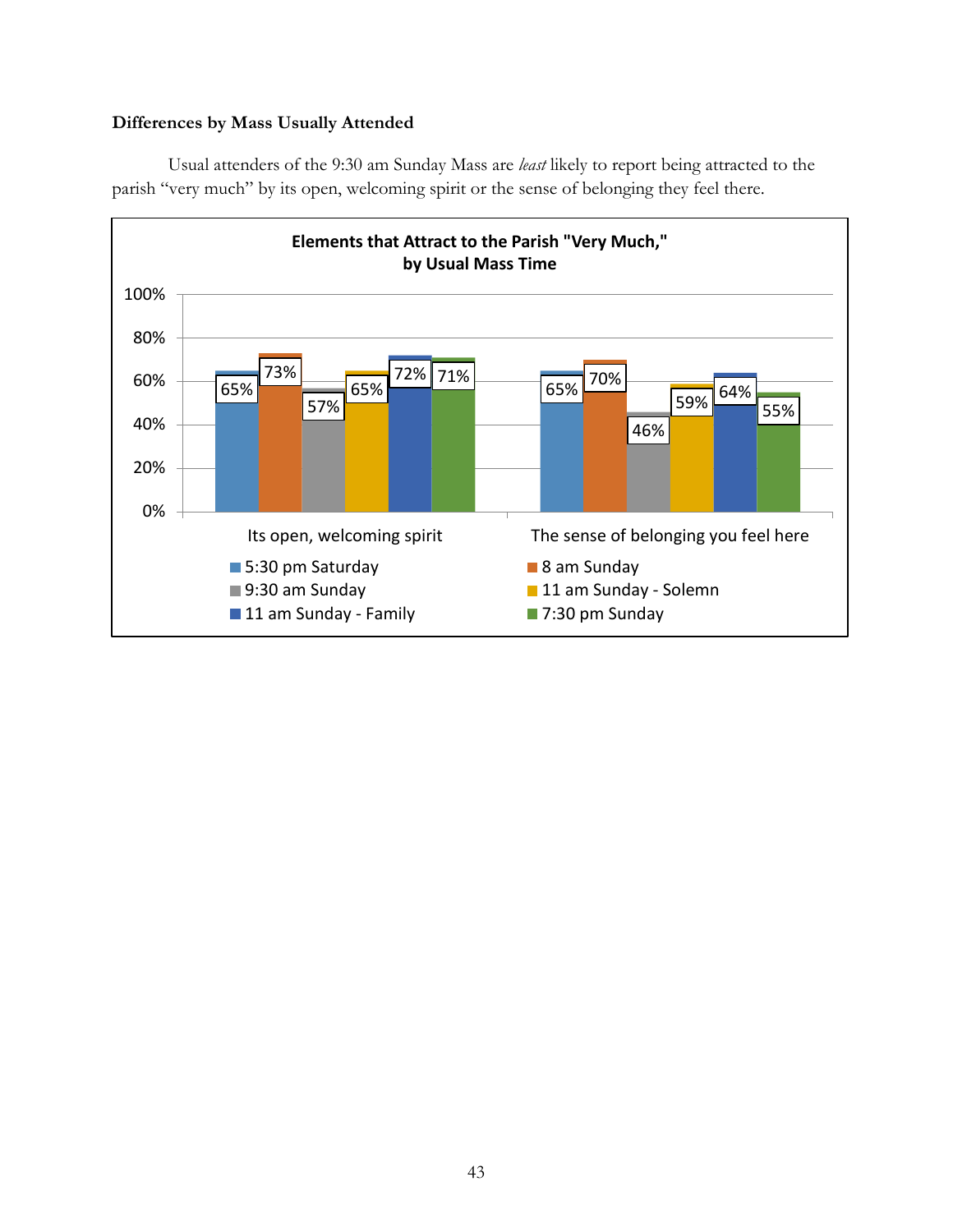Usual attenders of the 8 am Sunday Mass are most likely to say the quality of the liturgy attracts them to the parish "very much," with those identifying the 11 am Sunday Family Mass most likely to say the same about the quality of the music.

![](_page_49_Figure_1.jpeg)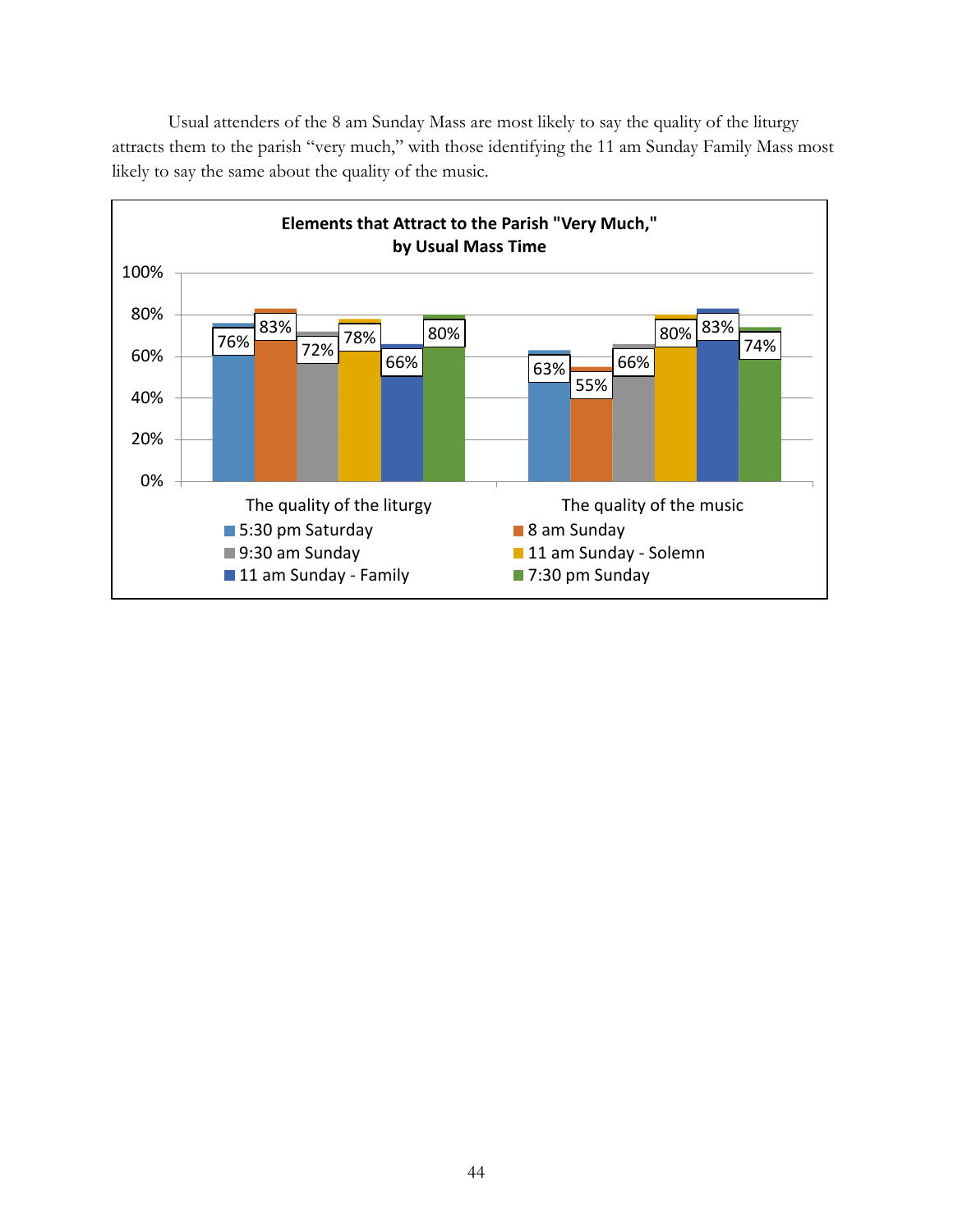![](_page_50_Figure_0.jpeg)

Usual attenders of the 8 am Sunday Mass are most likely to report that the parish's faith formation for adults attracts them to the parish "very much."

#### **Differences by Presence of Children in the Household**

More than half of those who have at least one child in their household under age 18 (54%) say the parish's religious education/formation for children and youth attracts them to the parish "very much," compared to 31% saying the same among those without children under age 18 present in their household.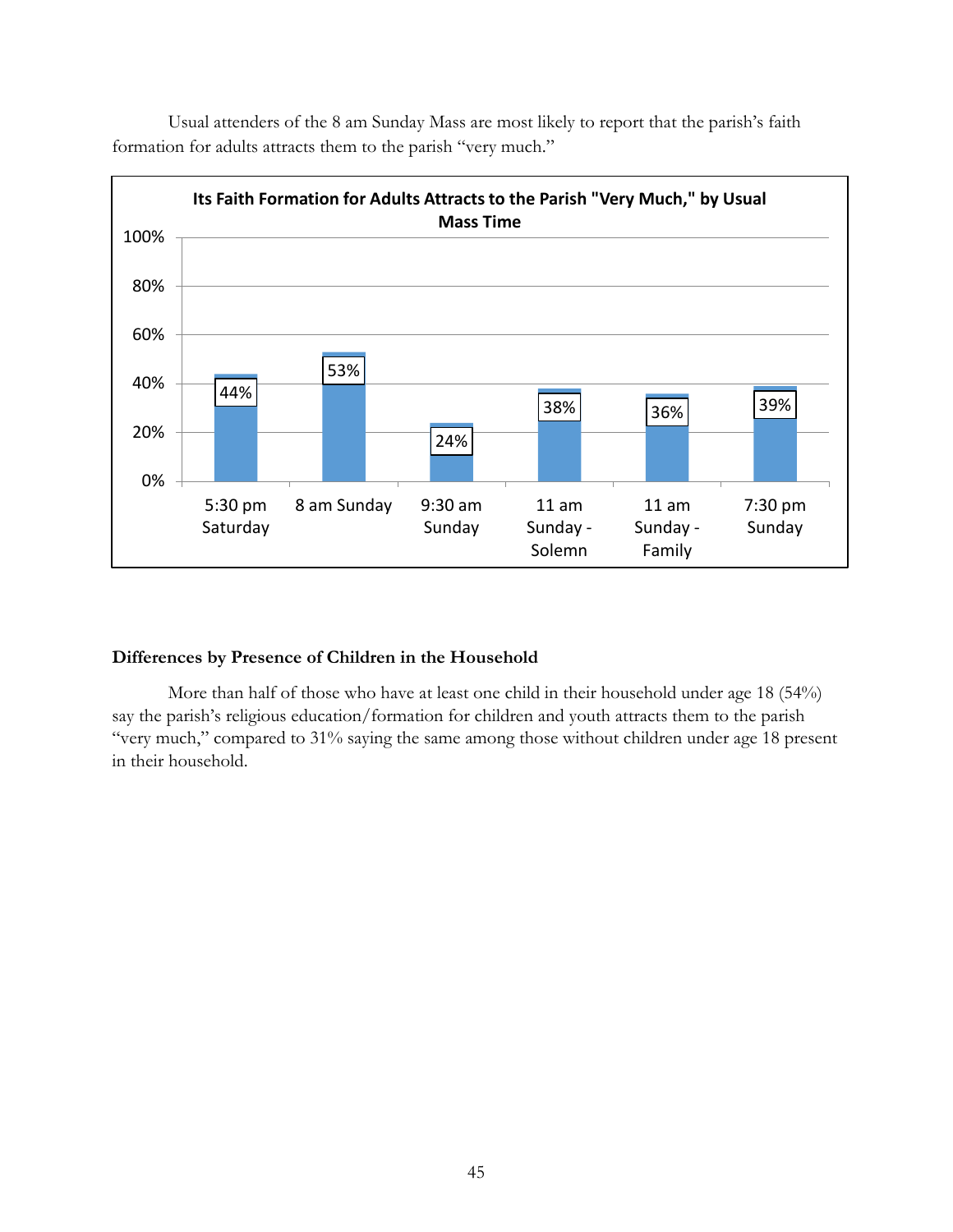#### **Priorities for Parish Ministries and Programs**

<span id="page-51-0"></span>*Respondents were asked how much priority the parish should give to a list of ministries and programs. They were offered these four options to respond: "no" priority, "a little" priority, "medium" priority, and "high" priority. The first column of numbers in the table below shows the combined percentage responding "medium" or "high" priority. The final column displays the national averages, for comparison purposes.[13](#page-51-1)*

#### **"Medium" and "High" Priority Combined**

With one exception (opportunities for devotions), at least 88% give at least "medium" priority to each of the ministries and programs listed in the table below.

| How much priority should the parish give to the following<br>ministries and programs?<br>Percentage responding "Medium" and "High" priority combined |                      |                                     |
|------------------------------------------------------------------------------------------------------------------------------------------------------|----------------------|-------------------------------------|
|                                                                                                                                                      | St.<br>Ignatius<br>℅ | <b>Parishes</b><br>Nationally*<br>% |
| Children's religious education/formation                                                                                                             | 92                   | 91                                  |
| Adult faith formation                                                                                                                                | 92                   | 86                                  |
| Youth ministry                                                                                                                                       | 91                   | 88                                  |
| Social activities to build community**<br>Opportunities for parishioners to learn more                                                               | 90                   | 91                                  |
| about contemporary issues within our Church<br>Opportunities for devotions such as rosaries and                                                      | 88                   |                                     |
| Eucharistic Adoration                                                                                                                                | 70                   | 80                                  |

*\*Source: Cumulative average from parishes conducting CARA Parish Life Surveys \*\*"Developing a parish sense of community" or a variation on that question was what was asked on the national surveys*

#### **Comparison to Parishes Nationally**

St. Ignatius respondents are 10 percentage points *less* likely than those at parishes nationally to say the parish should give opportunities for devotions such as rosaries and Eucharistic Adoration (70% compared to 80%) at least "medium" priority.

<span id="page-51-1"></span><sup>&</sup>lt;sup>13</sup> Non-response rates for these questions range from 8% to 16%.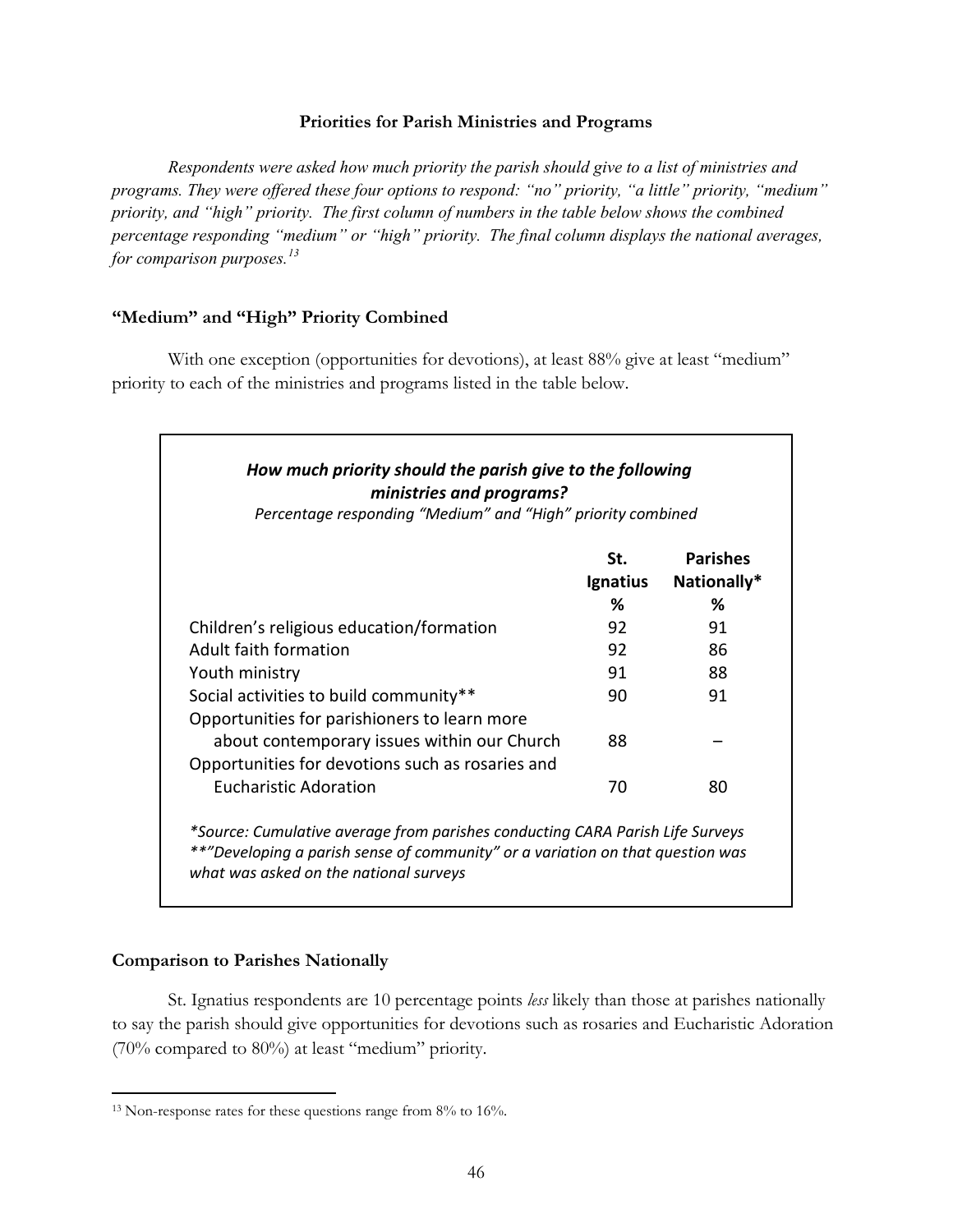#### **"High" Priority**

All of the formation ministries and programs assessed are given "high" priority by more than half of responding parishioners: children's religious education/formation (70%), youth ministry (62%), opportunities for parishioners to learn more about contemporary issues within our Church (55%), and adult faith formation (54%).

| How much priority should the parish give to the following<br>ministries and programs?<br>Percentage responding "High" priority                                                                            |                 |                                |
|-----------------------------------------------------------------------------------------------------------------------------------------------------------------------------------------------------------|-----------------|--------------------------------|
|                                                                                                                                                                                                           | St.<br>Ignatius | <b>Parishes</b><br>Nationally* |
|                                                                                                                                                                                                           | %               | %                              |
| Children's religious education/formation                                                                                                                                                                  | 70              | 70                             |
| Youth ministry<br>Opportunities for parishioners to learn more                                                                                                                                            | 62              | 59                             |
| about contemporary issues within our Church                                                                                                                                                               | 55              |                                |
| Adult faith formation                                                                                                                                                                                     | 54              | 46                             |
| Social activities to build community**<br>Opportunities for devotions such as rosaries and                                                                                                                | 53              | 60                             |
| Eucharistic Adoration                                                                                                                                                                                     | 29              | 39                             |
| *Source: Cumulative average from parishes conducting CARA Parish Life Surveys<br>**"Developing a parish sense of community" or a variation on that question was<br>what was asked on the national surveys |                 |                                |

- Social activities to build community are given "high" priority by 53% of those responding.
- Three in ten give "high" priority to opportunities for devotions such as rosaries and Eucharistic Adoration (29%).

## **Comparison to Parishes Nationally**

St. Ignatius respondents are 10 percentage points *less* likely than those at parishes nationally to say the parish should give opportunities for devotions such as rosaries and Eucharistic Adoration (29% compared to 39%) "very much" priority.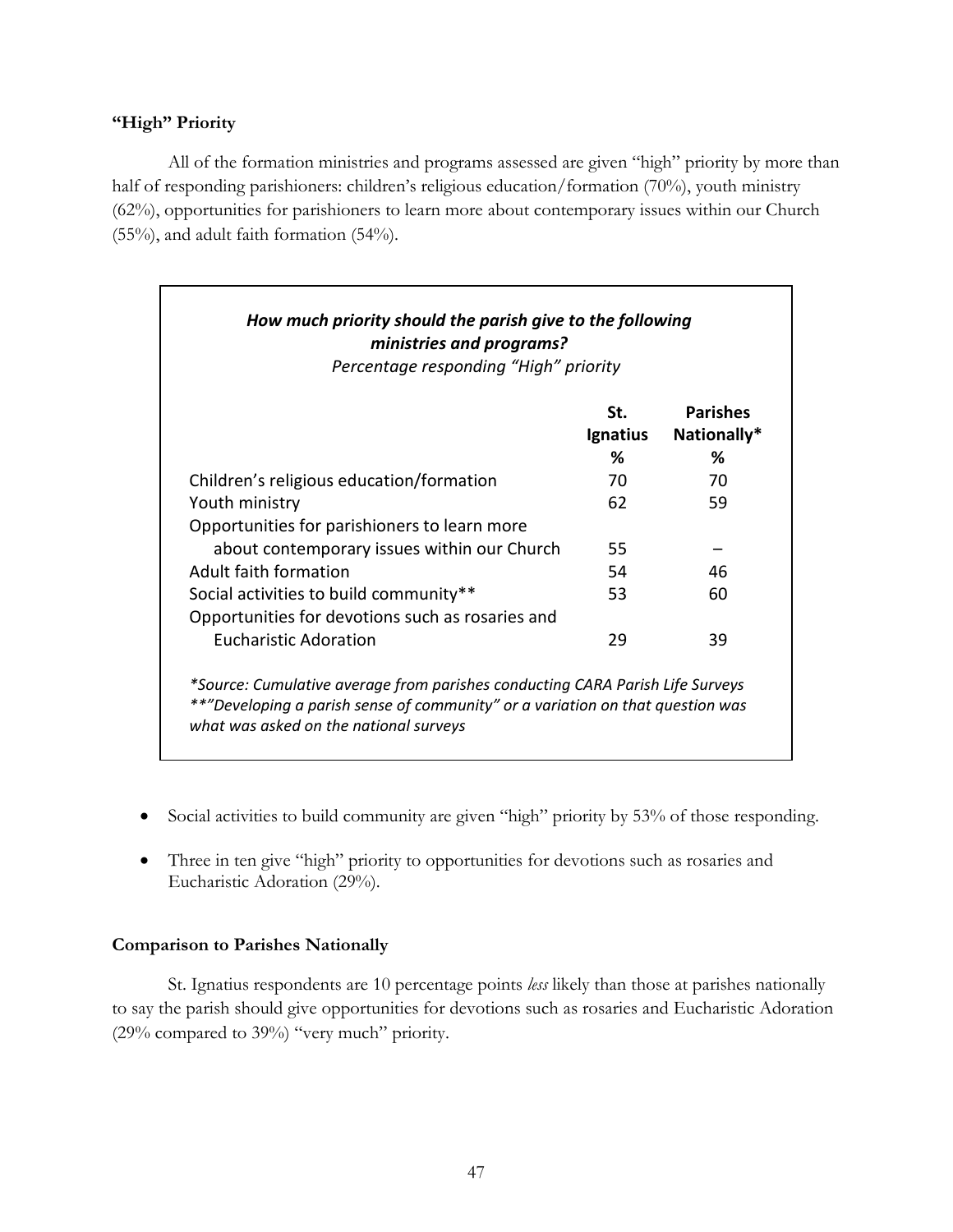## **Differences by Age Groups**

![](_page_53_Figure_1.jpeg)

![](_page_53_Figure_2.jpeg)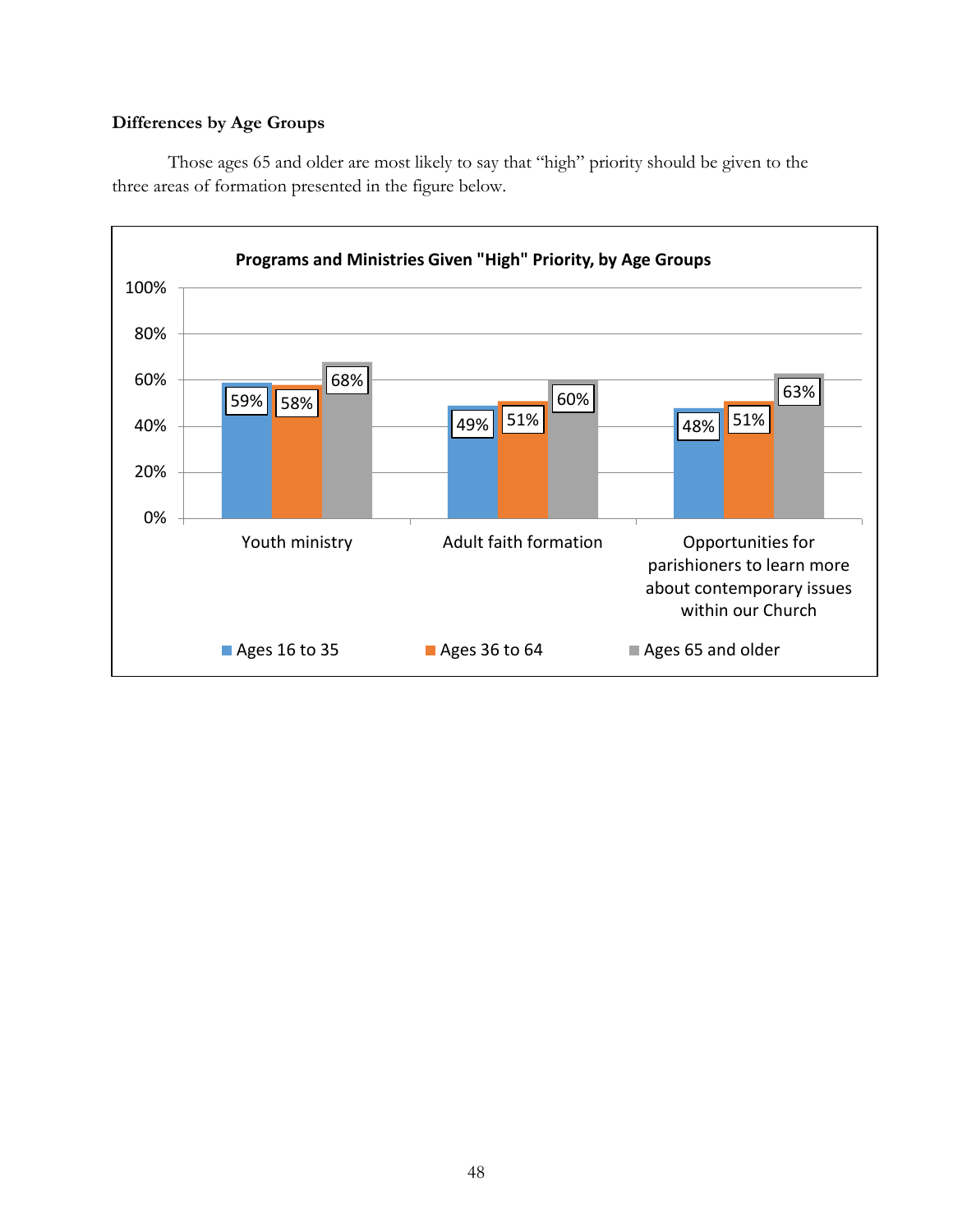![](_page_54_Figure_0.jpeg)

Adults ages 36 to 64 are most likely to say that the parish should give "high" priority to social activities to build community.

Those under age 65 are relatively more likely to say the parish should give "high" priority to opportunities for devotions such as rosaries and Eucharistic Adoration.

![](_page_54_Figure_3.jpeg)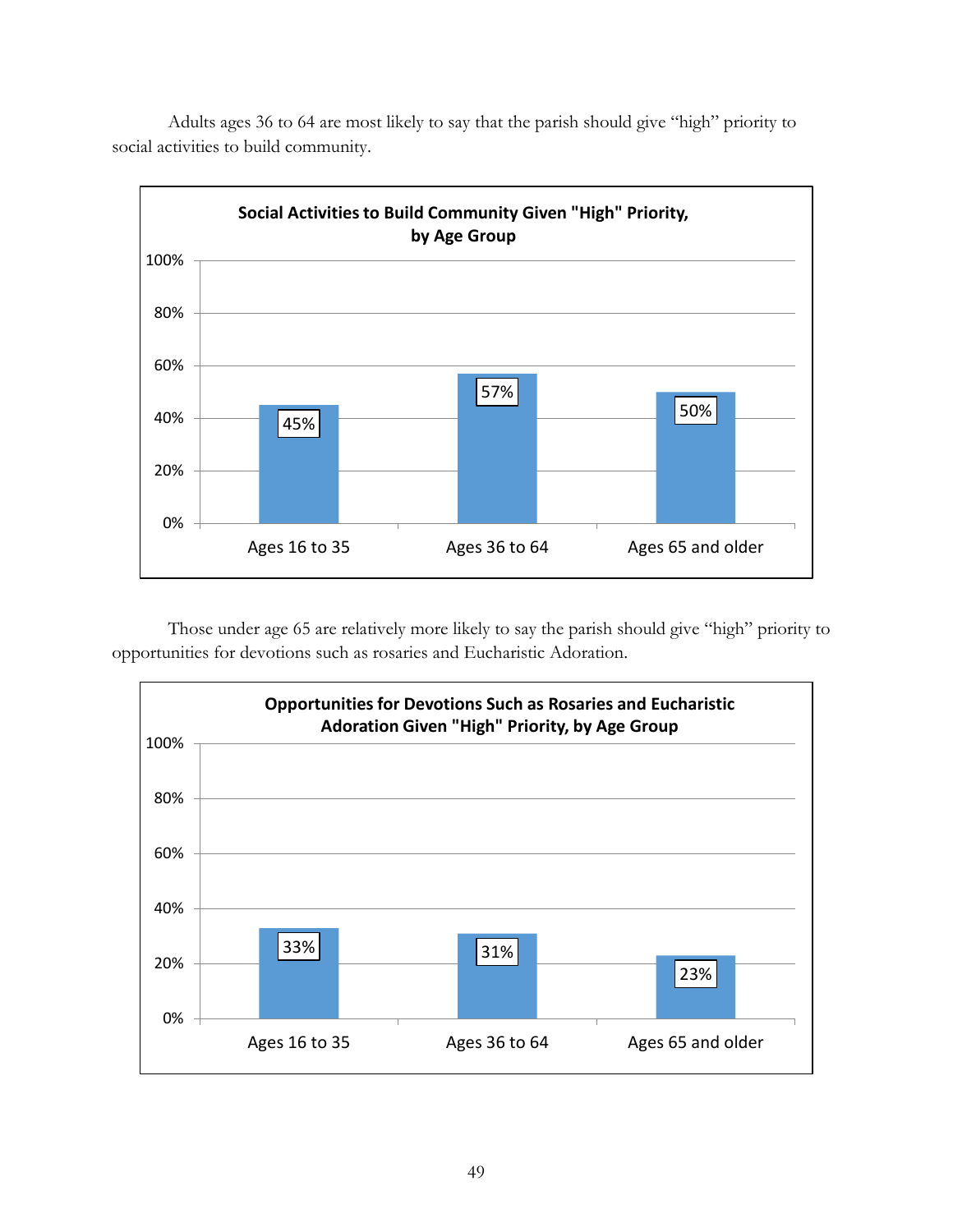## **Differences by Mass Usually Attended**

Usual attenders of the Saturday 5:30 pm, Sunday 8 am, and Sunday 7:30 pm Masses are most likely to say that the parish should give "high" priority to opportunities for devotions such as rosaries and Eucharistic Adoration.

![](_page_55_Figure_2.jpeg)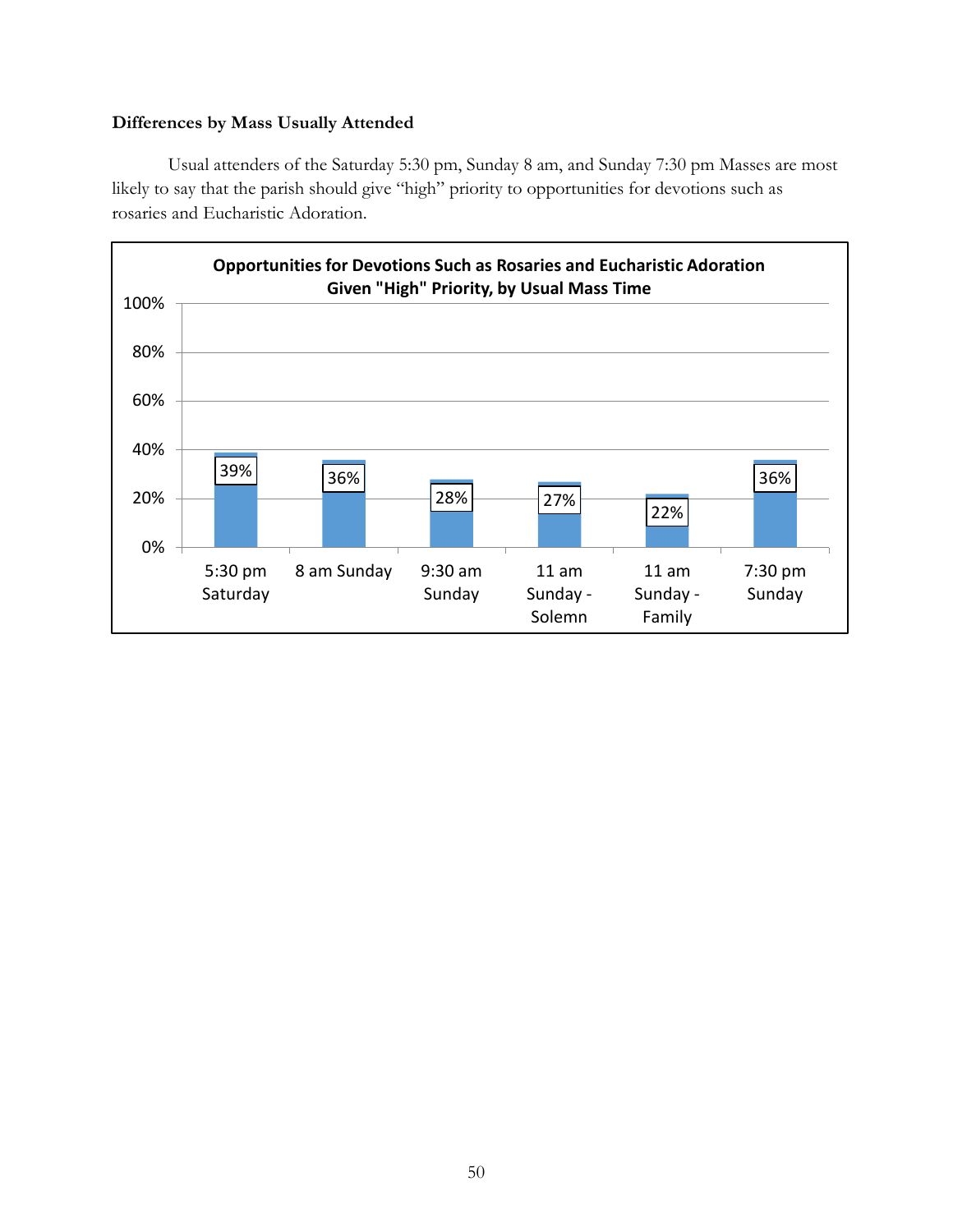#### **Differences by Elements that Attract to the Parish**

Among those who say that they are at least "somewhat" attracted to the parish by its religious education/formation for children and youth reported earlier (see p. 38), at least two-thirds say the parish should place "high" priority on both children's religious education/formation (77%) and youth ministry (68%).

![](_page_56_Figure_2.jpeg)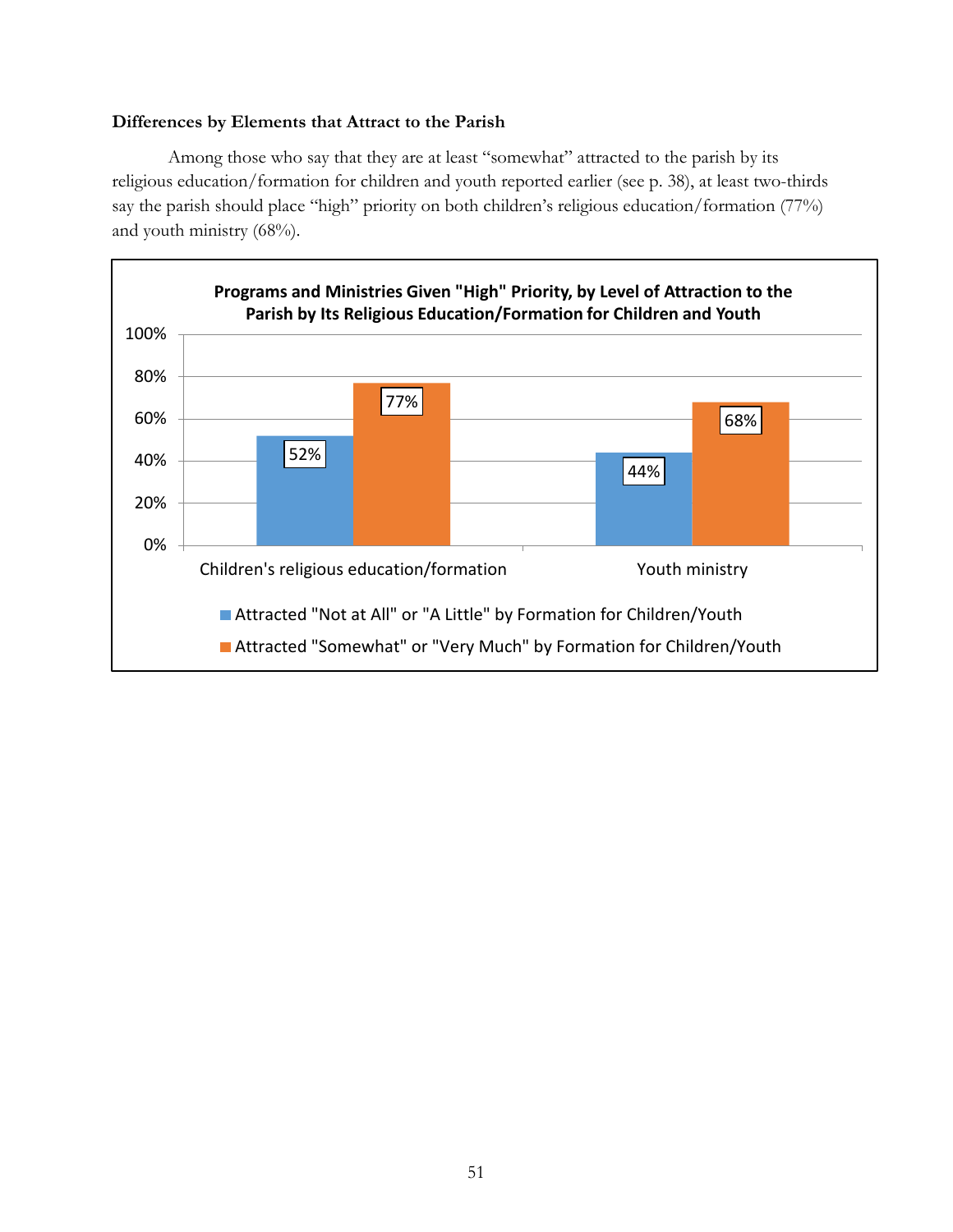Among those who say that they are at least "somewhat" attracted to the parish by its faith formation for adults reported earlier (see p. 38), roughly three in five say the parish should place "high" priority on both adult faith formation (64%) and opportunities for parishioners to learn more about contemporary issues within the Church (59%).

![](_page_57_Figure_1.jpeg)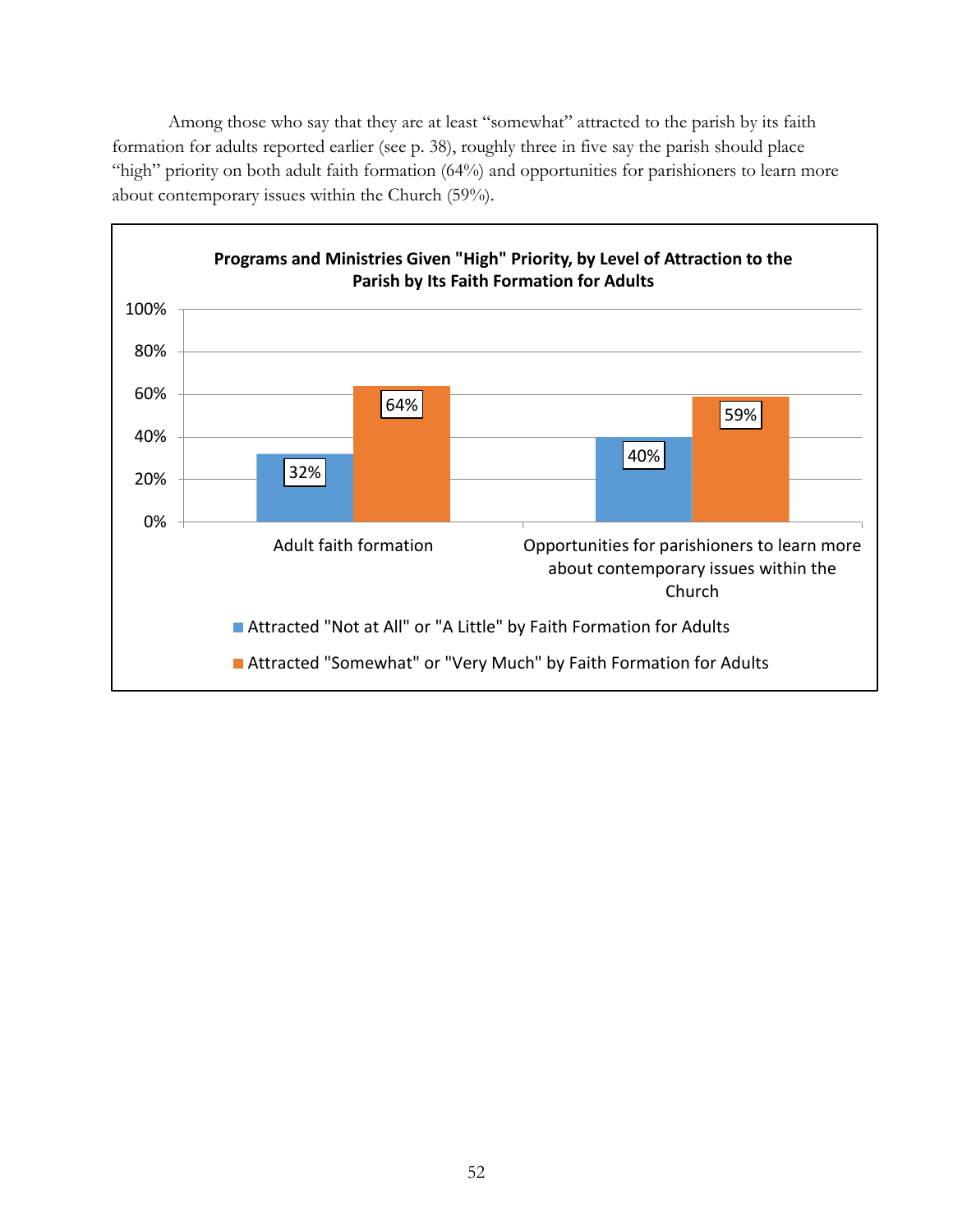## **Differences by Presence of Children in the Household**

Among those who have at least one child or stepchild living with them, more than two in three place "high" priority on children's religious education/formation and youth ministry.

![](_page_58_Figure_2.jpeg)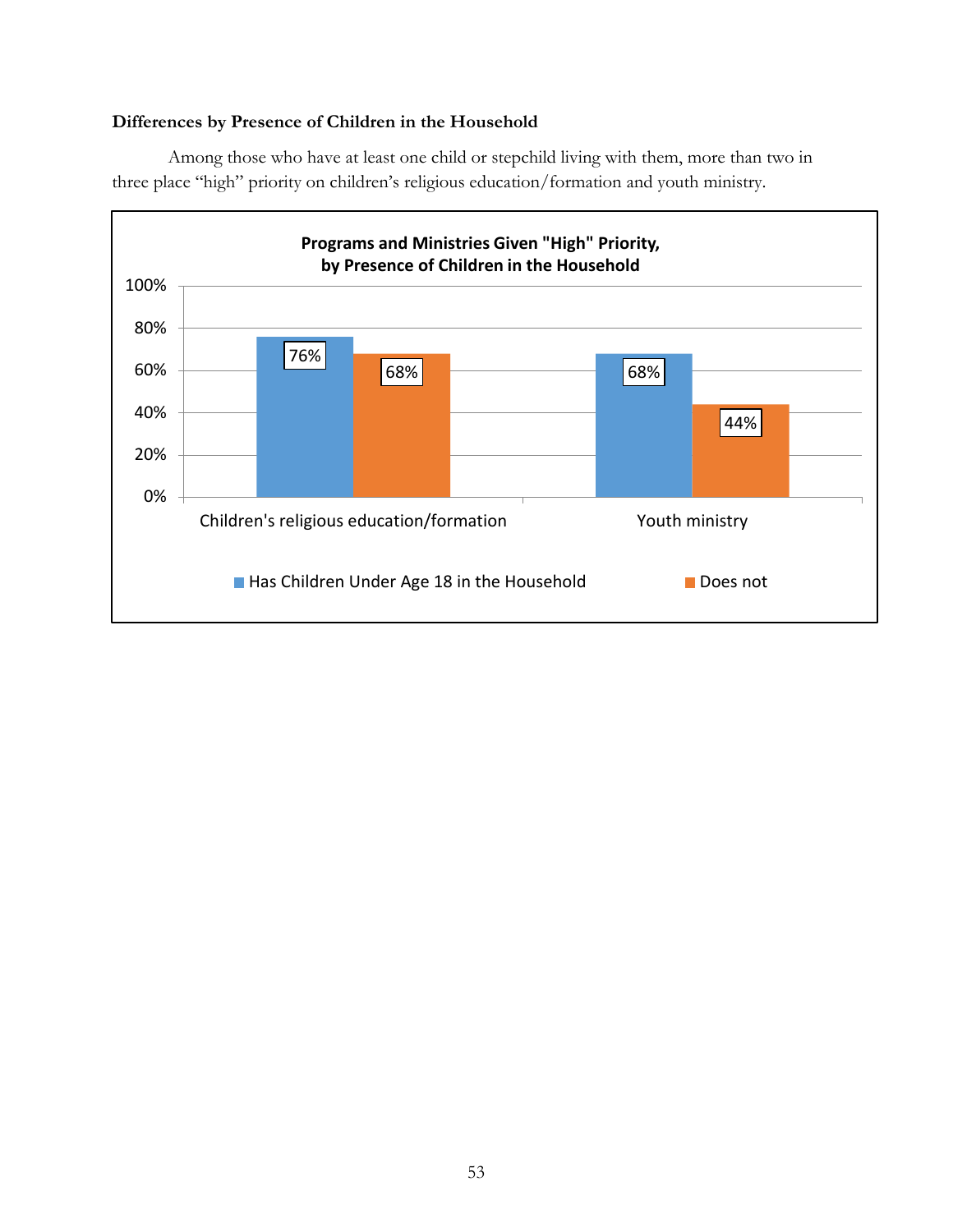#### **Attitudes about Stewardship**

<span id="page-59-0"></span>*Respondents were asked how much they agree with different statements about parish stewardship. They were offered these four options to respond: "strongly" disagree, "somewhat" disagree, "somewhat" agree, and "strongly" agree. The first column of numbers in the table below shows the combined percentage responding "somewhat" or "strongly" agree. The final column displays the national averages, for comparison purposes.[14](#page-59-1)*

#### **"Somewhat" and "Strongly" Agree Combined**

More than eight in ten agree ("somewhat" or "strongly") that they would volunteer more if they knew parish needs (83%). This is 22 percentage points higher than the average CARA has received on its previous surveys.

|                                                                                                                                         | St.      | <b>Parishes</b> |
|-----------------------------------------------------------------------------------------------------------------------------------------|----------|-----------------|
|                                                                                                                                         | Ignatius | Nationally*     |
|                                                                                                                                         | ℅        | ℅               |
| I would volunteer more if I knew parish needs                                                                                           | 83       | 61              |
| I am aware how the parish spends its money<br>Skip if you already do so: I am interested in<br>the option of giving to the parish every | 68       |                 |
| month with an electronic fund transfer                                                                                                  | 41       |                 |

- Two in three agree at least "somewhat" that they are aware of how the parish spends its money (68%).
- Among those who do *not* already do so, 41% agree that they are interested in the option of giving to the parish every month with an electronic fund transfer.

<span id="page-59-1"></span><sup>&</sup>lt;sup>14</sup> The non-response rate for the question about interest in an electronic fund transfers is 61%, understandable as respondents were instructed to skip the question if they already do such transfers.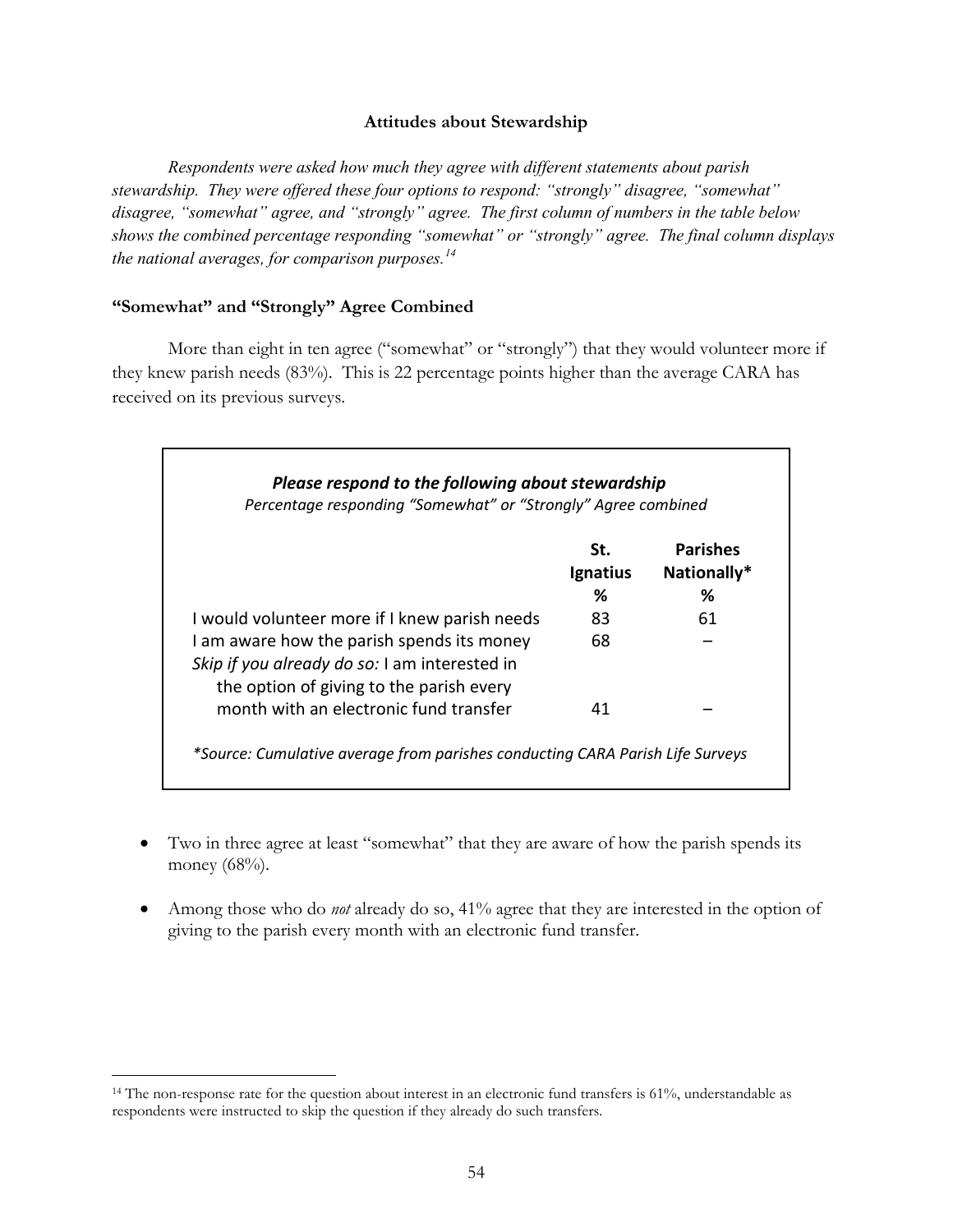## **"Strongly" Agree**

A third "strongly" agree that they would volunteer more if they knew parish needs (34%). This is 15 percentage points higher than the average from previous CARA surveys (19%).

| Please respond to the following about stewardship<br>Percentage responding "Strongly" Agree                                                                           |                      |                                     |
|-----------------------------------------------------------------------------------------------------------------------------------------------------------------------|----------------------|-------------------------------------|
|                                                                                                                                                                       | St.<br>Ignatius<br>% | <b>Parishes</b><br>Nationally*<br>℅ |
| I would volunteer more if I knew parish needs                                                                                                                         | 34                   | 19                                  |
| I am aware how the parish spends its money<br>Skip if you already do so: I am interested in the option of<br>giving to the parish every month with an electronic fund | 18                   |                                     |
| transfer<br>*Source: Cumulative average from parishes conducting CARA Parish Life Surveys                                                                             | 13                   |                                     |

- About two in ten "strongly" agree that they are aware of how the parish spends its money  $(18\%)$ .
- Among those who do *not* already do so, 13% "strongly" agree that they are interested in the option of giving to the parish every month with an electronic fund transfer.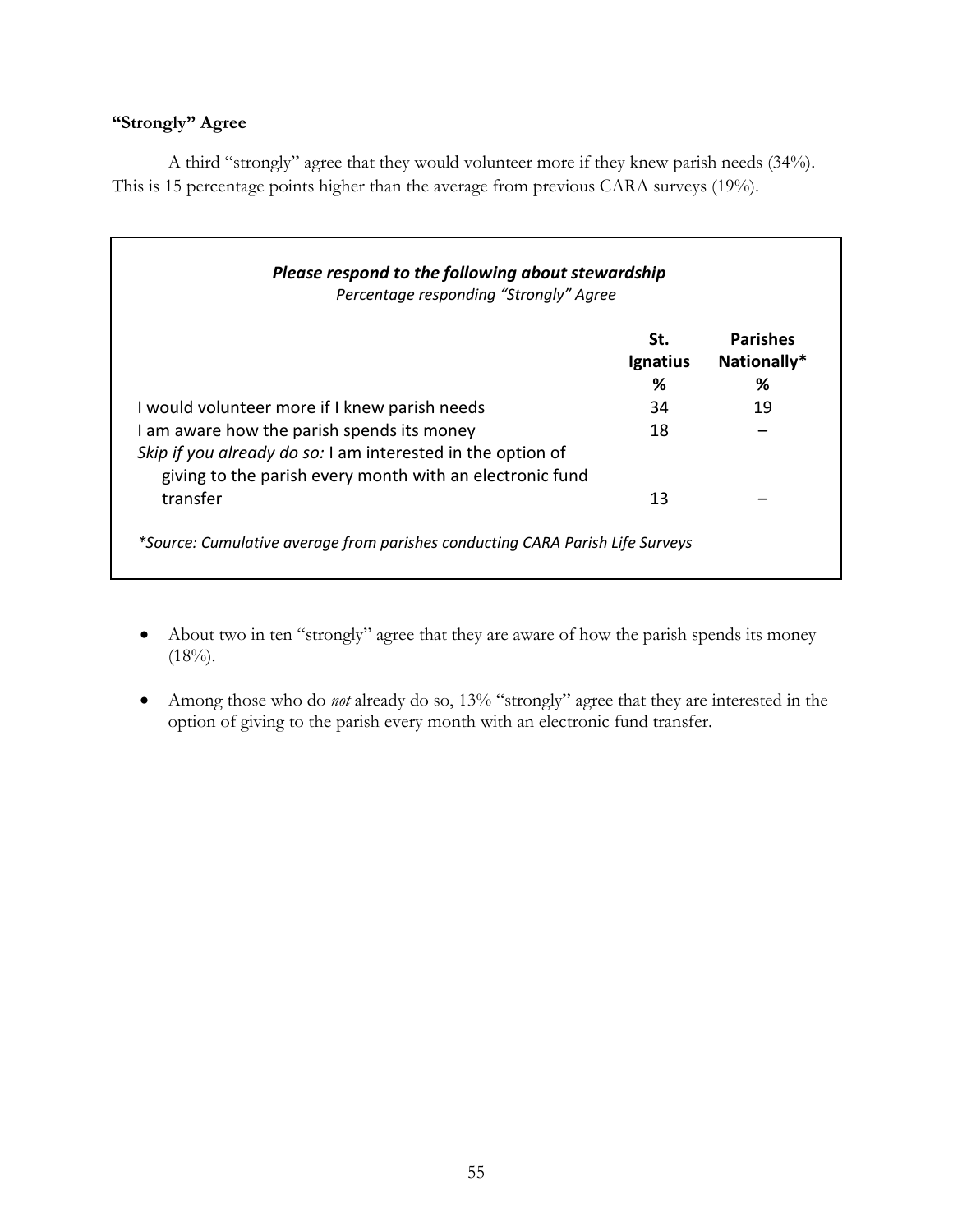### **Differences by Age Groups**

Those under 65 are most likely to "strongly" agree that they would volunteer more if they knew parish needs. In addition, the younger the age group, the more likely its members are to "strongly" agree that they are interested in the option of giving to the parish every month with an electronic fund transfer. Finally, the older the age group, the more likely its members are to "strongly" agree that they are aware of how the parish spends its money.

![](_page_61_Figure_2.jpeg)

![](_page_61_Figure_3.jpeg)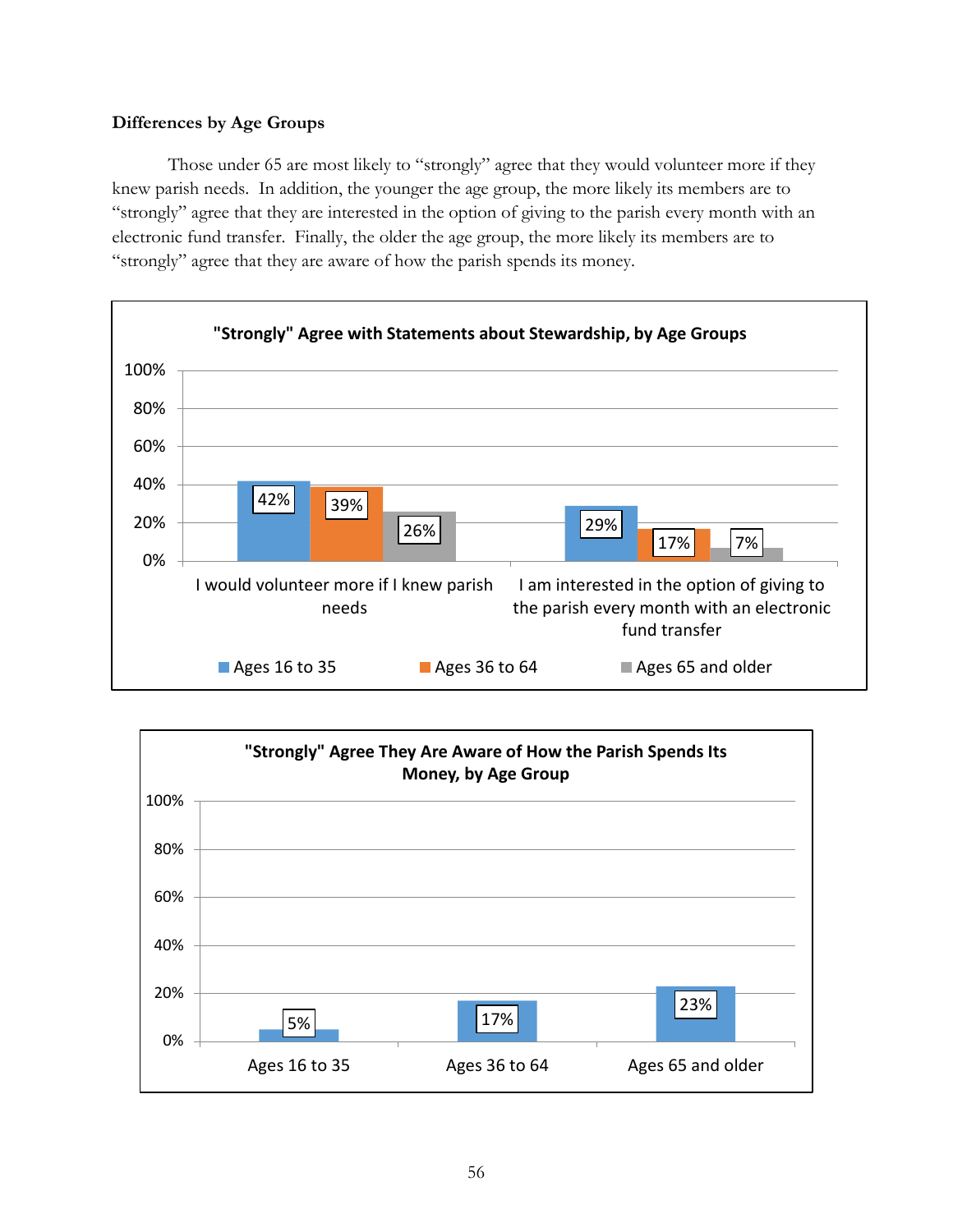#### **Top Priorities for Social Justice Efforts**

<span id="page-62-0"></span>*Respondents were asked to choose one top priority for parish contributions to social justice efforts in each of two categories. The results are presented in the two subsections below.[15](#page-62-1)* 

## **Charity**

In the area of charity, St. Ignatius respondents are particularly likely to say their top priorities are supporting organizations that empower those in need with skills necessary for employment and a stable life (39%) and supporting organizations that provide direct service to those in need (38%). Slightly fewer chose partnering with a parish in an economically disadvantaged area (23%).

| the following is your top priority for social justice efforts in the area of charity? |    |
|---------------------------------------------------------------------------------------|----|
| Respondents were instructed to choose only one                                        |    |
|                                                                                       | %  |
| Supporting organizations that empower those in need with skills                       |    |
| necessary for employment and a stable life                                            | 39 |
| Supporting organizations that provide direct service to those in need                 | 38 |
| Partnering with a parish in an economically disadvantaged area                        | 23 |

<span id="page-62-1"></span><sup>&</sup>lt;sup>15</sup> The non-response rate for the section about Charity is 13%, with 18% not responding for the section about Justice.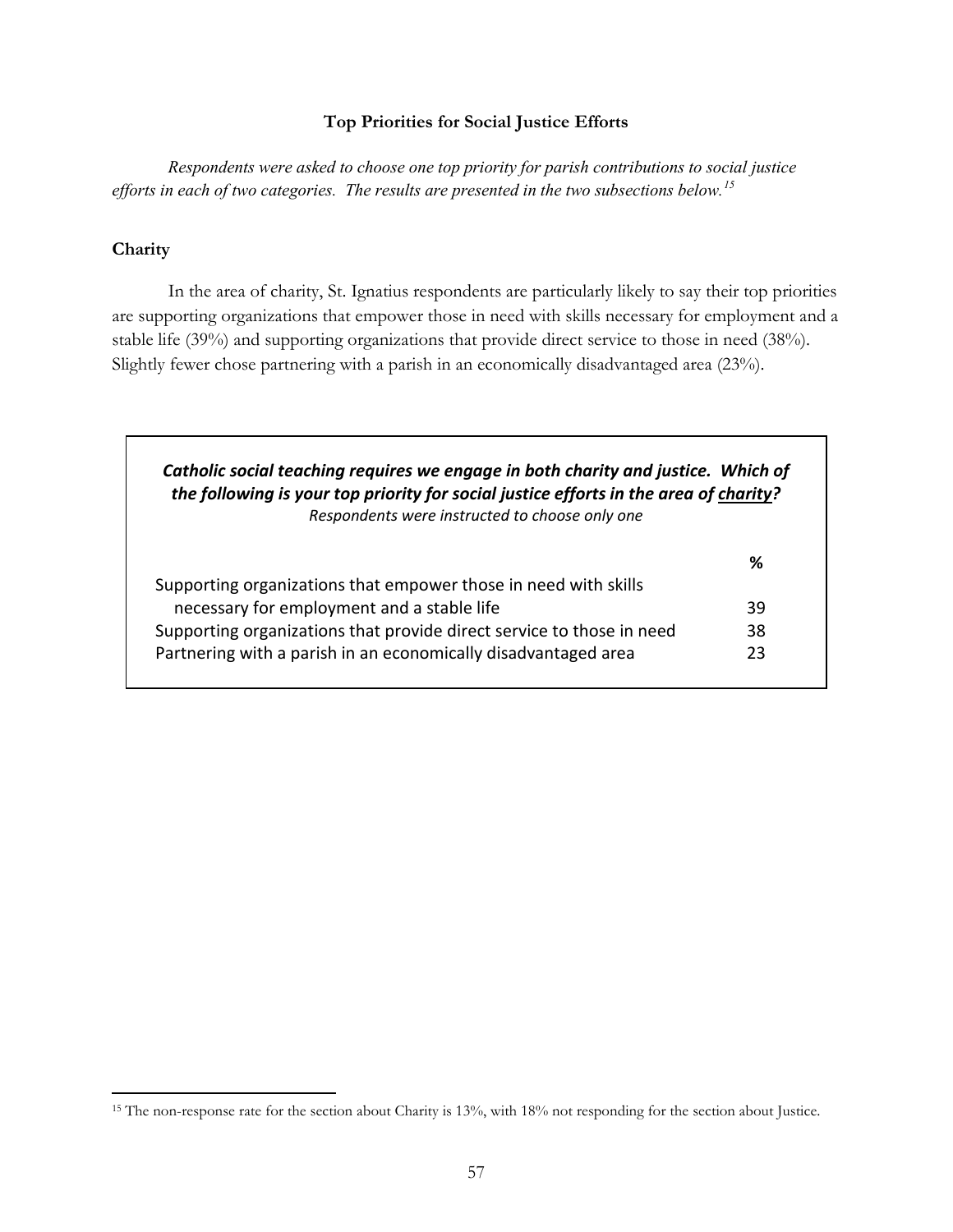#### **Differences by Age Groups**

Those ages 16 to 35 are most likely to identify supporting organizations that provide direct service to those in need as their top priority, and are *least* likely to identify partnering with a parish in an economically disadvantaged area.

![](_page_63_Figure_2.jpeg)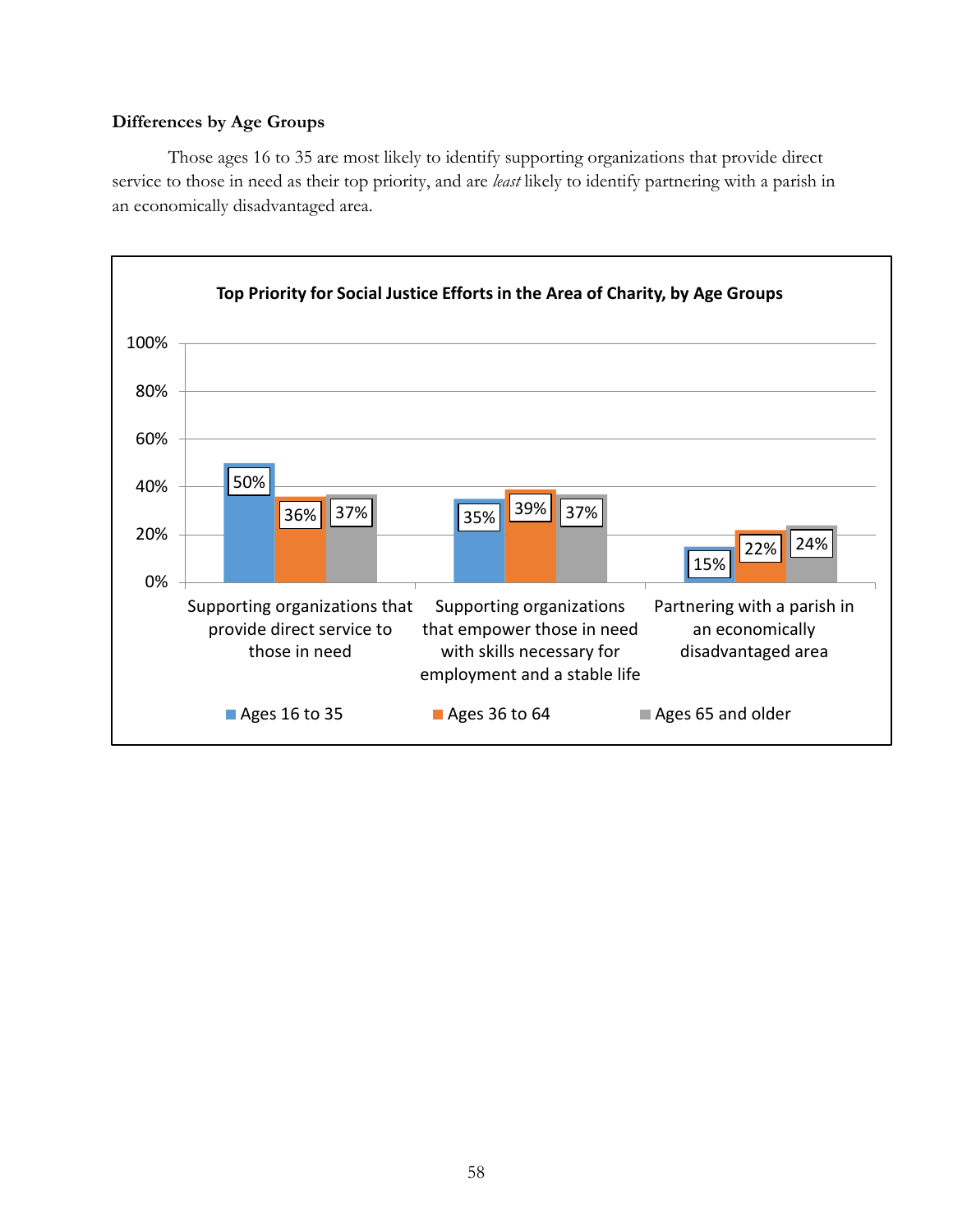## **Justice**

In the area of justice, St. Ignatius respondents are particularly likely to say their top priority is working with organizations that advocate on issues aligned with Catholic social teaching (46%). Just over a quarter chose collaborating with other parishes on issues of public policy aligned with Catholic social teaching (28%) and offering instruction on Catholic social teaching and its implications for public policy issues (26%).

| Catholic social teaching requires we engage in both charity and justice. Which of<br>the following is your top priority for social justice efforts in the area of justice?<br>Respondents were instructed to choose only one |    |
|------------------------------------------------------------------------------------------------------------------------------------------------------------------------------------------------------------------------------|----|
|                                                                                                                                                                                                                              | %  |
| Working with organizations that advocate on issues aligned with                                                                                                                                                              |    |
| Catholic social teaching                                                                                                                                                                                                     | 46 |
| Collaborating with other parishes on issues of public policy aligned with                                                                                                                                                    |    |
| Catholic social teaching                                                                                                                                                                                                     | 28 |
| Offering instruction on Catholic social teaching and its implications for                                                                                                                                                    |    |
| public policy issues                                                                                                                                                                                                         | 26 |
|                                                                                                                                                                                                                              |    |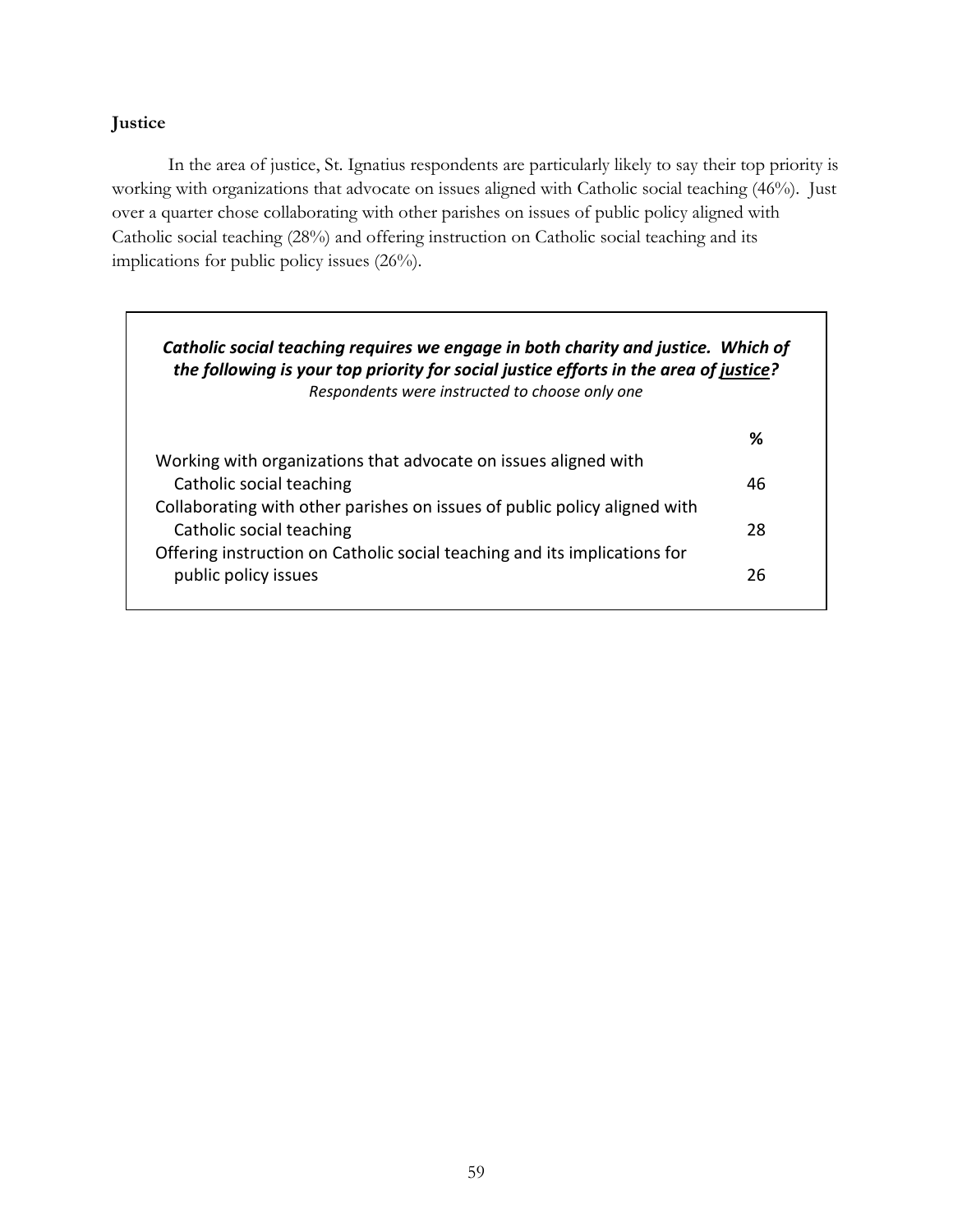#### **Preferences for Bringing their Covid-19 Experience Closer to God**

<span id="page-65-0"></span>*From a list of four options (and one write-in), responding parishioners were asked to select all of the ways they would prefer that the parish bring its Covid-19 experience closer to God. The results are presented in the table below.[16](#page-65-1)*

To bring their Covid-19 experience closer to God, respondents are most likely to choose a Mass of Thanksgiving and Remembrance (49%), followed by a Morning of Recollection and Discernment (26%). About one in ten prefers working with a parish in an area most ravaged by Covid-19 (13%) and a Morning of Service to those most affected (11%).

| Covid-19 experience closer to God?<br>Instructed to select all that apply                |    |
|------------------------------------------------------------------------------------------|----|
|                                                                                          | ℅  |
| Mass of Thanksgiving and Remembrance                                                     | 49 |
| Morning of Recollection and Discernment<br>Working with a parish in an area most ravaged | 26 |
| by Covid-19                                                                              | 13 |
| Morning of Service to those most affected                                                | 11 |
| ∩ther                                                                                    | 5  |

Some 5 percent wrote in another preference. These suggestions are presented in Appendix

II.

<span id="page-65-1"></span><sup>16</sup> The non-response rate for this set of questions is 19%.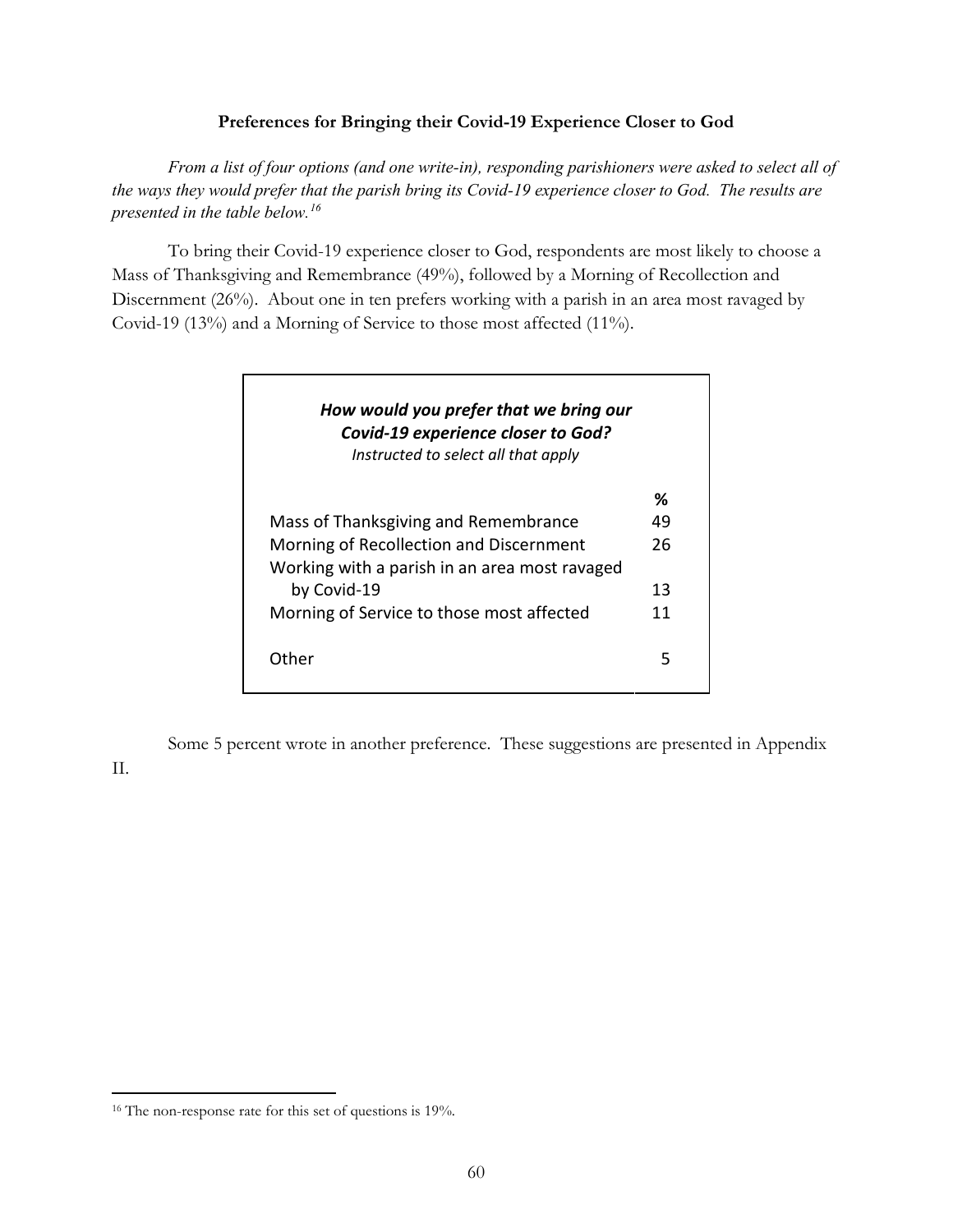<span id="page-66-0"></span>**Appendix I: Response Frequencies to All Questions**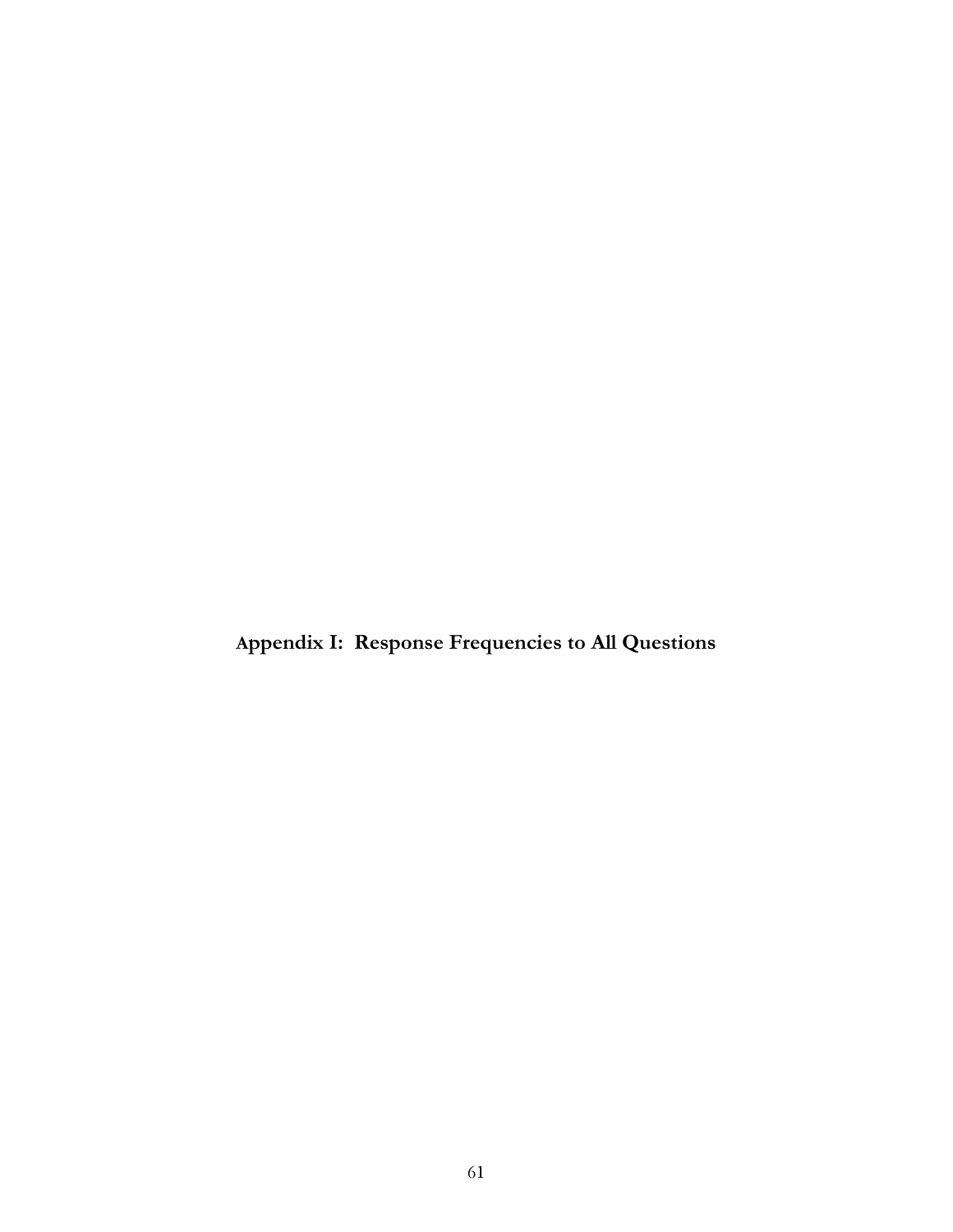![](_page_67_Picture_0.jpeg)

## **Parish Life Survey – Church of St. Ignatius Loyola, New York, New York**  *CARA* **–** *Center for Applied Research in the Apostolate*

*There were 750 valid respondents to the Parish Life Survey age 16 and older at Church of St. Ignatius, 589 to the online survey and 161 via paper surveys. The percentage giving each response, calculated out of 100 percent, is shown below. The percentage not responding (NR) is shown separately, also calculated out of 100 percent.* 

*Greetings! St. Ignatius Parish is beginning a planning process to understand what role the parish should play in our*  families and our city in the post-pandemic world. This survey will help us to better understand your needs. Your *individual response is extremely important. Please respond by marking an "X" in the appropriate boxes below. If a question does not apply to you, please leave it blank. Thank you!* 

1. Which Mass do you *usually* attend at this parish? **Please select only one Mass time.**

| 10 1. Saturday 5:30 pm        | 10 6. Sunday 7:30 pm     |
|-------------------------------|--------------------------|
| 8 2. Sunday 8 am              | 10 7. I do not regularly |
| 12 3. Sunday 9:30 am          | attend Mass at the       |
| 34 4. Sunday 11 am - Solemn   | parish                   |
| 16 5. Sunday 11 am $-$ Family | $NR=2$                   |
|                               |                          |

 *Please use these responses for the questions below.*  **1=Not at All 3=Somewhat 2=Only a Little 4=Very or Very Much Blank=Don't Know or Not Applicable** 

*How satisfied overall are you with these areas of weekend Masses for the Mass you most regularly attend.*

- **1 2 3 4** *NR*
- 5 10 29 57 *8* 2. Sound clarity during Mass
- 1 3 16 80 *8* 3. Music
- 1 1 14 84 *9* 4. Cantors or song leaders
- 1 3 26 70 *7* 5. Readers/lectors
- 2 6 28 64 *6* 6. Homilies
- 1 8 26 64 *8* 7. Joyfulness of the worship experience

*How much do the following attract you to this parish?*

- **1 2 3 4** *NR*
- 3 7 24 66 *7* 8. Its open, welcoming spirit
- 1 3 21 74 *6* 9. The quality of the liturgy
- 2 4 21 73 *6* 10. The quality of the music
- 22 16 25 38 *30* 11. Its religious education/formation for children and youth
- 12 17 34 38 *22* 12. Its faith formation for adults
- 10 11 24 55 *11* 13. Its commitment to social justice/peace
- 4 10 27 59 *8* 14. The sense of belonging you feel here
- 3 5 16 76 *6* 15. Its identity as a Jesuit parish

# *How effective are these ways of communicating parish news to you?*

- **1 2 3 4** *NR*
- 6 14 34 47 *8* 16. Announcements read at Mass
- 3 7 26 64 *10* 17. Weekly e-newsletter
- 6 16 41 38 *12* 18. Parish website
- 5 11 31 53 *9* 19. Printed weekly bulletins
- 28 22 30 21 *21* 20. Social media
- 21. If any, what social media platform do you use most frequently? *NR= 54*

 *Please use these responses for the questions below.*  **1=No Priority 3=Medium Priority 2=A Little Priority 4=High Priority Blank=Don't Know or Not Applicable** 

*How much priority should the parish give to the following ministries and programs?*

|  |  | $1 \t2 \t3 \t4 \t NR$ |                                                           |
|--|--|-----------------------|-----------------------------------------------------------|
|  |  |                       | 2 8 37 53 9 22. Social activities to build community      |
|  |  |                       | 5 2441 29 12 23. Opportunities for devotions such as      |
|  |  |                       | rosaries and Eucharistic Adoration                        |
|  |  |                       | 3 5 22 70 16 24. Children's religious education/formation |
|  |  |                       | 3 6 29 62 15 25. Youth ministry                           |
|  |  |                       | 1 7 38 54 13 26. Adult faith formation                    |
|  |  |                       | 3 1033 55 8 27. Opportunities for parishioners to learn   |
|  |  |                       | more about contemporary issues                            |
|  |  |                       | within our Church                                         |

*Please use these responses for the questions below.*  **1=Strongly Disagree 3=Somewhat Agree 2=Somewhat Disagree 4=Strongly Agree Blank=Don't Know or Not Applicable** 

*Please respond to the following about parish life.*

- **1 2 3 4** *NR*
- 3 5 29 63 *10* 28. I am made to feel welcome at this parish
- 2 7 37 54 *12* 29. This parish encourages us to walk together with those in need, the outcasts of the world, and those whose dignity has been violated
- 3 11 49 37 *32* 30. This parish accompanies young people in the creation of a hope-filled future
- 2 4 24 70 *12* 31. Catholics have an obligation to care for the natural environment
- 1 5 28 66 *15* 32. This parish shows reverence to God in the wonder of creation
- 7 12 38 43 *17* 33. Our parish needs a plan for how to conserve natural resources
- 5 13 50 32 *17* 34. There should be opportunities for parishioners to share reflections in parish communications
- 3 4 32 61 *16* 35. There should be more opportunities for women to use their gifts, skills, service and leadership at the parish